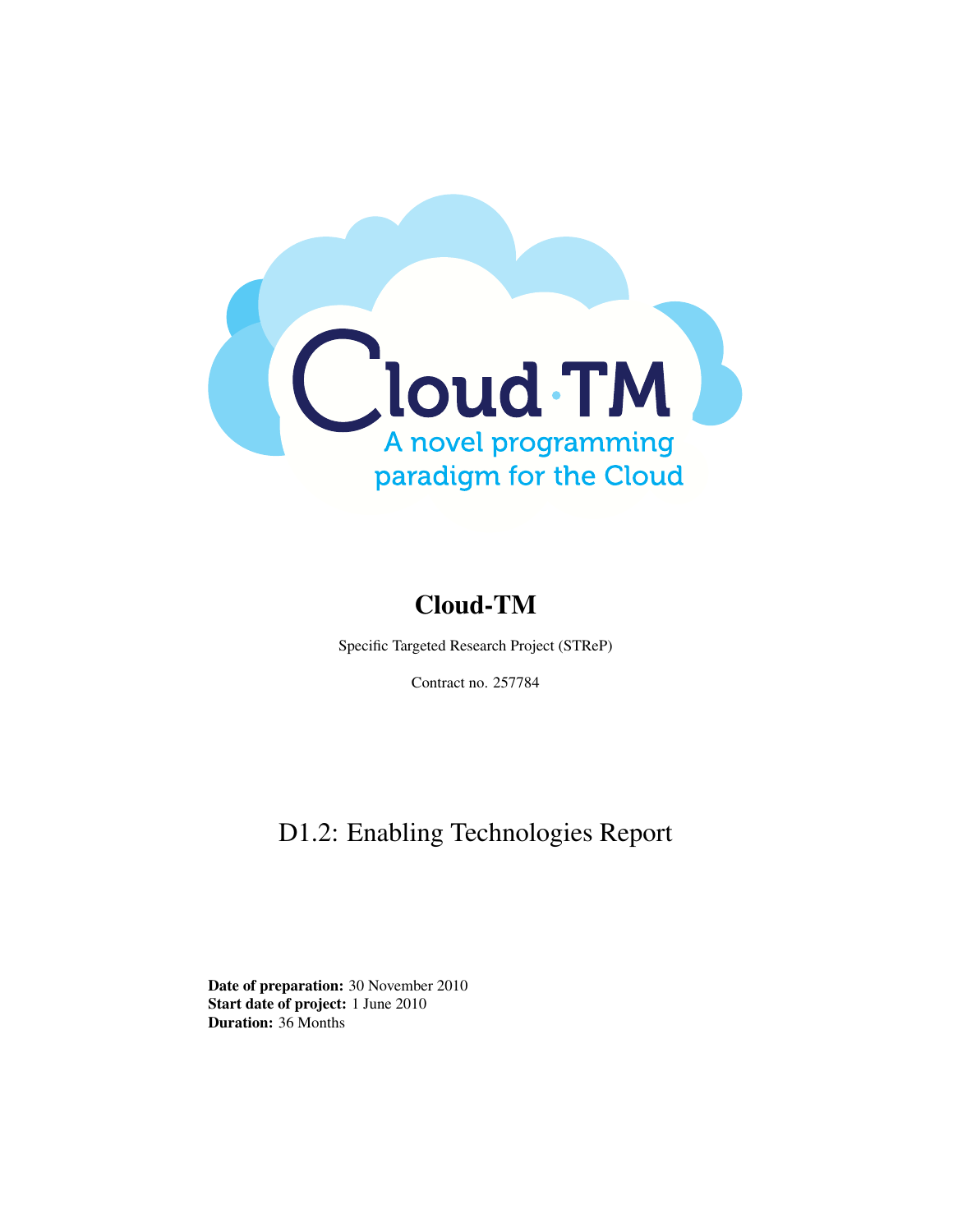#### **Contributors**

Emmanuel Bernard, Red Hat Joao Cachopo,INESC-ID Nuno Carvalho,INESC-ID Jonathan Halliday,Red Hat Mark Little,Red Hat Jorge Martins,INESC-ID Bob McWhirter,Red Hat Francesco Quaglia,CINI Joao Nuno Silva,INESC-ID Paolo Romano,INESC-ID Vittorio Ziparo,Algorithmica



(C) 2010 Cloud-TM Consortium. Some rights reserved. This work is licensed under the Attribution-NonCommercial-NoDerivs 3.0 Creative Commons License. See http://creativecommons.org/licenses/by-nc-nd/3.0/legalcode for details.

——————————————————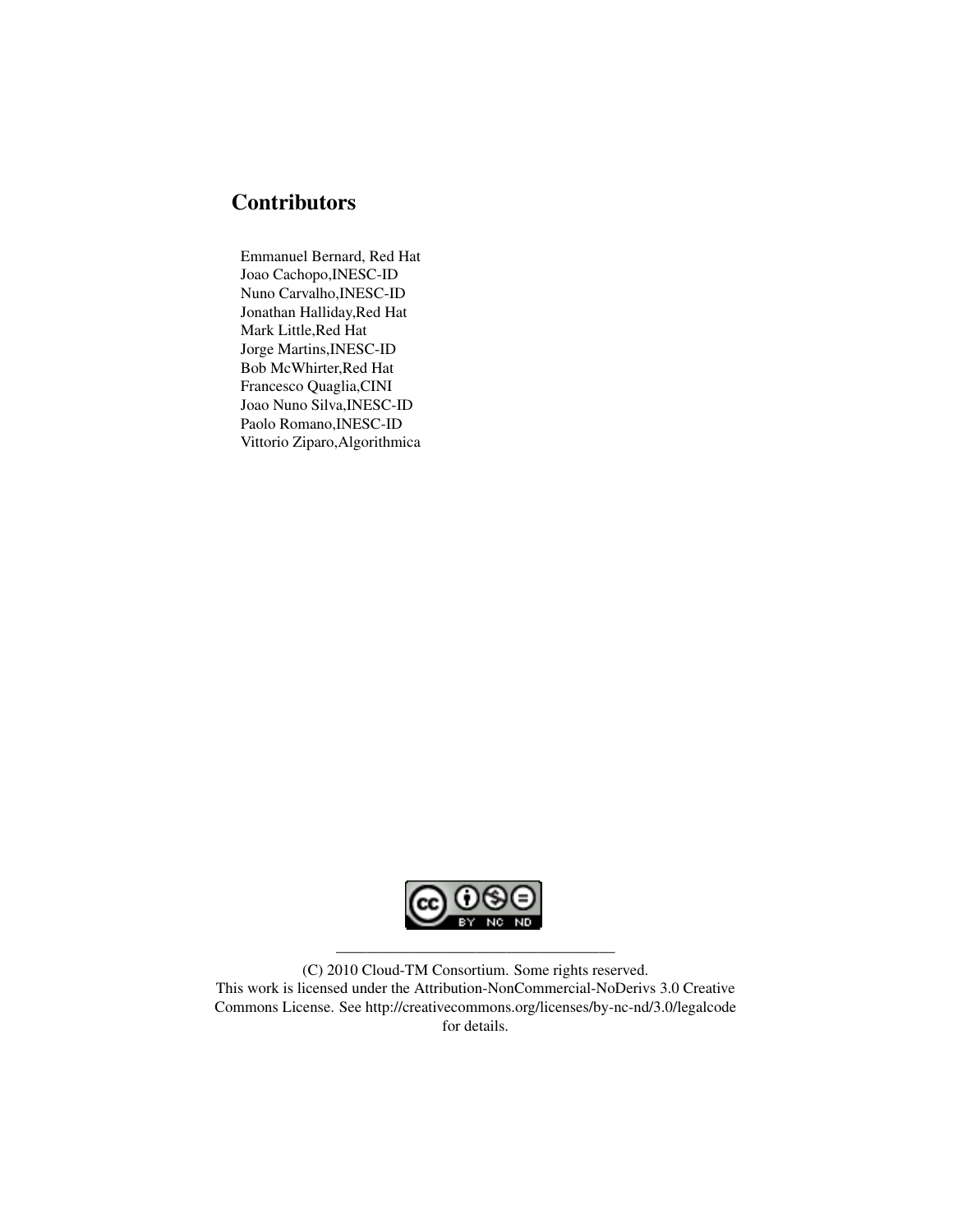## **Table of Contents**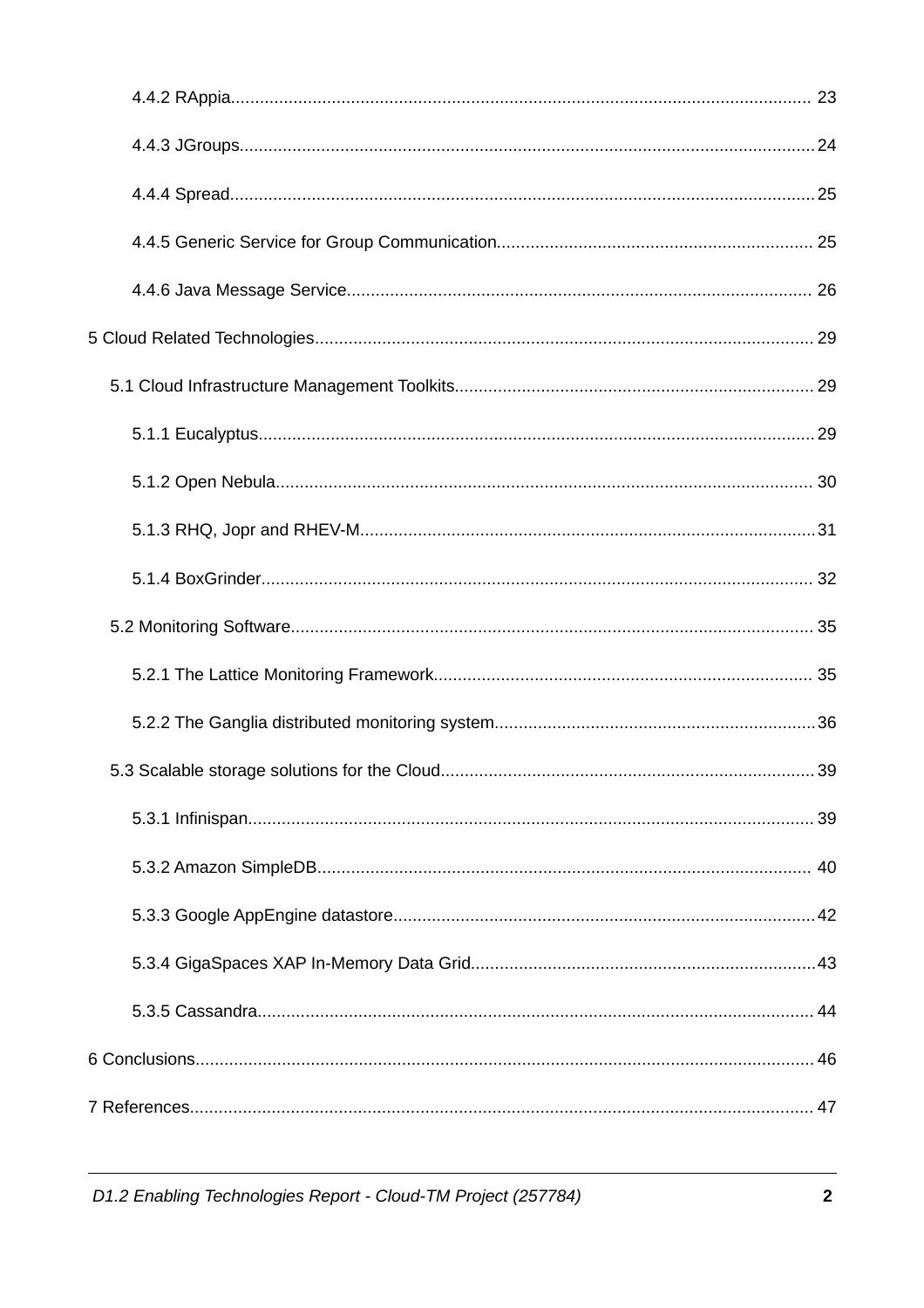# 1 Introduction

This documents surveys candidate technologies for meeting the user requirements of the Cloud-TM project. The list reflects the outcome of already carried out work within the project. It could therefore be non-exhaustive of the complete set of technologies the will be exploited while finalizing the project, as additional technologies could be identified in order to tackle issues that will potentially arise during the execution of the project.

The Cloud-TM project aims at designing, building, and evaluating the Cloud-TM platform, which is a middleware for service implementation in Cloud Computing infrastructures, addressing the following major challenges:

- offering a simple and intuitive programming model for the implementation of services  $\bullet$  . deployed in Cloud computing platforms. Specifically, by letting service developers focus on delivering differentiating business value, instead of managing low-level, error prone mechanisms (such as inter-process synchronization, data distribution, persistence and fault-tolerance). Cloud-TM will allow a major reduction of the costs associated with the development process.
- minimizing the monitoring and administration costs/efforts by automating the provisioning of resources from the Cloud, with the twofold objective of meeting user-specified Quality of Service and allowing operational costs to be consistent with predetermined budgets.
- maximizing the scalability and efficiency of the user-level services (thus improving the cost/benefit ratio in the Cloud Computing usage-based pricing model) via autonomic paradigms providing self-tuning capabilities aimed at optimizing the platform's performance in face of fluctuations of the number of allocated resources and of the workload characteristics.

On the basis of the above challenges, categories of technologies relevant for this document include (I) software transactional memory layers, either centralized or distributed, and related mechanisms, (ii) frameworks for distributed computing and (iii) tools for Cloud Computing.

### 1.1 Relationship with other deliverables

The technologies described in this document will serve as a reference for the majority of the future technical deliverables of the project. Being a complement of the deliverable D1.1 "User requirements report", this document will strongly influence the definition of deliverable D2.1 "Architecture Specification Draft" and D2.2 "Preliminary prototype of the RDSTM and RSS", which will be developed during the next 6 months.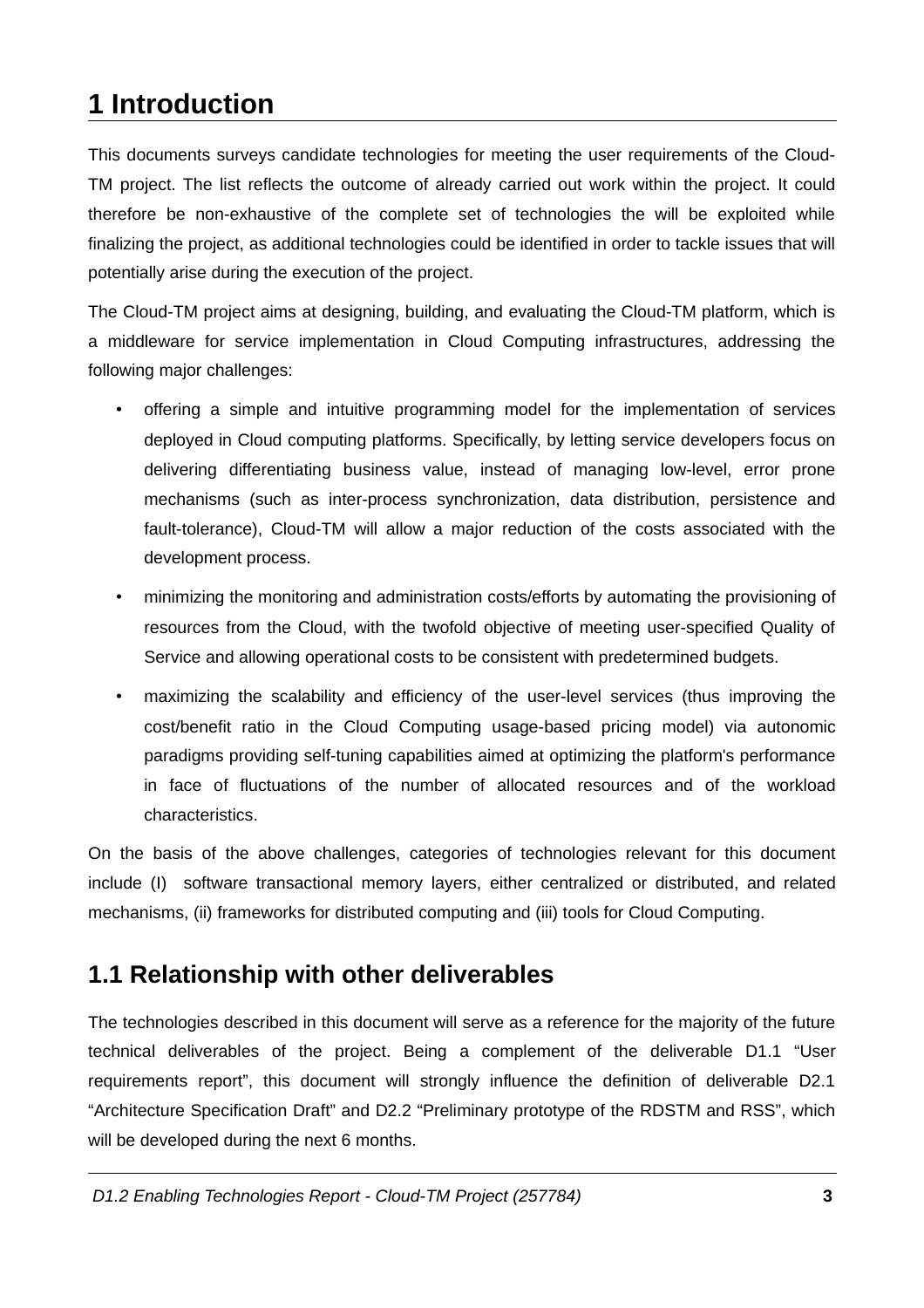## **2 Software Transactional Memory (STM) Layers**

The proliferation of shared-memory multicore and multiprocessor systems has substantially increased the opportunity to exploit parallelism. However, in shared memory systems, parallel taskexecution requires synchronization mechanisms for accessing shared data. Traditional concurrent programming models usually rely on locking mechanisms to guarantee isolation: when one or more locks on some shared data have been acquired by a thread/process, than no other threads/process can access them. Anyway, lock-based programming is not a simple task. Generally, coarse-grained locking provides low performance and applications do not scale well. On the other hand, fine-grained locking improves performance and scalability, but it's more complex and error prone. E.g., deadlocks, livelock, priority inversion and convoying are more likely to to become manifest with fine-grained locking. Also, according to classical programming models, programmers are in charge of explicitly handling these problems.

Software Transactional memories (STM) are a promising mechanism for tackling the difficulties associated with parallel programming in shared memory systems. STMs provide a simple programming model based on the concept of transaction: the programmer identifies a group of operations to be executed atomically and in isolation from operations by other threads/processes, and tags this group with a begin statement and an end statement. The underlying STM layer ensures atomic and isolated execution of such block of code (or transaction). Given that the concurrency management mechanisms provided by STM layers deliver performance comparable with fine-grained locking, the STM approach can be employed to substantially simplify programming by completely masking synchronization issues) without sacrifying performance,

The design space of an STM is quite wide so that different STM layers can provide differentiated quarantees. For instance, STM implementations can provide different progress quarantees, ranging from deadlock-freedom, to obstruction-freedom or lock-freedom [38]. Another key design criteria is related to the kind of atomicity quarantee ensured in the case of concurrent execution of transactional and non-transactional code [38]. Also, STMs can be word-based, where applications access data words in memory, or object-based, where data are accessed as objects. Very recent STM proposals also ensure opacity [41], namely they ensure that transactions always read consistent data, independently of whether they are eventually aborted or committed.

In the following, we will overview some representative STM layers.

### **2.1 DSTM2**

DSTM2 (second release of the project DSTM) [37] is a flexible framework for implementing object-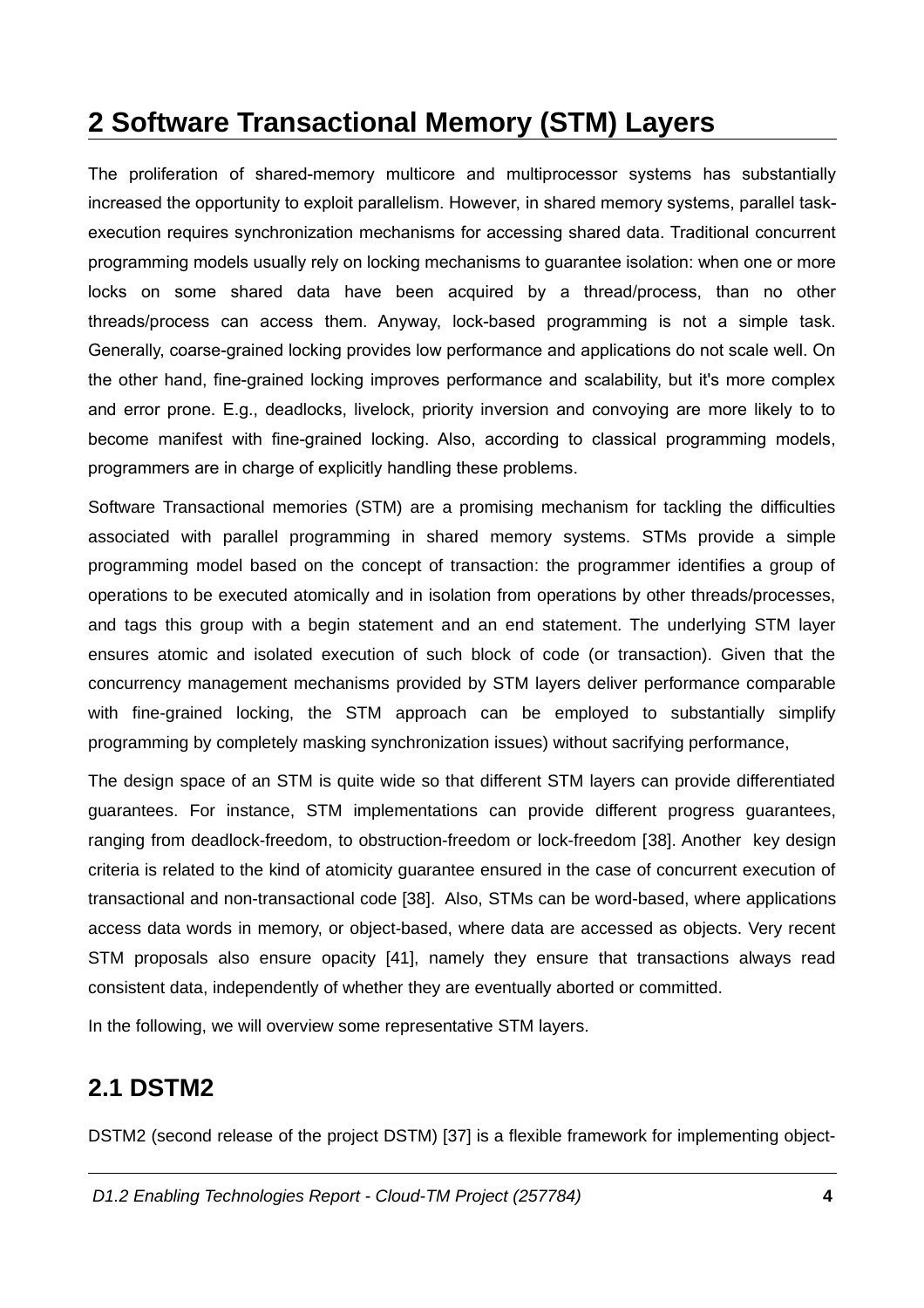based software transactional memories. It is a software transactional memory library implemented as a collection of Java packages supporting a transactional API.

A key aspect of DSTM2 is that it provides the users with the ability to "plug in" their own synchronization and recovery mechanisms in the form of transactional factories that transform stylized sequential interfaces into transactionally synchronized data structures. Like its predecessor. DSTM2 also allows users to customize their techniques for managing contention.

The DSTM2 library assumes that multiple concurrent threads share data objects, and provides a new kind of thread that can execute transactions, which access shared atomic objects. DSTM2 threads provide methods for creating new atomic classes and executing transactions.

The library provides a novel way to define atomic classes. In fact, for each atomic class, the programmer defines a stylized sequential interface, which is a named collection of method signatures satisfying certain simple consistency conditions. The programmer then passes this interface to the constructor of a transactional factory, which uses a combination of reflection and run-time class synthesis to create an anonymous class implementing the original interface, whose methods are transactionally synchronized. The constructed factory creates instances of this anonymous class. Reflection and run-time class synthesis do not occur each time an atomic object is created using a factory. They occur once per atomic class, in particular, when the factory is constructed.

Transactional factories embody different transactional synchronization and recovery techniques. In the library there are two examples of factory classes which employ very different techniques (e.g., one is nonblocking, the other uses locks).

DSTM2 allows the programmers to also define their own factories since the interface is passed to the transactional factory constructor. After that, the choice of how to implement atomic objects is a run-time decision, which can provide supports for experimentation with different synchronization and recovery techniques.

DSTM2 supports simple atomic classes that provide transactional get and set methods for "virtual fields" but it also provides a straightforward manner to implement more complex data structures.

DSTM2 also provides the ability to register methods (in the form of Callable<Boolean> objects) to be called when important transactional events occur. For example, some programmers can register a method that can veto a transaction's attempt to commit (the so-called validation step). Some other programmers can also register methods to be run immediately after a transaction commits or aborts (useful for cleaning up data structures). The latter service could be considered as essential for giving factories the flexibility needed to implement a range of strategies.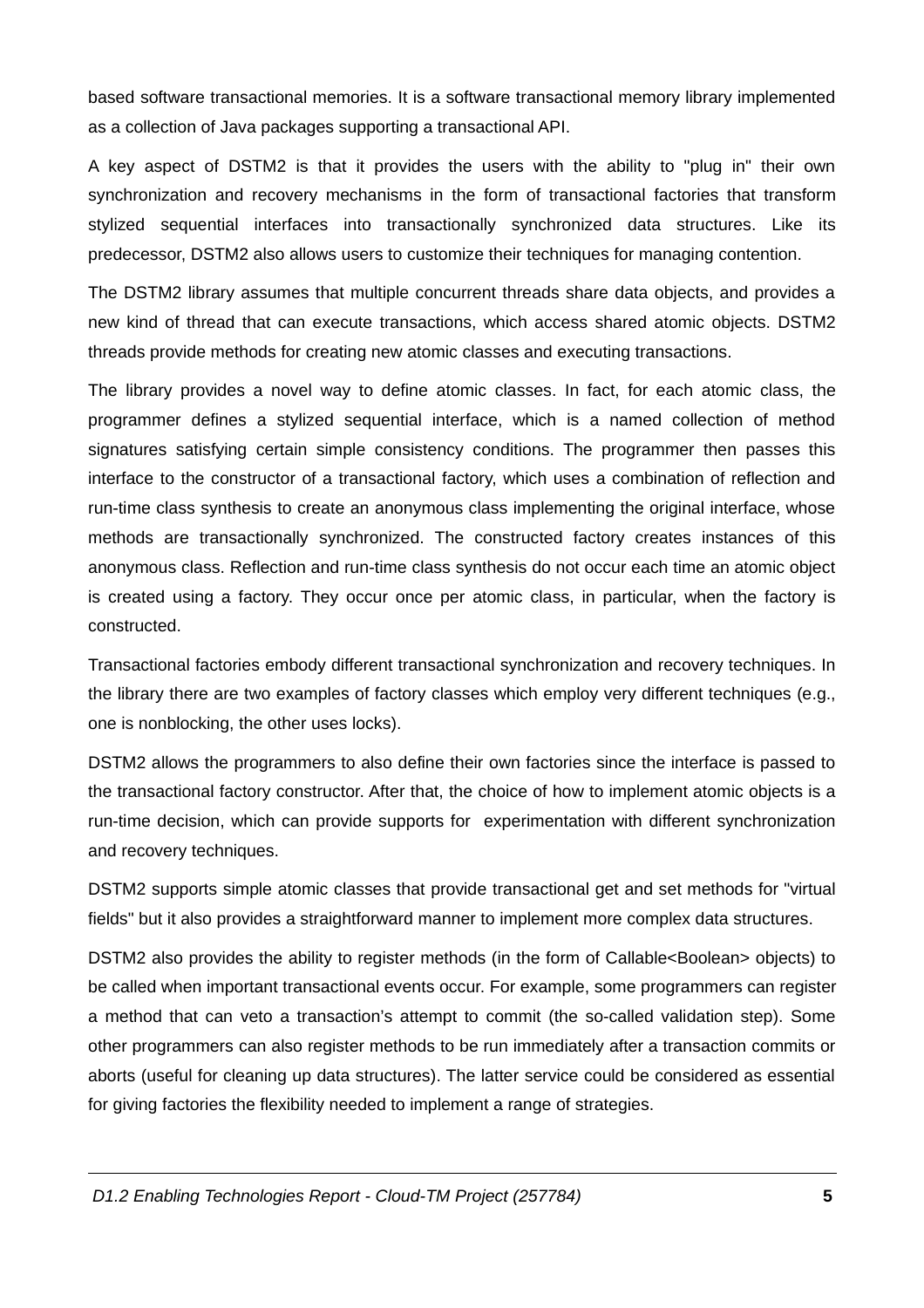Finally, DSTM2 provides supports for user-defined contention managers.

## **2.2 TL2**

Transactional Locking II (TL2) [39] is an STM based on its precursor TL algorithm [40]. It uses the commit-time locking (CTL) algorithm together with a global version-clock technique. TL2 provides weak atomicity and user code is quaranteed to operate only on consistent memory states. Further it works with an open memory system. A TL2 release was provided for x86 architecture and it was written in C.

CTL does not acquire locks upon accessing data items. Instead, lock acquisition is delayed to commit time and only involves written data items (write-locks). This choice enhances concurrency with respect to conventional lock-based schemes by, e.g., avoiding to block transactions issuing a write operation on a data item that has already been read/written by a concurrent transaction. The drawback is that a late detection of conflicts (i.e. at commit time) can cause to waste a large amount of work. Given the absence of read-locks, consistency is ensured via a validation mechanism used to notify transaction  $T$ , which speculatively reads a data item  $x$ , about the fact that x was overwritten by some concurrent transaction  $T'$  preceding  $T$  in the commit order. To this end, CTL employs a versioning scheme that associates a timestamp value with each data item, referred to as Write-Version-Clock (WVC). The generation of WVC values relies on a unique Global-Version-Clock (GVC), which is read by any transaction upon startup, and is atomically increased upon transaction commit. The updated value is used as the new WVC value for all the data items written by the committing transaction. When validating a transaction against a read data item  $x$ , two actions are performed:

- 1. it is checked whether there is a write-lock being held on  $x$  (which implies that another transaction has written  $x$  and is currently within its commit phase);
- 2. it is checked whether the current timestamp associated with  $x$  is grater than the timestamp read by the transaction upon starting up (which indicates that some concurrent transaction has overwritten  $x$  and has already been committed).

If one of the previous checks fails, the transaction gets aborted. This validation scheme is used upon each read operation and also at commit time. As far as write operations are concerned, in CTL they are buffered within a private workspace until the commit phase. When a transaction attempts to commit, it first acquires the write-locks for all the data items within its write-set. If any of these lock acquisitions fails (due to lock holding by some other transaction), the transaction is aborted. Otherwise, the transaction increments the GVC and tries to validate all the data items it has within its read-set (according to the aforementioned validation procedure). If the validation fails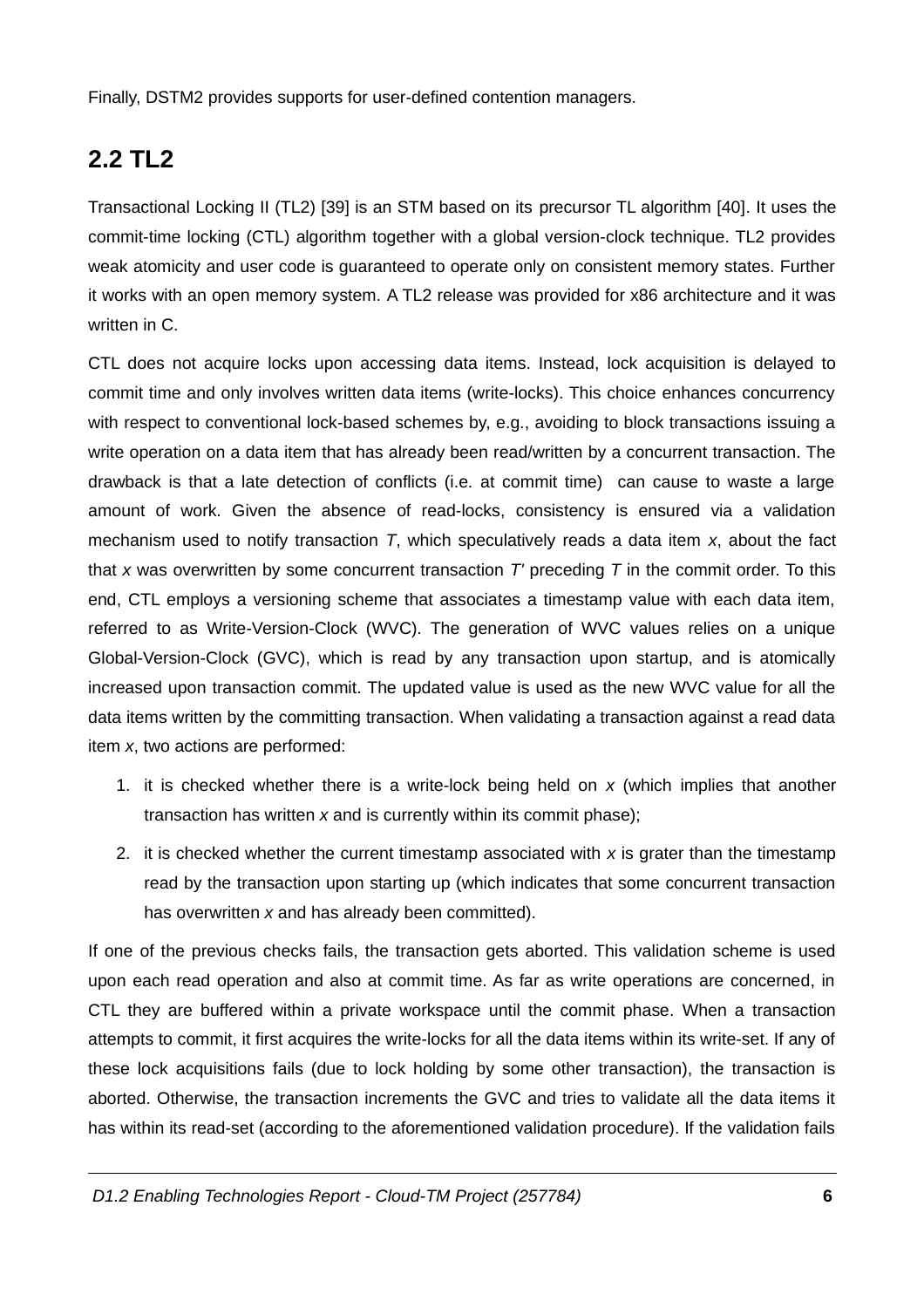for at least one item within the read set, the transaction gets aborted. If no abort occurs, the data within the write-set are copied back to their original memory locations, updating their WVCs with the value of the GVC. All the acquired locks are released at the end of the commit phase, or upon the abort. Execution of read-only transaction is simpler. A transaction read GVC upon startup it is validated only upon execution of a read operation. If none of these validations fails than the transaction successfully commits, otherwise it aborts.

### 2.3 JVSTM

JVSTM [42] implements a multi-version scheme which is based on the abstraction of a versioned box (VBox). A VBox is a container that keeps a tagged sequence of values - the history of the versioned box. Each of the history's values corresponds to a change made to the box by a successfully committed transaction and is tagged with the timestamp of the corresponding transaction. To this end, JVSTM maintains an integer timestamp, commitTimestamp, which is incremented whenever a transaction commits. Each transaction stores its timestamp in a local snapshotID variable, which is initialized at the time of the transaction activation with the current value of commitTimestamp. This information is used both during transaction execution, to identify the appropriate values to be read from the VBoxes, and, at commit time, during the validation phase, to determine the set of concurrent transactions to check against possible conflicts. JVSTM relies on an optimistic approach which buffers transactions' writes and detects conflicts only at commit time, by checking whether any of the VBoxes read by a committing transaction T was updated by some other transaction T' with a larger timestamp value. In this case T is aborted. Otherwise, T commitTimestamp is increased, its snapshotID is set to the new value of commitTimestamp and the new values of all the VBoxes it wrote are atomically updated.

JVSTM is the concurrency control engine of the FenixFramework, a distributed and persistent STM that is currently used in a production environment. FenixFramework will be described in Section 3 of this document.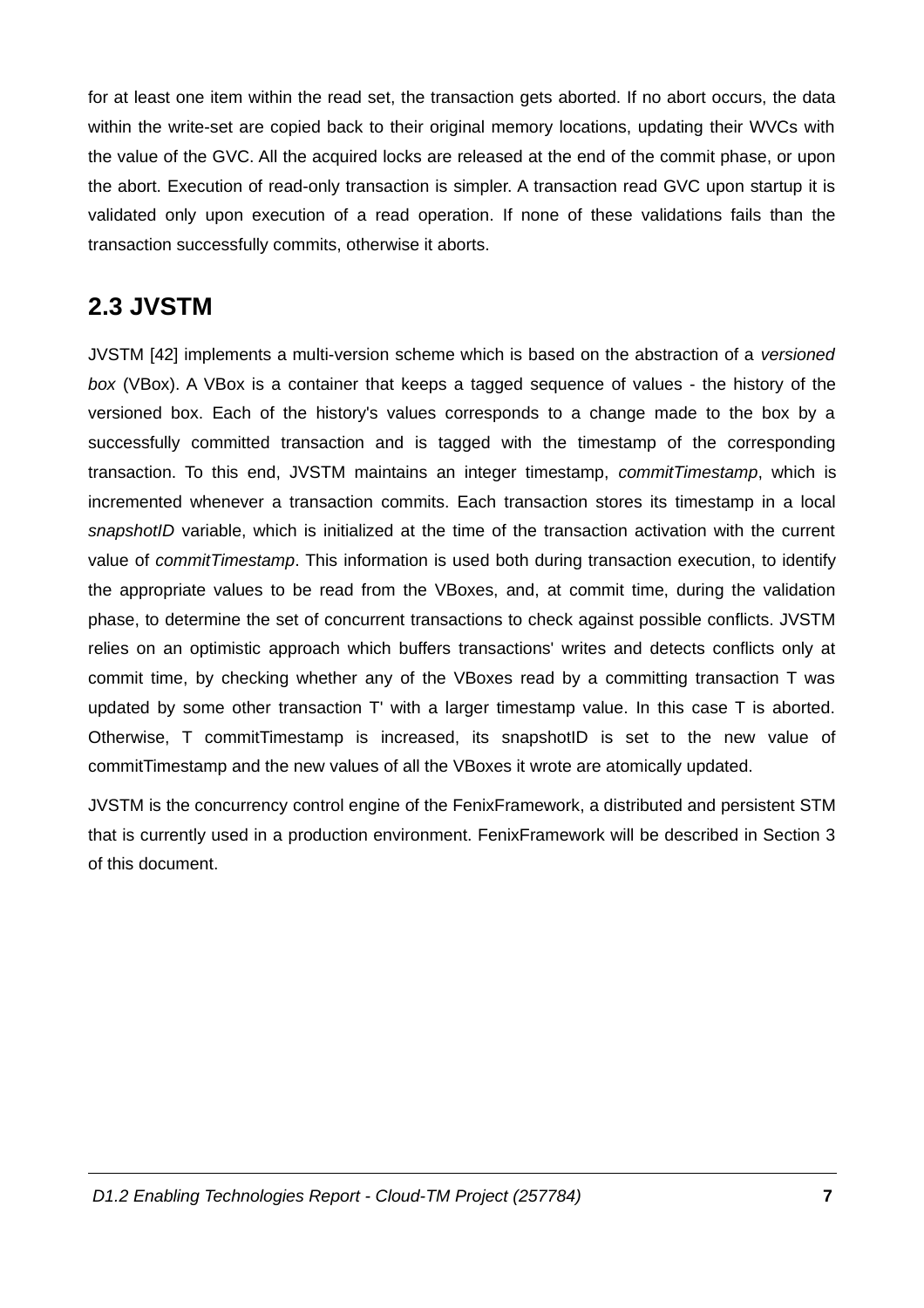## **3 Distributed Software Transactional Memories**

Distributed Software Transactional Memories represent the natural evolution of STMs, providing developers with a single-system image abstraction that shelters them from both the issue of concurrency (as in traditional STMs) and distribution.

This is a very recent area of research and only a handful of solutions have been proposed so far. Specifically, the only distributed (not fully replicated) STM solutions we are aware of are DMV, DISTM, Cluster-STM and the Fenix Framework. In this section, we will overview the first three DSTMs and we will describe Fenix Framework in more details, since this is the only solution we are aware of that takes into account issues related to data persistence and fault-tolerance, which represent key requirements for the Cloud-TM platform.

### **3.1 DMV**

Distributed Multi-Versioning (DMV) [43] exploits the simultaneous presence of different versions of the same transactional dataset across the replicas, to implement a distributed multi-versioning scheme (DMV). Like centralized multi-version concurrency control schemes (e.g. JVSTM). DMV allows read-only transactions to be executed in parallel with conflicting updating transactions. This is achieved by ensuring that the former is able to access older, committed snapshots of the dataset. However, in DMV each replica maintains only a single version of each data granule, and explicitly delays applying (local or remote) updates to increase the chance of not having to invalidate the snapshot of currently active read-only transactions (and to consequently abort them). This allows DMV to avoid maintaining multiple versions of the same data at each node, unlike in conventional multi-version concurrency control solutions (although DMV requires buffering the updates of not yet applied transactions). On the other hand, while multi-version concurrency control solutions provide deterministic guarantees on the absence of aborts for read-only transactions, the effectiveness of the DMV scheme depends on the timing of the concurrent accesses to data by conflicting transactions.

## **3.2 Cluster-STM**

Cluster-STM [44] focuses on the problem of how to partition the data-set across the nodes of a large scale distributed Software Transactional Memory. This is achieved by assigning to each data item a home node, which is responsible for maintaining the authoritative version (and the associated metadata) of the data item. The home node is also in charge of synchronizing the accesses of conflicting remote transactions. In Cluster-STM any caching or replication scheme is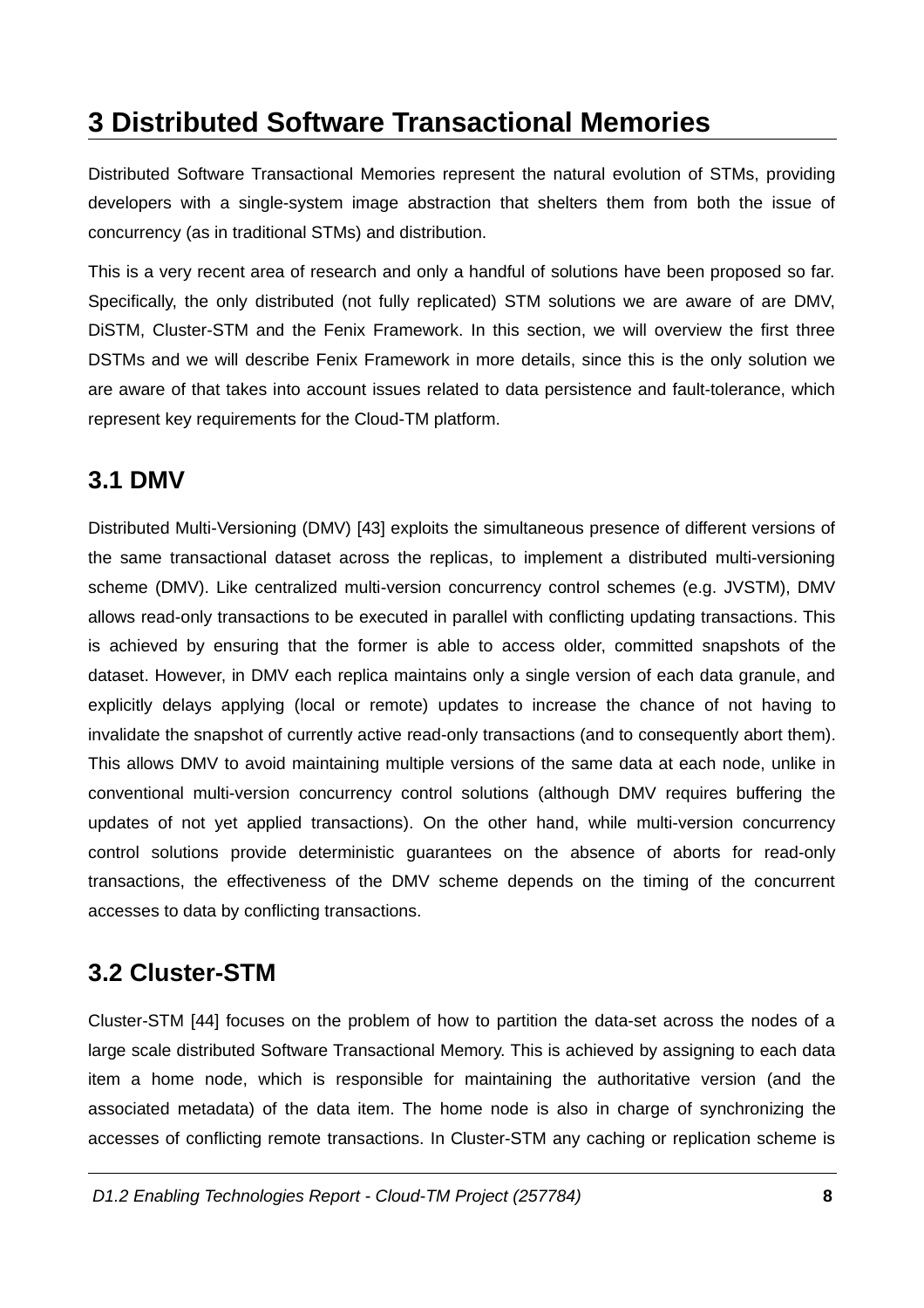totally delegated to the application level, which has then to take explicitly into account the issues related to data fetching and distribution, with an obvious increase in the complexity of the application development. Further, Cluster-STM treats the processors as a flat set, not distinguishing between processors within a node and processors across nodes, and not exploiting the availability of shared memory between multiple cores/processors on each replica to speed up intra-node communication. Finally, Cluster-STM is constrained to run only a single thread for each processor.

### 3.3 DISTM

Distributed STM (DiSTM) [45] does not rely on multi-versioning schemes, but, analogously to DMV, relies on a distributed mutual exclusion mechanism scheme. Mutual exclusion is aimed at ensuring that at any time there are no two replicas attempting to simultaneously commit conflicting transactions. The use of multiple leases, based on the actual datasets accessed by transactions, permits to partially alleviate the performance problems incurred by the serialization of the whole (distributed) commit phase. However, this phase may still become a bottleneck with conflict intensive workloads. Additionally, in DiSTM the lease establishment mechanism is coordinated by a single, centralized, node which is likely to become a performance bottleneck for the whole system as the number of replicas increase. This work is also a framework that was designed for prototyping STM coherence protocols, but this module is the only configurable part of this framework.

### **3.4 Fenix Framework**

The Fenix Framework [46] germinated in the Centro de Informática do Instituto Superior Técnico to provide an integrated academic management system for Instituto Superior Técnico (IST). An opensource philosophy and the involvement of teachers, students and professionals has resulted in an exemplary environment of development and learning. The first and foremost application to be developed was the FenixEDU application, a web application that supports a wide range of academic activities in the IST campus (management of web pages for different courses, student enrollment, etc) and is used today in a few higher education institutions.

In its first version, the Fenix framework adopted a classic three-tiered architecture, with the application logic implemented in Java and its data stored in a relational DBMS. At this stage, Fenix Framework relied on an Object/Relational Mapping (ORM) tool to persist the domain objects in the database and address the issues associated with the mismatch between the object oriented model, used by programmers to develop the application's business logic, and the relational data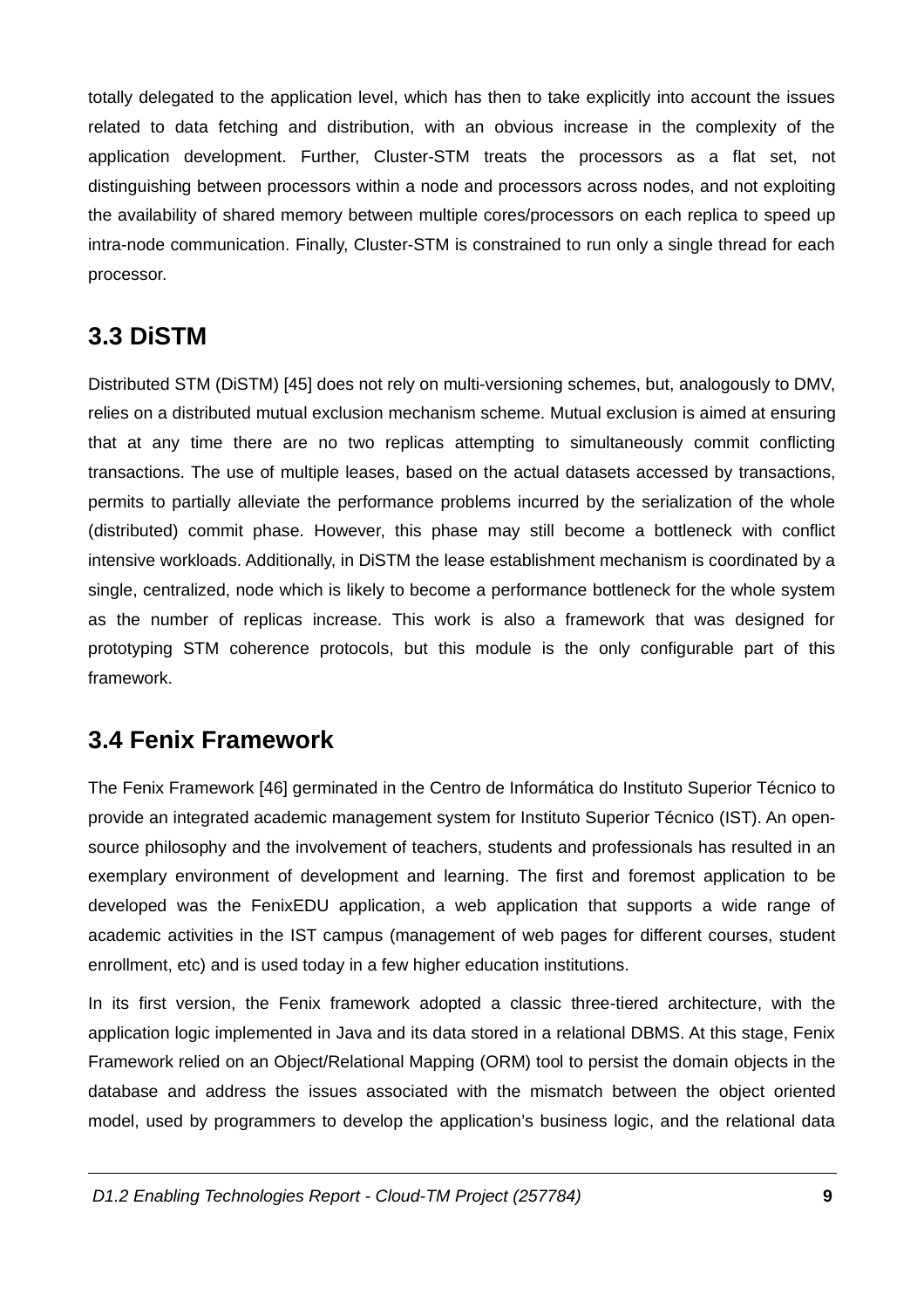model embraced by classic DBMSs. In addition, in order to reduce the frequency of access to the back-end database, the Fenix Framework relied on a local cache at the middle tier.

To control the concurrent access to the domain entities, the Fenix Framework relied on explicit lock-based interfaces to synchronize read and write operations [7]. Unfortunately, this lock-based approach to concurrency was highly error-prone, as programmers often forgot or misplaced the acquisition of locks, causing frequent consistency problems into the domain data. Moreover, with the increased usage of the system, also the first performance problems appeared. After some performance profiling, these were attributed to the overheads incurred in the acquisition and in the management of locks by the operations that accessed many thousands of objects.

The first, crucial step taken by the FenixFramework to address these issues was the introduction of a Software Transactional Memory [32] layer implementing the abstraction of atomic, isolated transaction for the in-memory objects maintained at the middle-tier.

Specifically, the Fenix Framework was augmented with JVSTM, an STM developed as a JAVA library that relies on a software based implementation of a multi-version concurrency control scheme [1], providing excellent performance for read-only transactions (largely predominating in reference benchmarks for Web applications [35, 36], as well as in the FenixEDU's workload), because they incur in negligible book-keeping overheads and are sheltered from the possibility of blocks or aborts. The integration of JVSTM within the architecture of the Fenix Framework was designed so to achieve total transparency from the developer's perspective, and provided benefits not only in terms of performance (thanks to the elimination of the overheads associated with lock acquisition and management), but also in terms of robustness (thanks to the avoidance of the error-prone manual management of locks) and simplification of the programming model (quantifiable in terms of reduction of lines of code to be developed and debugged [3]).

Serving a population of 12000 students, 900 faculty and 800 administrative members and faced with a steadily increasing traffic volume, the FenixEDU application was soon forced to address the problem of scaling out the TM-enabled application server. As a first step in this direction, a very simple replica synchronization scheme orchestrated by a centralized back-end database is currently being employed. Figure 1 depicts the architecture of the current version of the Fenix Framework, which is being used in the production environment of the FenixEDU application. At the first tier, it uses a load balancer to distribute the client requests among several application servers. The application servers rely on a (logically) centralized DBMS to store the data and maintain the cache of the servers consistent using the following mechanism.

Essentially, each application server is required to access the database every time it starts a new transaction (whether read-only or not) to check whether its local cache is still up-to-date. The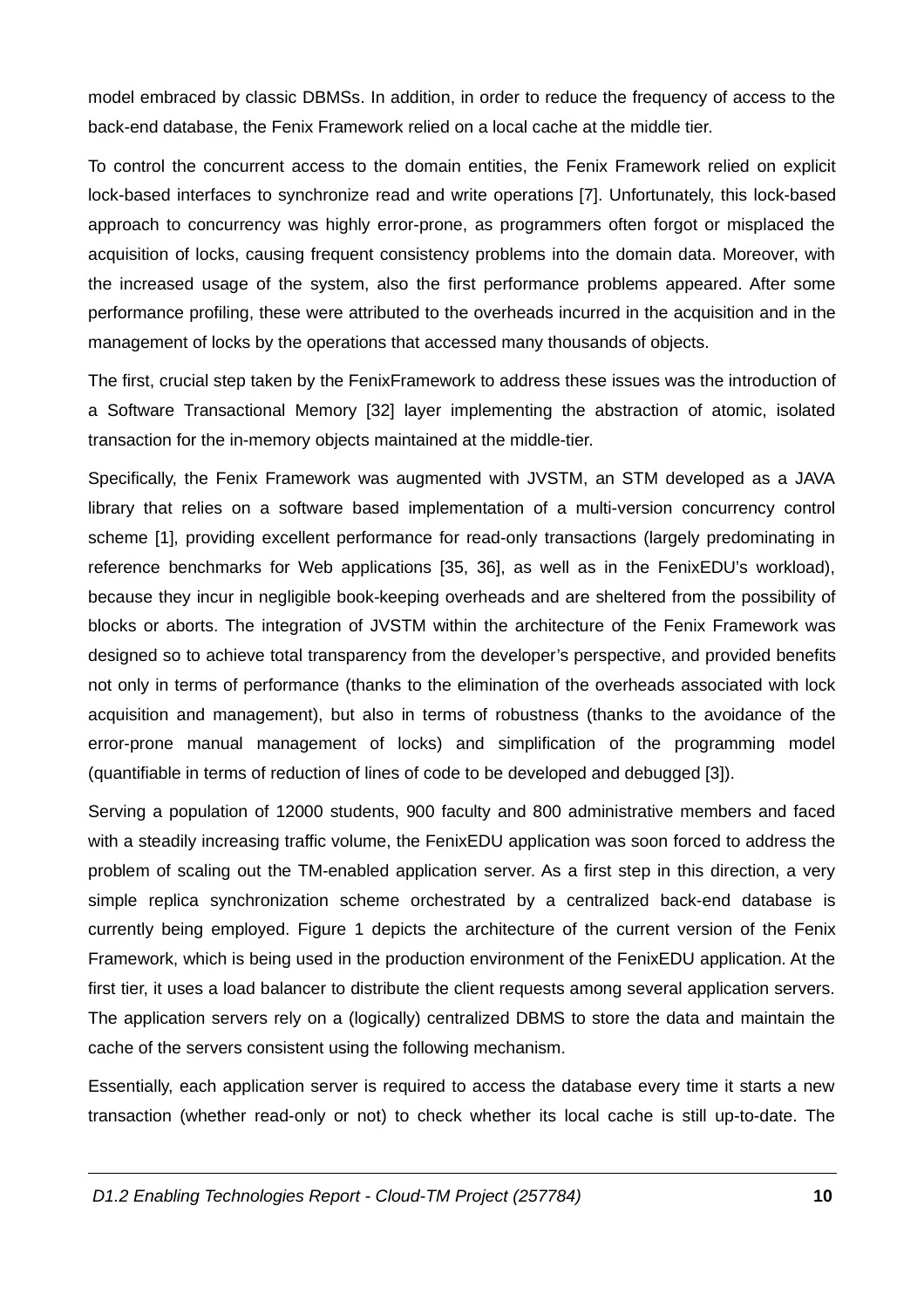detection of any conflict developed during transactions' execution is performed at commit time via a sequential validation phase performed by checking whether the readset of the committing transaction T intersects with the writesets (stored by the database) of any transaction that has committed before T. Unfortunately, even though this approach is very simple, the reliance of the current replication solution on an external data storage causes large performance overheads, strongly limits concurrency, and suffers of a single point of failure.



<span id="page-12-0"></span>**Figure**  $\mathbf{1}$ : **The** current Fenix Framework architecture.

### 3.4.1 Decoupling Replica Synchronization and Data Persistence

As discussed in the previous section, in its current version, the Fenix Framework suffers of several scalability issues imputable to its reliance on an external DBMS to ensure the consistency of the distributed JVSTM instances hosted by each application server.

To address this issue, in [4] we have recently proposed a new architecture that neatly decouples the issues related with the synchronization of the replicated TM layer with those concerning the persistence of data. In the envisioned architecture, which is depicted also in Figure 2, the consistency of the TM-enabled application server replicas is no longer dependent on a centralized DBMS. Conversely, the application server replicas coordinate the execution of transactions by directly communicating among them, leveraging on the services provided by a Group Communication System to propagate the updates and reach cluster-wide agreement on the outcome (commit/abort) of transactions.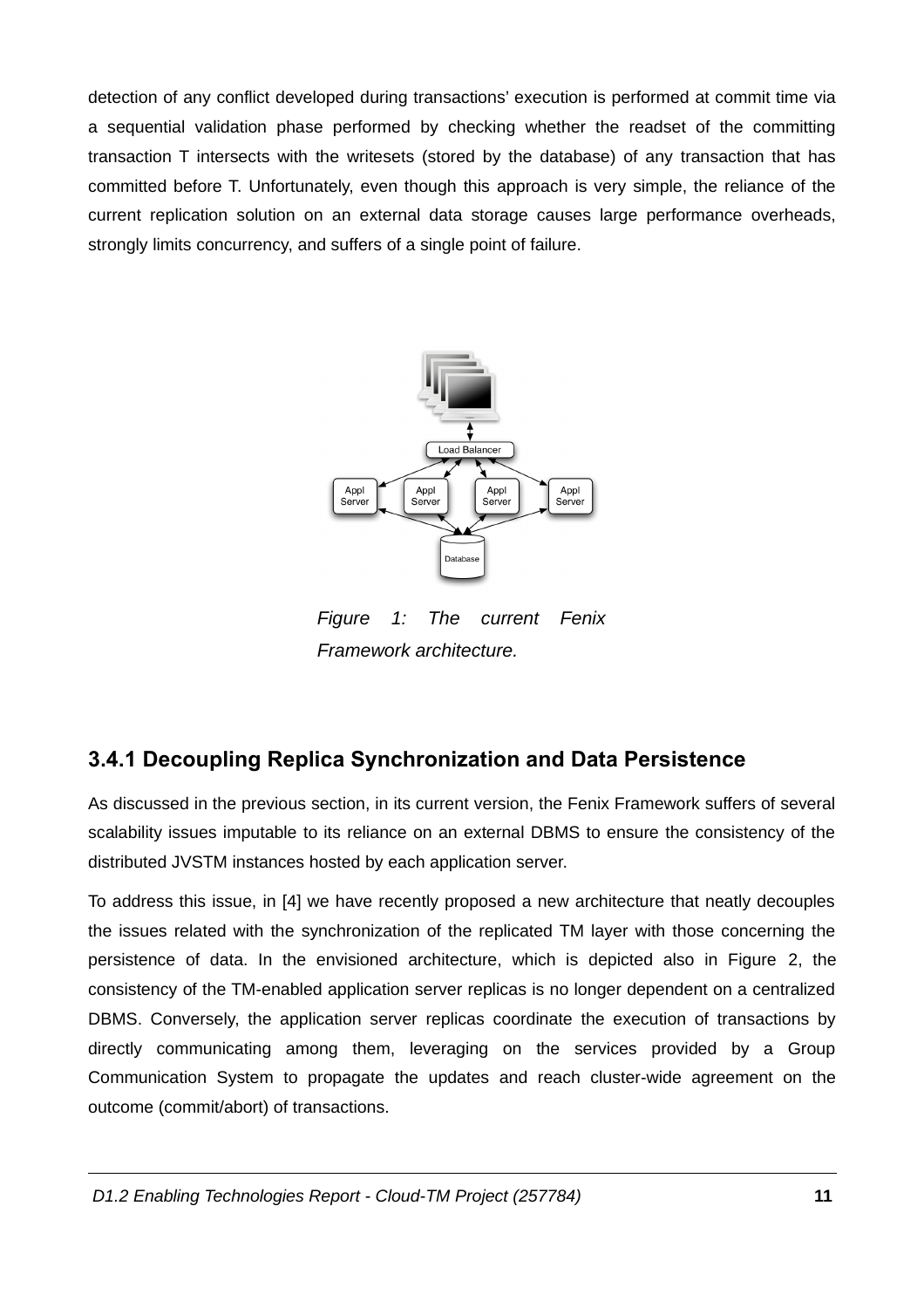Coping with the issues related to the concurrent execution of distributed transactions directly at the application server replicas' level, rather than relying on the assistance of a standard relational DBMS, provides two main advantages.

First, the achievement of a neater separation of logical concerns: once the TM tier has autonomously ensured the consistency of a transaction, the back-end just has to be able to atomically persist the corresponding updates. This permits to rely on much simpler, and more lightweight, persistence solutions than fully-fledged relational databases (which incur in the unnecessary overheads associated with SQL or complex concurrency control mechanisms [34]).

Further, the reliance on a standard, relational DBMS as the coordinator of the TM replication protocol forces to implement the whole replication protocol by exploiting exclusively standard SQL interface. Being SQL designed for other purposes, it can significantly hinder the development of even basic mechanisms typically employed by any transactional replication scheme (e.g., synchronous propagation of state updates to other replicas).



<span id="page-13-0"></span>Figure 2: The proposed DTM based architecture.

Let us now analyze more in detail the architecture illustrated in Figure 2. The incoming requests are dispatched by a load-balancer to a set of replicated application servers, which rely on a replicated persistent storage for ensuring durability. Note that the latter is depicted as a logical independent component, even though it could be physically collocated in the same machines also hosting the application server to enhance locality between the application logic and the (persistent)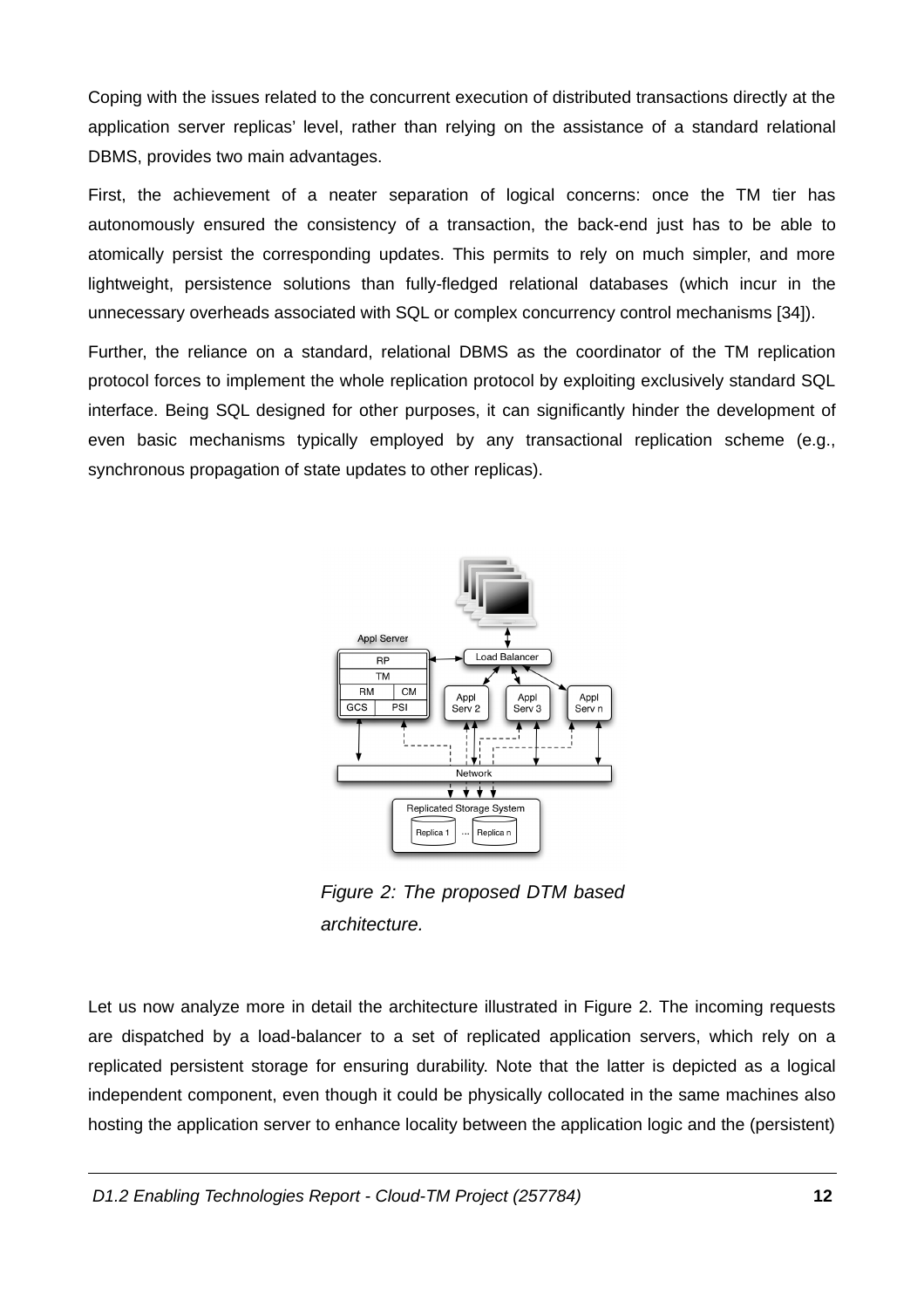data.

Each application server hosts the following components: a Request Processor (RP), responsible for receiving the requests and activating the transactional logic; a TM instance, extended with a reflective interface that externalizes key information about the transactions' execution state (e.g., transactions' readsets and writesets), which are normally encapsulated by existing TM implementations; a Cache Manager (CM), responsible for implementing caching policies (e.g., prefetching, eviction strategies) based on the application access patterns; a Replication Manager (RM), implementing the distributed coordination protocol required for ensuring replica consistency (an overview of the TM replication protocols currently under development/evaluation will be provided in the remainder of this paper); a Persistent Store Interface (PSI), providing APIs to interact with a replicated storage system; a Group Communication Service (GCS), responsible for maintaining up-to-date information regarding the membership of the group of application servers (including failure detection) and providing the required communication support for the coordination among the servers.

#### 3.4.2 The BFC Protocol

The Replication Manager, being in charge of ensuring the consistency of the DTM layer, represents a fundamental building block of the architecture described in Section 1.2. In this section we overview one of our recent results concerning the design and evaluation of TM replication mechanisms, namely the Bloom Filter Certification (BFC) protocol [8].

The replica synchronization scheme employed in D2STM is inspired by recent database replication approaches [25], where replica consistency is achieved through a distributed certification procedure which, in turn, leverages on the properties of an Atomic Broadcast (Abcast) [10] primitive. Unlike classic eager replication schemes (based on fine-grained distributed locking and atomic commit), that suffer of large communication overheads and fall prey of distributed deadlocks [13], certification based schemes avoid any onerous replica coordination during the execution phase, running transactions locally in an optimistic fashion. The consistency of replicas (typically, 1-Copy serializability) is ensured at commit-time, via a distributed certification phase that uses a single Atomic Broadcast to enforce agreement on a common transaction serialization order, avoiding distributed deadlocks, and providing non-blocking guarantees in the presence of (a minority of) replica failures. Furthermore, unlike classic read-one/write-all approaches that require the full execution of update transactions at all replicas [1], only one replica executes update transactions, whereas the remaining replicas are only required to validate the transaction and to apply the resulting updates. This allows to achieve high scalability levels even in the presence of write-dominated workloads, as long as the transaction conflict rate remains moderate [25].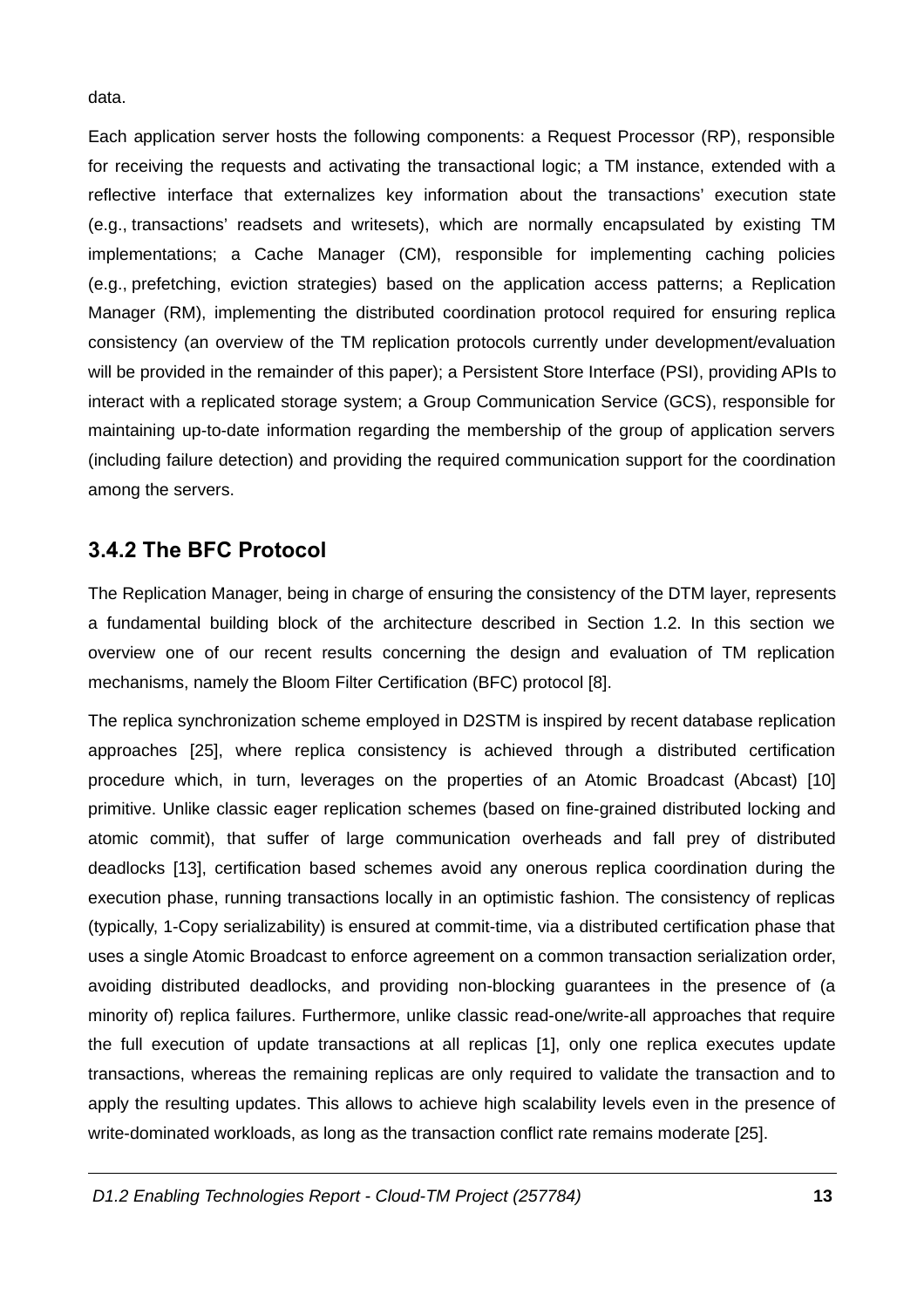However, the efficiency of any transactional replication scheme is much more strained in TMs than in databases, given that the average transaction's execution time in TMs is typically several orders of magnitude smaller than in databases (in [28], for instance, it was shown that 50% of write transactions complete in less than 200µsecs when considering standard TM benchmarks). This translates into a corresponding increase of the overhead associated with the inter-replica coordination activities, urging for novel solutions aimed at minimizing such costs.

The BFC protocol aims at achieving exactly this goal, requiring just a single ABcast to commit a transaction and avoiding to flood the network with large messages carrying the whole transaction's read set. The latter aspect is particularly important given that it is well-known that the ABcast latency is significantly affected by the size of transmitted messages [15, 20] and that the transactions' read sets are frequently very large in web applications.

BFC achieves such a result by exploiting the space-efficient encoding properties of Bloom Filters (BF), whose fundamentals we briefly recall in the following for the sake of clarity (the interested reader may refer to [2] for a recent survey on BF and on their applications). BFs are data structures that permit to test whether an element is a member of a set, avoiding the encoding of the whole set, but rather permitting to store a much more compact representation of it. This comes, however, at the cost of incurring in false positives (i.e., an element may appear to be present in the set. whereas it is not), albeit false negatives are, on the other hand, not possible. More in detail, a Bloom Filter representing a set of  $n$  elements from a universe  $U$  consists of an array of  $m$  bits, initially all set to 0 (zero). The filter uses k independent hash functions with range  $\{1,...,m\}$ , which map each element in the universe to a random number uniformly over the range. To add an element  $x \in S$  to a BF, x is fed to each of the k hash functions. The array positions output by the k hash functions are then all set to 1. To determine whether an item  $\nu$  belongs in S, the values of the bits are checked. If even only one of these bits is 0, it means that y is not a member of S (with no possibility of mistakes). If all are set to 1, then x may be in S, although this may be wrong with some probability, called false positive probability. Interestingly, the probability of a false positive f for a single query to a Bloom Filter can be known beforehand, once the number of bits used per item  $m/n$  and the number of hash functions  $k$  are fixed, by using the following formula:

$$
f=(1-e^{-kn/m})^k
$$

We can now start describing the BFC scheme. Similarly to existing certification-based transactional replication schemes, in BFC incoming transactions are locally processed in an optimistic fashion, avoiding any inter-replica synchronization scheme during transaction execution. Further, by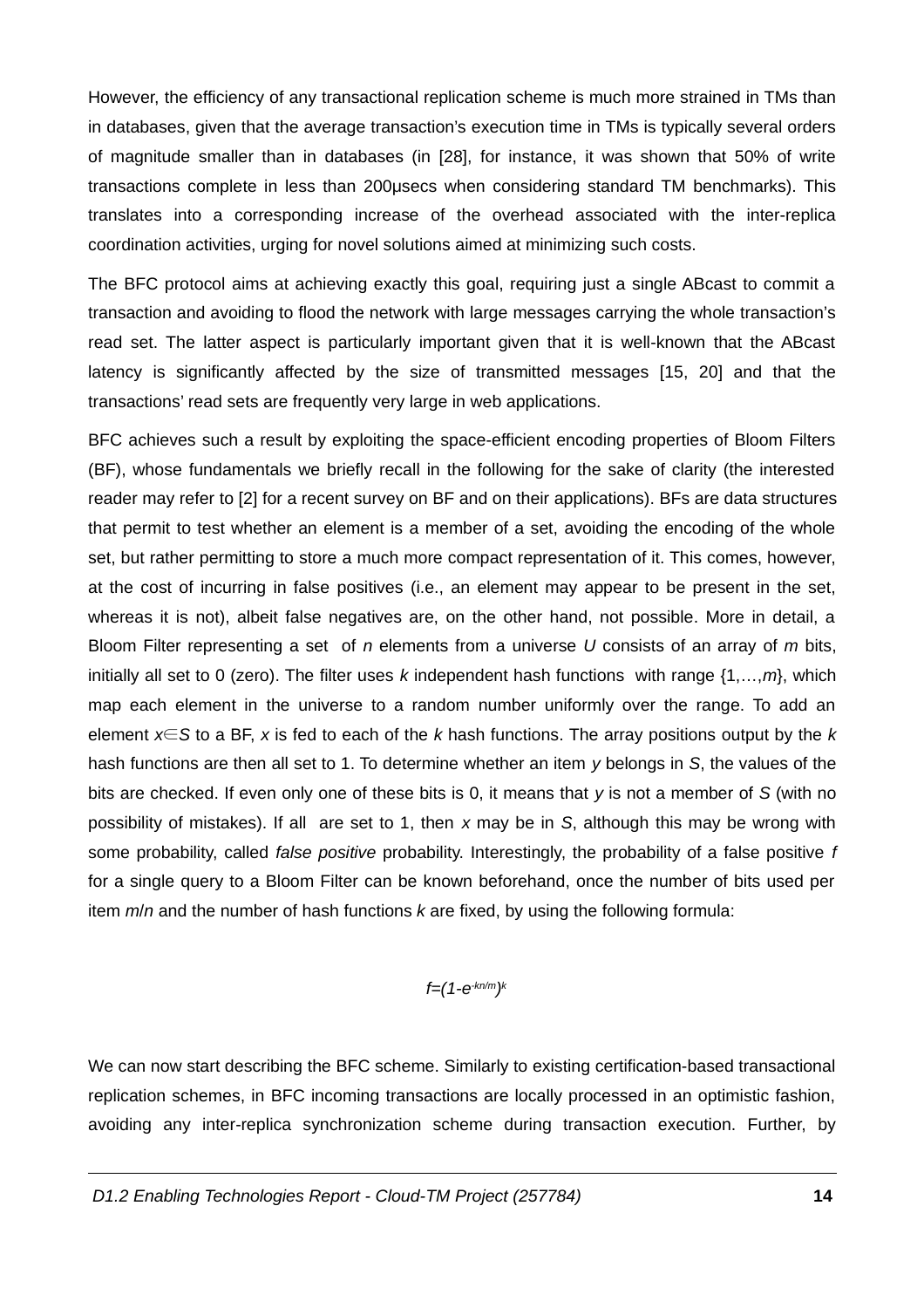leveraging on the JVSTM multi-version scheme, the BFC ensures that read-only transactions are always provided with a consistent committed snapshot. This spares them from the risk of aborts and permits to obviate the need for replica coordinations even during the commit phase. Overall, the overhead incurred in by read-only transactions due to the replication scheme is in practice almost nullified.

For what concerns update transactions, at commit time these are first locally validated to detect any local conflicts. If the local validation phase is successfully passed, the Replication Manager encodes the transaction's read set (i.e., the set of identifiers of all the objects read by the transaction) in a BF, and ABcasts it along with the transaction write set.

As in classical non-voting certification protocols, e.g. [25], update transactions are validated by all replicas once they are ABcast-delivered. At this stage, replicas check whether the BloomFilter of the validating transaction contains any item updated by any concurrent transactions. If no match is found, given that a BF provides no false negatives, then the transaction may be safely committed. Otherwise the transaction is aborted.

Given that the occurrence of false positives leads to the generation of unnecessary aborts, the BF size is set so to ensure that the probability for a false positive to induce a transaction abort is bounded by a user-tunable threshold, which we denote as *maxAbortRate*. The problem here is that *maxAbortRate* is a function of the number of queries q that will be performed on the BF during the transaction's validation phase, but the BF has to be constructed when the transaction enters the commit phase. At this time, however, it is not possible to predict the value of  $q$ , which is determined by the number of transactions that will commit before the transaction is ABcast-delivered and by the size of the write sets of each of these transactions. Neither of these are known when the BF is created. On the other hand, it is important to highlight that any error in estimating  $q$  does not compromise consistency, but may only lead to deviations from the target maxAbortRate threshold. To tackle this problem, BFC uses a lightweight heuristic that estimates  $q$  through the moving average across the number of BF queries performed during the validation phase of the last  $c$ transactions to have been ABcast-delivered. Once  $q$  is estimated, we can then determine the number  $m$  of bits in the BF by considering that the false positives for any distinct query are independent and identically distributed events which generate a Bernoullian process where the probability of occurrence of a single event (namely, a false positive during a single query) is given by Equation 1. After some simple maths, we obtain the following expression for the BF's size:

$$
m = \left[ -n \frac{log_2(1 - (1 - maxAboutRate)^{\frac{1}{q}})}{ln 2} \right]
$$

D1.2 Enabling Technologies Report - Cloud-TM Project (257784)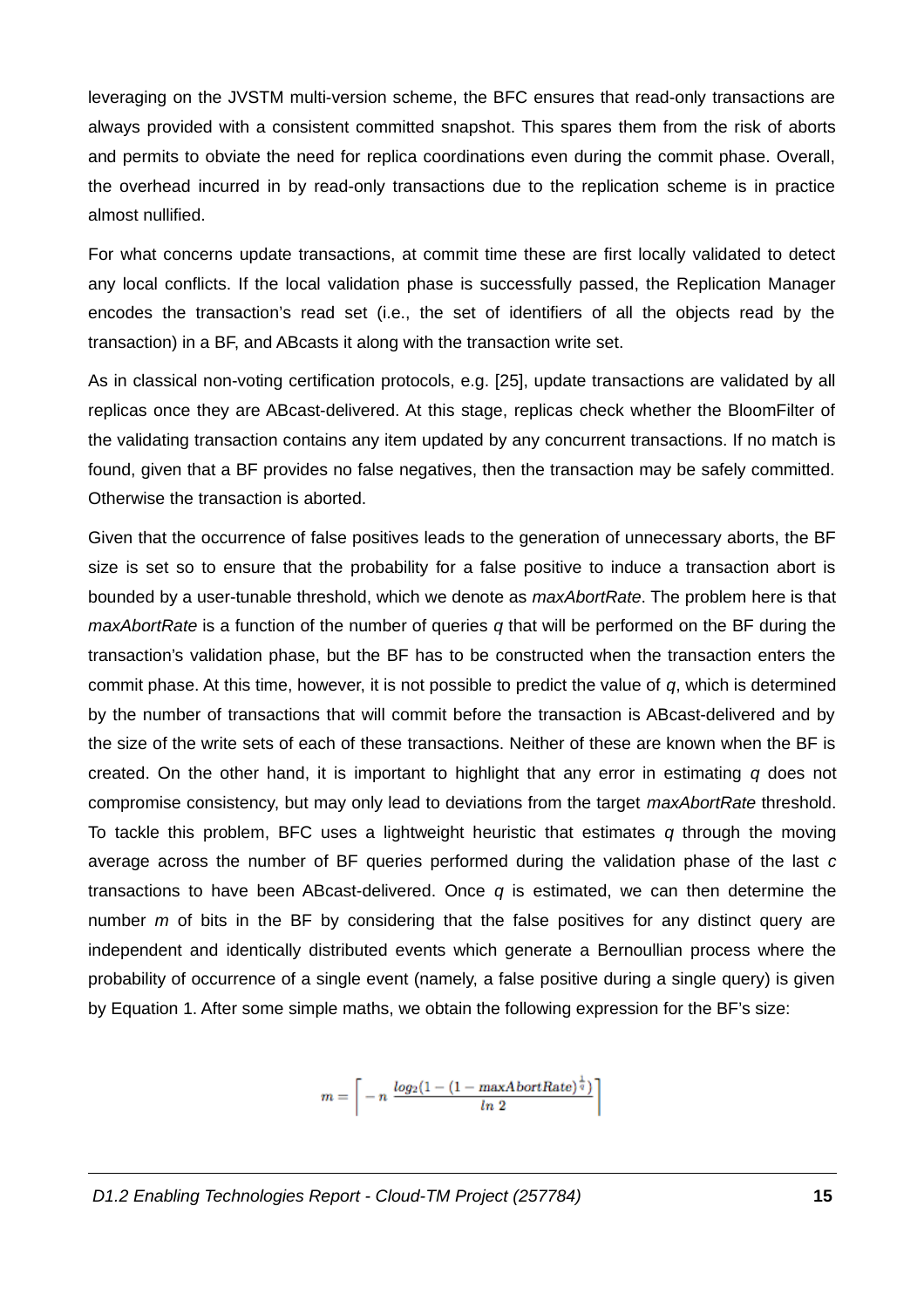

<span id="page-17-0"></span>Figure 3: Compression factor achieved by BFC considering the ISO/IEC 11578:1996 UUID encoding.

The striking reduction of the amount of information exchanged, achievable by the BFC scheme, is clearly highlighted by the graph in Figure 3, which shows the BFC's compression factor (defined as the ratio between the number of bits for encoding a transaction's readset with the ISO/IEC 11578:1996 standard UUID encoding, and with BFC) as a function of the target maxAbortRate parameter and of the number  $q$  of queries performed during the validation phase. The plotted data shows that, even for marginal increases of the transaction abort probability in the range of [1%-2%], BFC achieves a [5x-12x] compression factor, and that the compression factor extends up to 25x in the case of 10% probability of transaction aborts induced by a false positive of the Bloom Filter.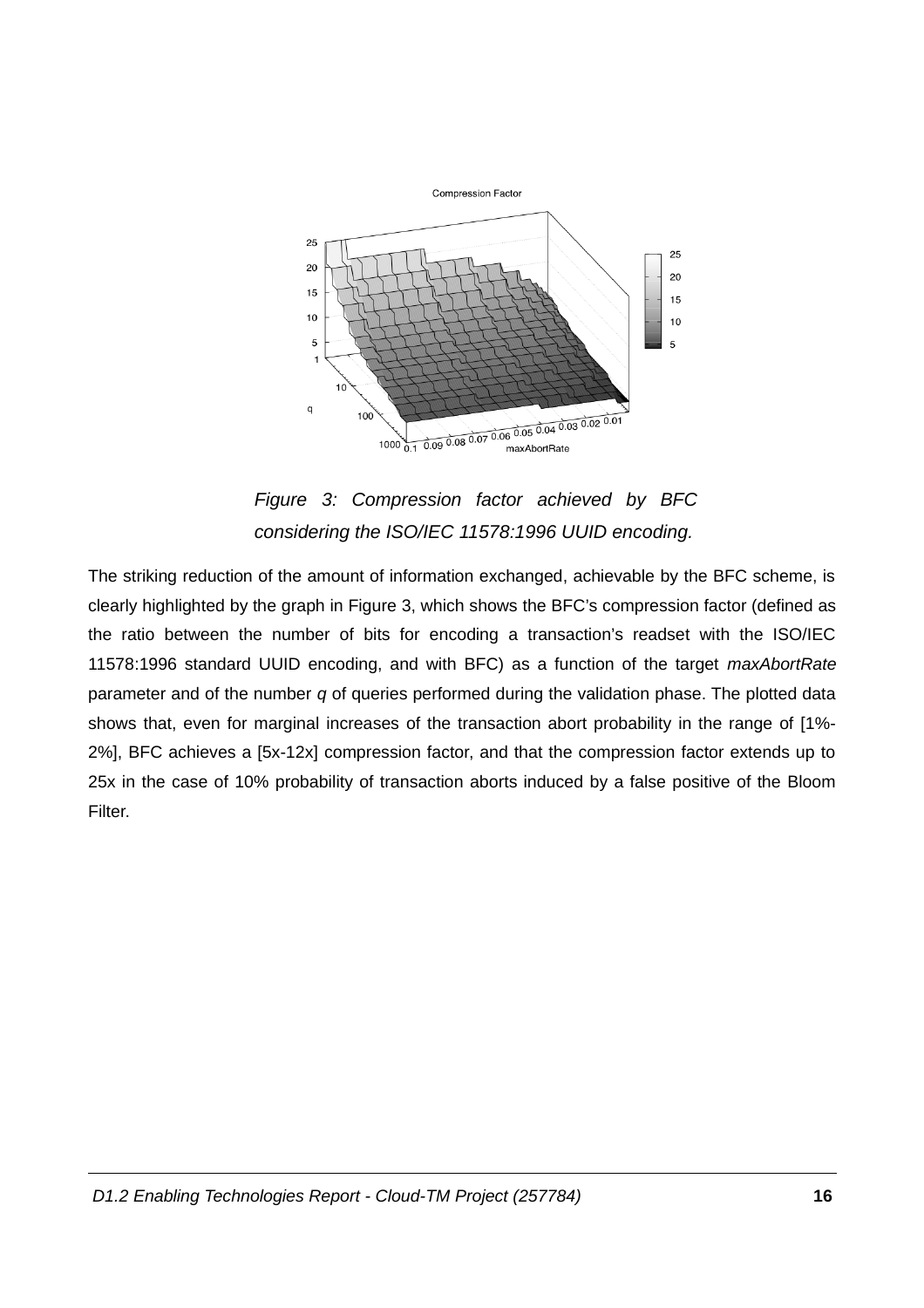## **4 Related Java 2 Enterprise Edition Technologies**

The JavaTM 2 Platform, Enterprise Edition (J2EE), was released by Sun in the late 1990s and defines the standard for developing multi-tier enterprise applications. J2EE simplifies enterprise applications by basing them on standardized, modular components, by providing a complete set of services to those components, and by handling many details of application behavior automatically, without complex programming.

A typical J2EE Enterprise Application provides its Internet interfaces via web pages, e-mail and Web services. As for Intranet interfaces, J2EE supports both remote procedure call and message oriented integration with legacy applications and supports interaction with SOL based relational databases.

The J2EE standard represents collaboration between leaders from throughout the enterprise software arena - OS and database management system providers, middleware and tool vendors and component developers. It defines a robust, flexible platform that can be implemented on the wide variety of existing enterprise systems currently available, and that supports the range of applications that IT organizations need to keep their enterprises competitive.

In the following we are going to overview some of the components/projects of the J2EE technology that will have stronger influence on the development of the Cloud-TM platform.

## 4.1 JBossAS

JBoss Application Server is the most widely used Java application server on the market. Hundreds of professional open source developers have contributed to the JBoss Application Server over the years and community contributors are not only welcome but encouraged. In fact all JBoss employed contributors to the JBoss Application Server were hired from the community and each of them contributed to an open source project in one way or another.

As Java EE certified platform for developing and deploying enterprise Java applications. Web applications, and Portals, JBoss Application Server provides the full range of Java EE 5 features as well as extended enterprise services including clustering, caching, and persistence.

### **4.2 JBossTS**

JBoss Transactions (JBossTS) is an open source transaction manager that can be deployed within a range of application servers, containers or run stand-alone. Over the past 20 years it has been used extensively within industry and to drive standards including the OMG and Web Services.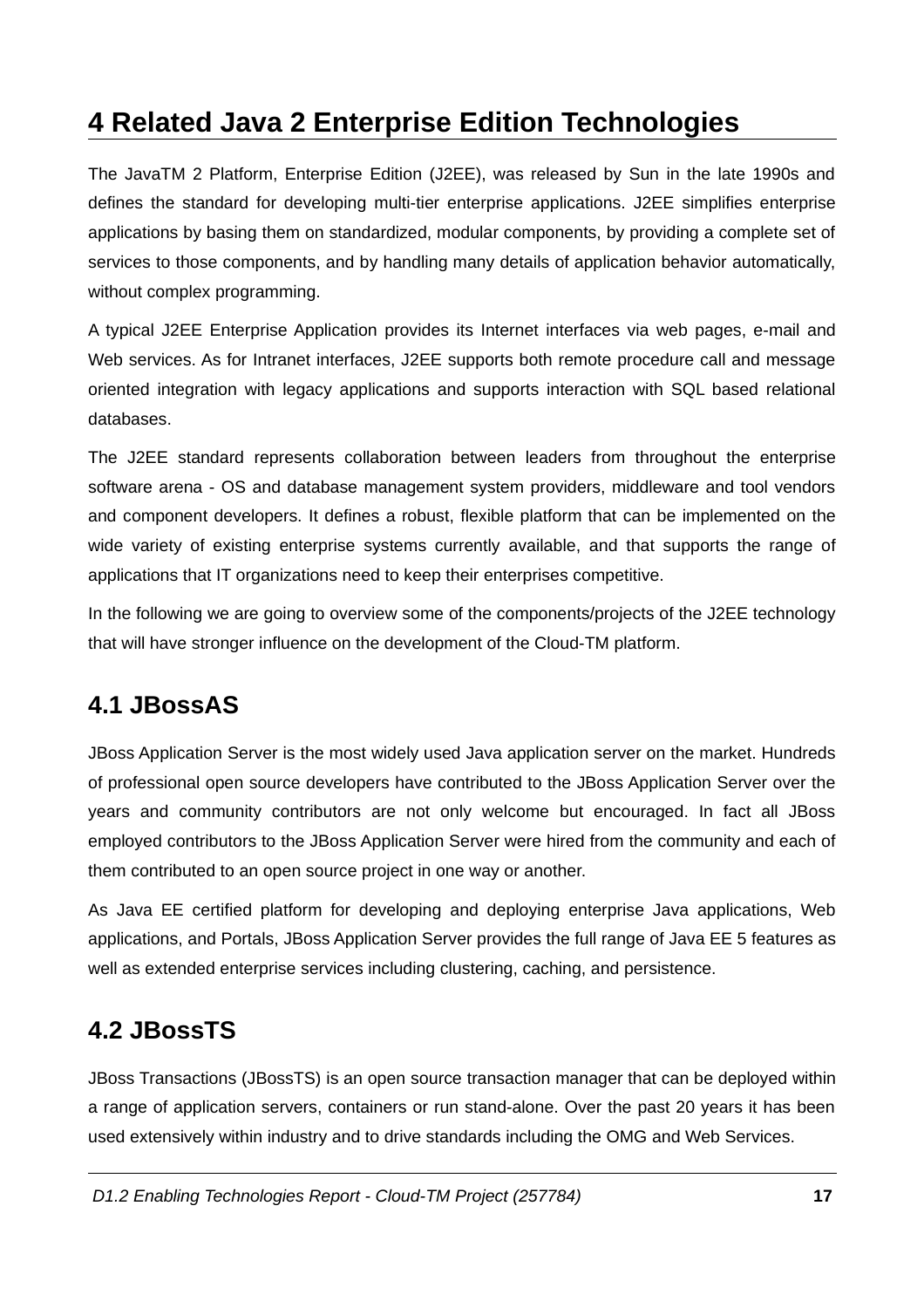JBossTS is a middleware solution that supports mission-critical applications in distributed computing environments. It plays a critical role in building reliable, sophisticated e-business applications quaranteeing absolute completion and accuracy of business processes. JBossTS supports "multimodal transaction processing" by enabling reliable transactions to span from frontend e-commerce applications to back office systems and beyond the enterprise firewall to business partners - across any system, anywhere in the world.

For the majority of its life JBossTS (aka Arjuna transaction system) has been driven by standards and has driven standards. As such, it supports all of the relevant enterprise transaction specifications and standards including JTA [47], and Web Services transactions. However, with the advent of multi-core technologies and ubiquitous computing, there has been a shift away from some of these specifications to more fine grained and in-memory transactional solutions within Java Enterprise Edition frameworks. As such, JBossTS has become the basis for several STM implementations which are being developed as projects within JBoss for inclusion within products over the next few years.

### **4.3 Data Services Platform**

The Data Services Platform [48] is a JBoss project that aims at using Hibernate to persist data in a grid (key/value specifically) and still let users use the familiar JPA API. Another aspect of this project is to explore the structure used to persist an object model into a grid keeping as much of the relational model benefits as possible.

Specifically, the Data Services Platform will be composed of three main sub-components: Hibernate Core, Hibernate OGM and Hibernate Search.

#### 4.3.1 Hibernate Core

Hibernate Core [49] provides persistence for idiomatic Java, dealing with the issue of how to persist an Object-Oriented domain model into relational databases (RDBMS). In the world of Object-Oriented applications, there is often a discussion about using an object database (ODBMS) as opposed to a RDBMS. We are not going to explore that discussion here. Suffice it to say that RDBMS remain a very popular persistence mechanism and will so for the foreseeable future.

The Object-Relational Impedance Mismatch (sometimes called the paradigm mismatch) happens due to the discrepancies between the object-oriented and the relational models. RDBMSs represent data in a tabular format, whereas object-oriented languages, such as Java, represent it as an interconnected graph of objects. Loading and storing graphs of objects using a tabular relational database exposes us to several mismatch problems, namely: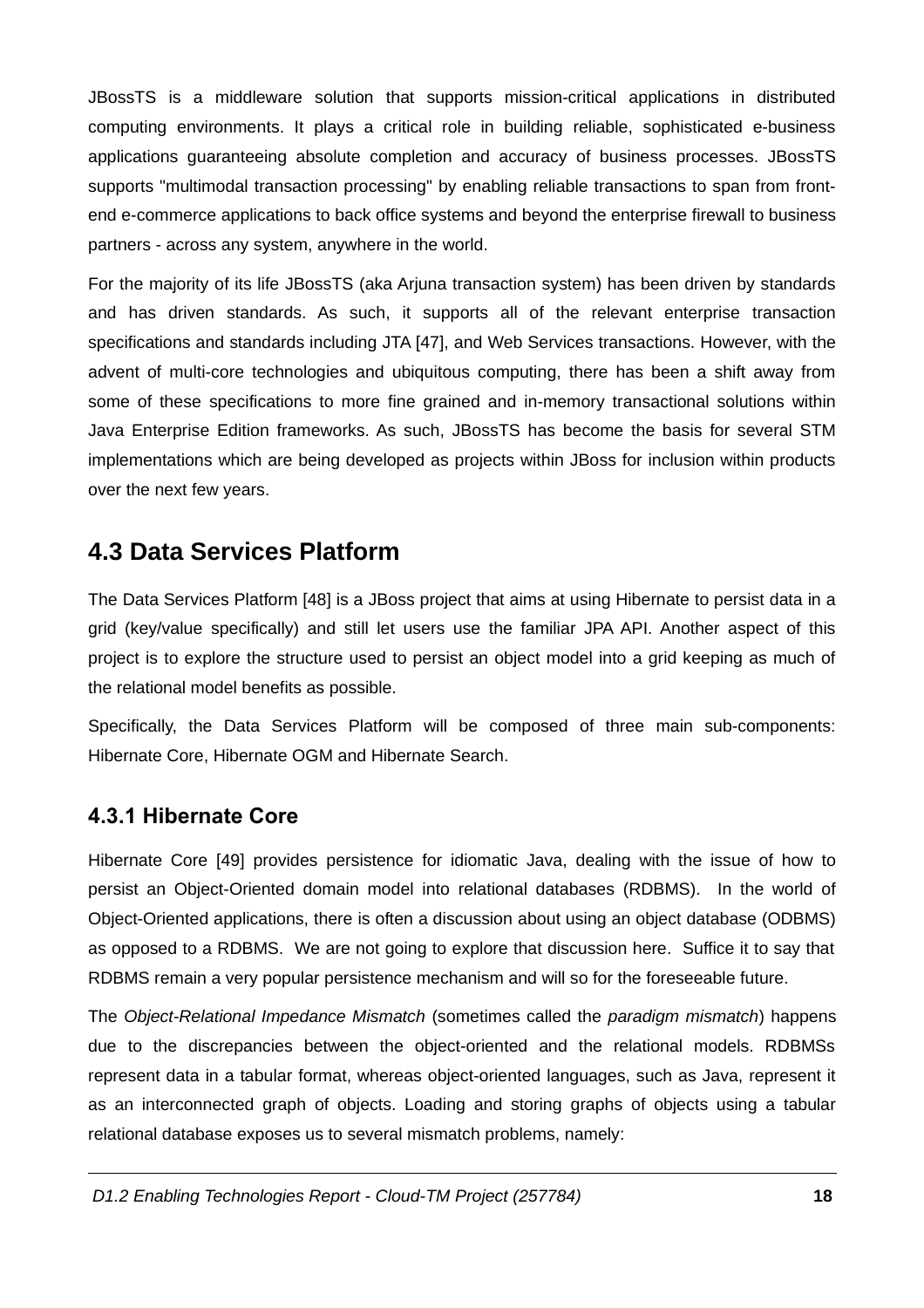- 1. Granularity: Sometimes you will have an object model which has more classes than the number of corresponding tables in the database (the object model is more granular than the relational model);
- 2. Subtypes (inheritance): Inheritance is a natural paradigm in object-oriented programming languages. However, RDBMSs do not define anything similar on the whole;
- 3. Identity: A RDBMS defines exactly one notion of 'sameness': the primary key. Java. however, defines both object identity (a==b) and object equality (a.equals(b)).

Hibernate has the following advantages:

- Natural Programming Model: Hibernate lets you develop persistent classes following  $\bullet$ natural Obiect-oriented idioms including inheritance, polymorphism, association, composition, and the Java collections framework.
- Transparent Persistence: Hibernate requires no interfaces or base classes for persistent classes and enables any class or data structure to be persistent. Furthermore, Hibernate enables faster build procedures since it does not introduce build-time source or byte code generation or processing.
- High Performance: Hibernate supports lazy initialization, many fetching strategies, and optimistic locking with automatic versioning and time stamping. Hibernate requires no special database tables or fields and generates much of the SOL at system initialization time instead of runtime. Hibernate consistently offers superior performance over straight JDBC coding.
- Reliability and Scalability: Hibernate is well known for its excellent stability and quality,  $\bullet$  . proven by the acceptance and use by tens of thousands of Java developers. Hibernate was designed to work in an application server cluster and deliver a highly scalable architecture.
- Extensibility: Hibernate is highly customizable and extensible.
- Comprehensive Ouery Facilities: Including support for Hibernate Ouery Language (HOL).  $\bullet$ Java Persistence Query Language (JPAQL), Criteria queries, and "native SQL" queries; all of which can be scrolled and paginated to suit your exact performance needs.
- Direct use of the object (de)hydration.
- Direct use of the Java Persitence API (JPA).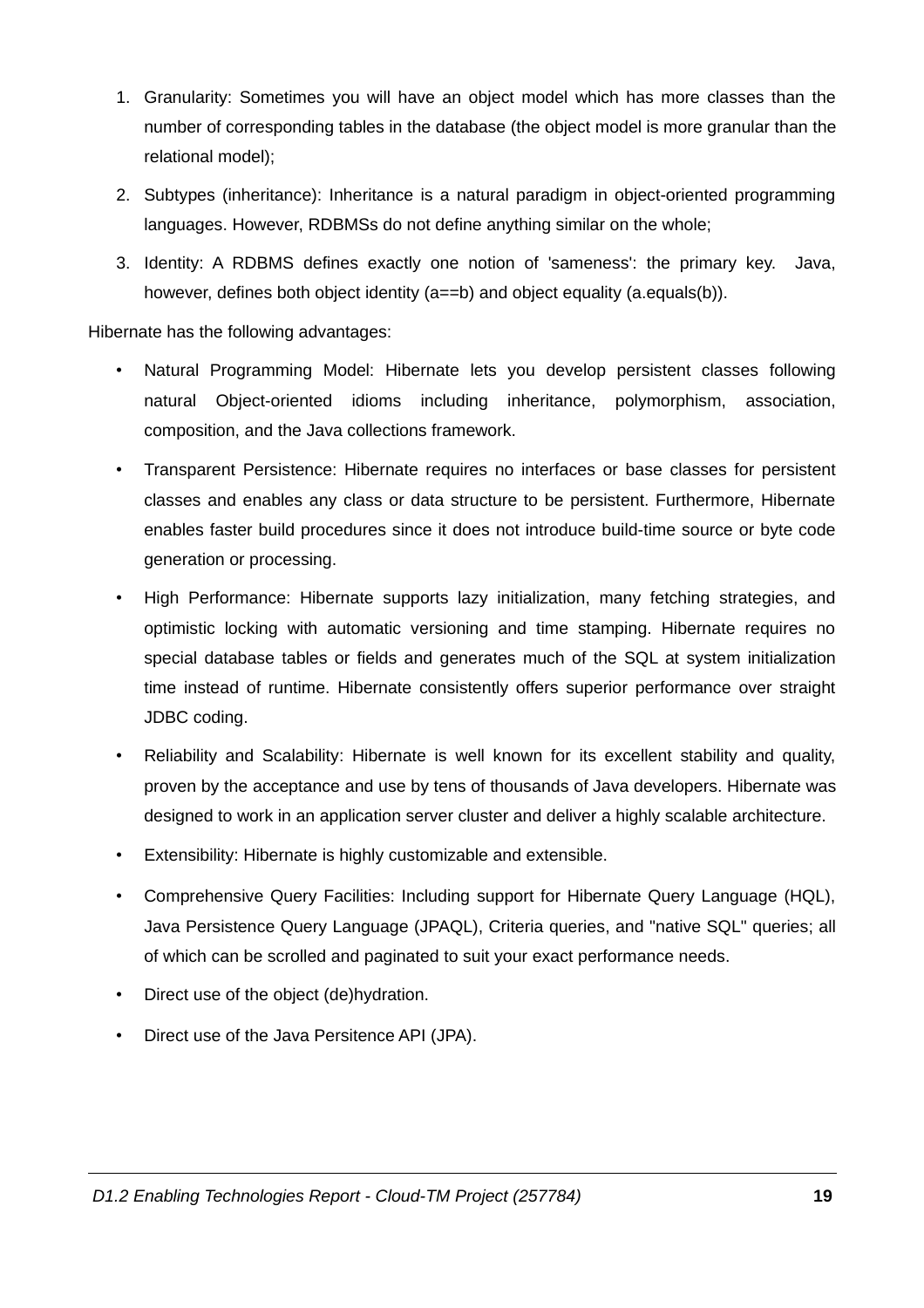#### 4.3.2 Hibernate OGM

Hibernate Object Grid Mapper aims at providing the same benefits enjoyed by Hibernate Core, but persist the data in a Grid, namely in a key value store such as Infinispan (see Section 5.3.1). JPA has become the de facto standard for Java developers dealing with object persistence. Both its simplicity and powerful query language let developers focus on their business application rather than low level boiler plate code.

Hibernate OGM is composed of several components:

- 1. A CRUD (Create Read Update Delete) engine providing the full JPA2 semantic including cascading, transparent state propagation, lazy loading, polymorphism and more. In particular, support for associations (one to one, one to many, many to one and many to many) is a priority.
- 2. A search engine capable of executing most JP-QL queries on the data stored in the data grid. The goal here is to offer most of the flexibility expected from Java developers.

Part 1 is provided as a module of Hibernate Core that replaces the low level persistence logic and make use of the data Grid as a persistence store. The underlying persistence format tries to be as close as possible to the foundational concepts of the relational model. The idea being that we can benefit from a couple of key features of the Relational model including abstraction from the moving application model and logic.

#### 4.3.3 Hibernate Search and Teild

The Hibernate Search project aims at providing full-text search capability to objects stored in a backend. Hibernate Search will be layered on top of either Hibernate Core or Hibernate OGM, thus allowing to target a wide range of backends including key value stores such as Infinispan as well as more traditional RDBMS.

Full text search engines like Apache Lucene [62] are very powerful technologies to add efficient free text search capabilities to applications. However, Lucene suffers several mismatches when dealing with object domain model. Amongst other things indexes have to be kept up to date and mismatches between index structure and domain model as well as query mismatches have to be avoided.

Hibernate Search addresses these shortcomings - it indexes your domain model with the help of a few annotations, takes care of backend/index synchronization and brings back regular managed objects from free text queries. To achieve this, Hibernate Search combines the power of Hibernate and Apache Lucene. In short, Hibernate Search provides query capability to your persistence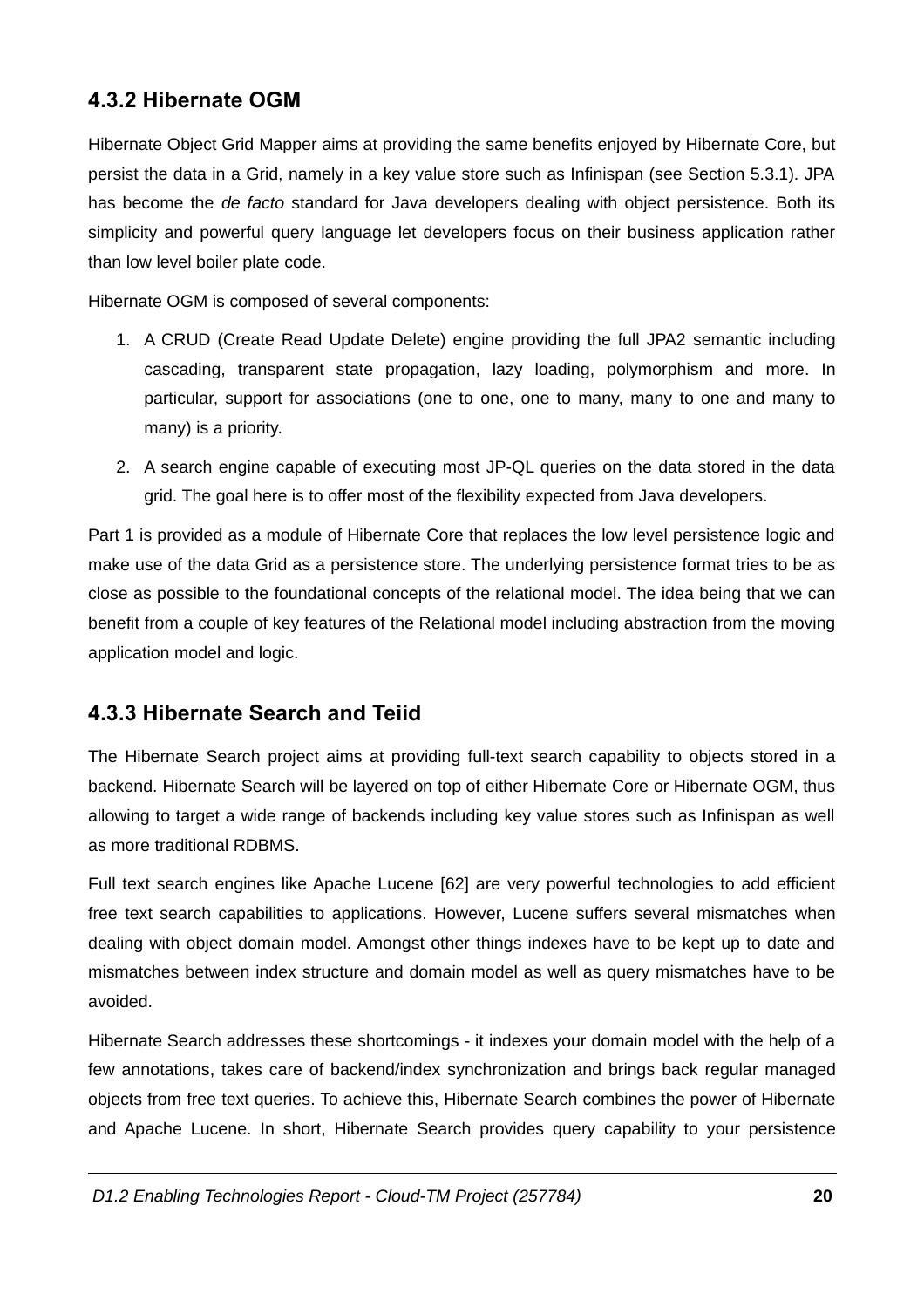domain model and deals with three important mismatches:

- 1. Structural mismatch: objects have rich types like Date and Numbers, can be polymorphic and have association with one another. None of these properties are present in the indexing technology. Hibernate Search bridges the gap between the two.
- 2. Synchronization mismatch: Lucene as a standalone product does not update its indexes when an object is updated in the persistence store. Hibernate Search fixes this shortcoming by listening to every change to the persistence storage and propagates them into the indexes.
- 3. Retrieval mismatch: retrieving data, say via JPA, is different from retrieving data via Lucene, as domain objects are retrieved, managed and have lazy associations. Hibernate Search bridge this gap by making full-text search available as a fourth approach to query in JPA (JP-QL, SQL, Criteria API and now full-text search). To push that even further, Hibernate Search embraces Hibernate and JPA APIs and reuses the same concepts.

Within Cloud-TM it is our intention to rely on Hibernate Search to provide applications with a search engine that will allow to query the data maintained by the platform.

In order to develop a scalable and distributed search engine on top of Cloud-TM, our plan is to extract and extend the query engine of a popular data virtualization system, called Teiid.

Teild is comprised of tools, components and services for creating and executing bi-directional data services, allowing applications to use data from multiple, heterogenous data stores in a transparent fashion.

Through abstraction and federation, data is accessed and integrated in real-time across distributed data sources without copying or otherwise moving data from its system of record.

The heart of Teild, which we plan to integrate in the Cloud-TM platform, is a high-performance query engine that processes relational, XML, XOuery and procedural queries from federated datasources. Features include support for homogenous schemas, heterogenous schemas, transactions, and user defined functions.

Our goal is to make use of Teiid's guery distribution and aggregation capabilities to make the Cloud-TM search engine scalable, efficient, fault-tolerant but still covering most of SQL features like joins, aggregation operations and more.

## 4.4 Messaging and Group Communication Systems

View synchronous group communication [57] is a coordination paradigm that eases the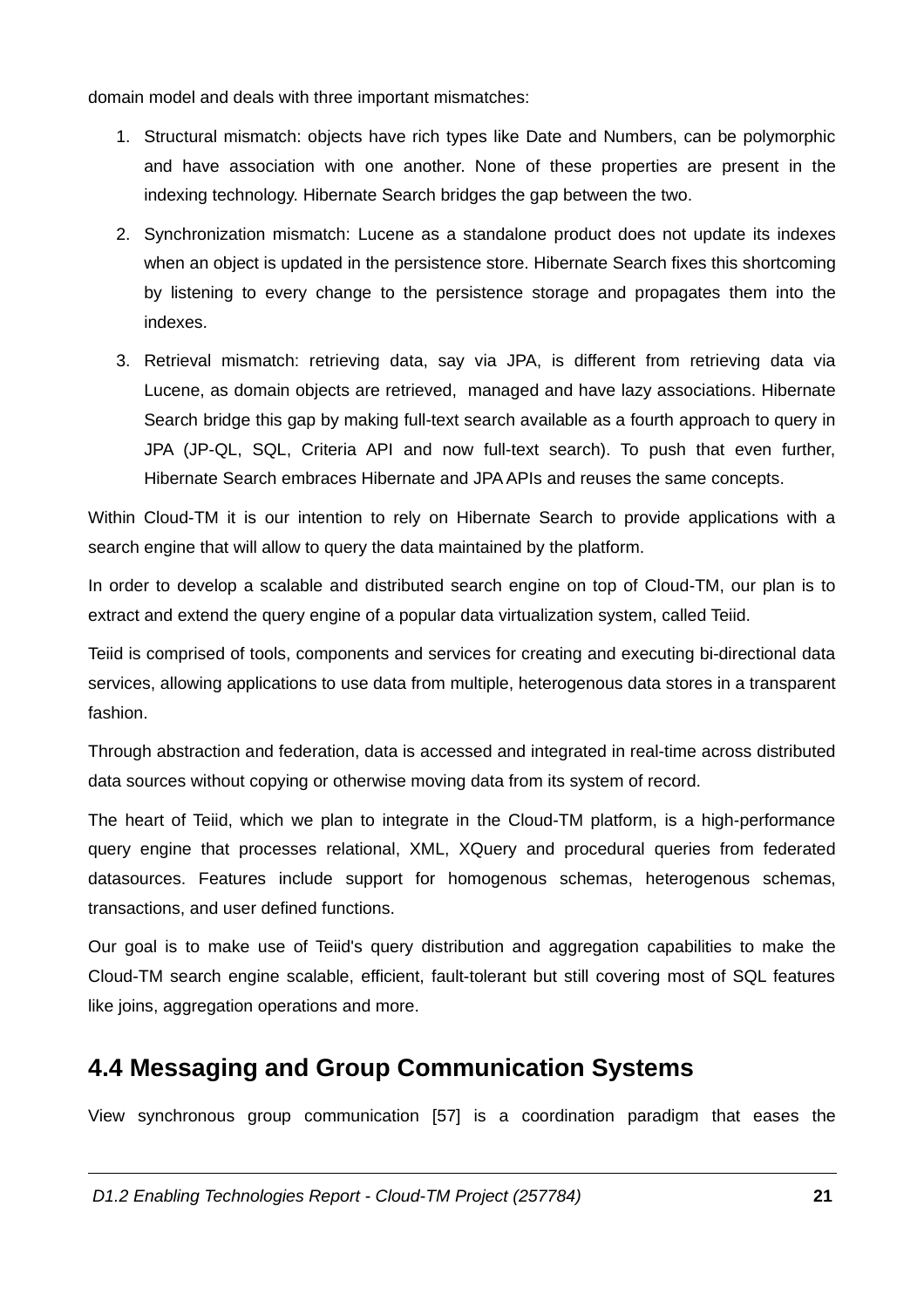development of multi-participant applications, ranging from replicated servers, cooperative caches, multi-user cooperative applications, just to name a few. The set of protocols that implement group communication services are typically bundled in a package called a group communication toolkit. After the pioneer work initiated two decades ago with Isis [58], many other toolkits have been developed. Appia, Spread, and JGroups are, among others, some of the group communication toolkits in use today. Therefore, group communication is, today, a mature technology that, when correctly used, greatly eases the development of reliable distributed applications. At the same time, group communication is still a hot research topic, as performance improvements and wider applicability are sought.

A group communication toolkit integrates two complementary services: a membership service and a multicast communication service. Informally, the role of the membership service is to provide, to each participant in a distributed computation, information about who is active (or reachable) and who is failed (or unreachable). Such information is called a view of the group of participants. The multicast service allows a member to send a message to the group of participants with different reliability and ordering properties. Both membership and multicast services need to be integrated. since the reliability quarantees are usually defined in the context of the current group view.

From the description above it is clear that group communication is much more than just "vet another reliable multicast protocol" given that, the added value, is the precise semantics that are enforced among the communication and membership services, namely in the presence of faults. By ensuring that the same messages are delivered to multiple destinations, ordered among themselves and with group membership change notifications, each message may be handled by the application in a predictable and globally consistent context.

Complex distributed state maintenance problems are then greatly simplified by the strong semantics of Group Communication. Group communication is therefore found at the core of multiple widely deployed and used middleware products.

#### **4.4.1 Appia**

Appia [22] is a layered communication support framework that was implemented in the University of Lisbon. It is implemented in Java and aims at high flexibility to build communication channels that fit exactly in the user needs. The service offered by a communication channel can be statically configured by an XML file or dynamically assembled by the application at run time. The application can create several channels with different service quarantees and send messages to different channels, depending on the service required by each message. In contrast with traditional layered protocols, components of Appia channels can be shared and thus offer multiple related services.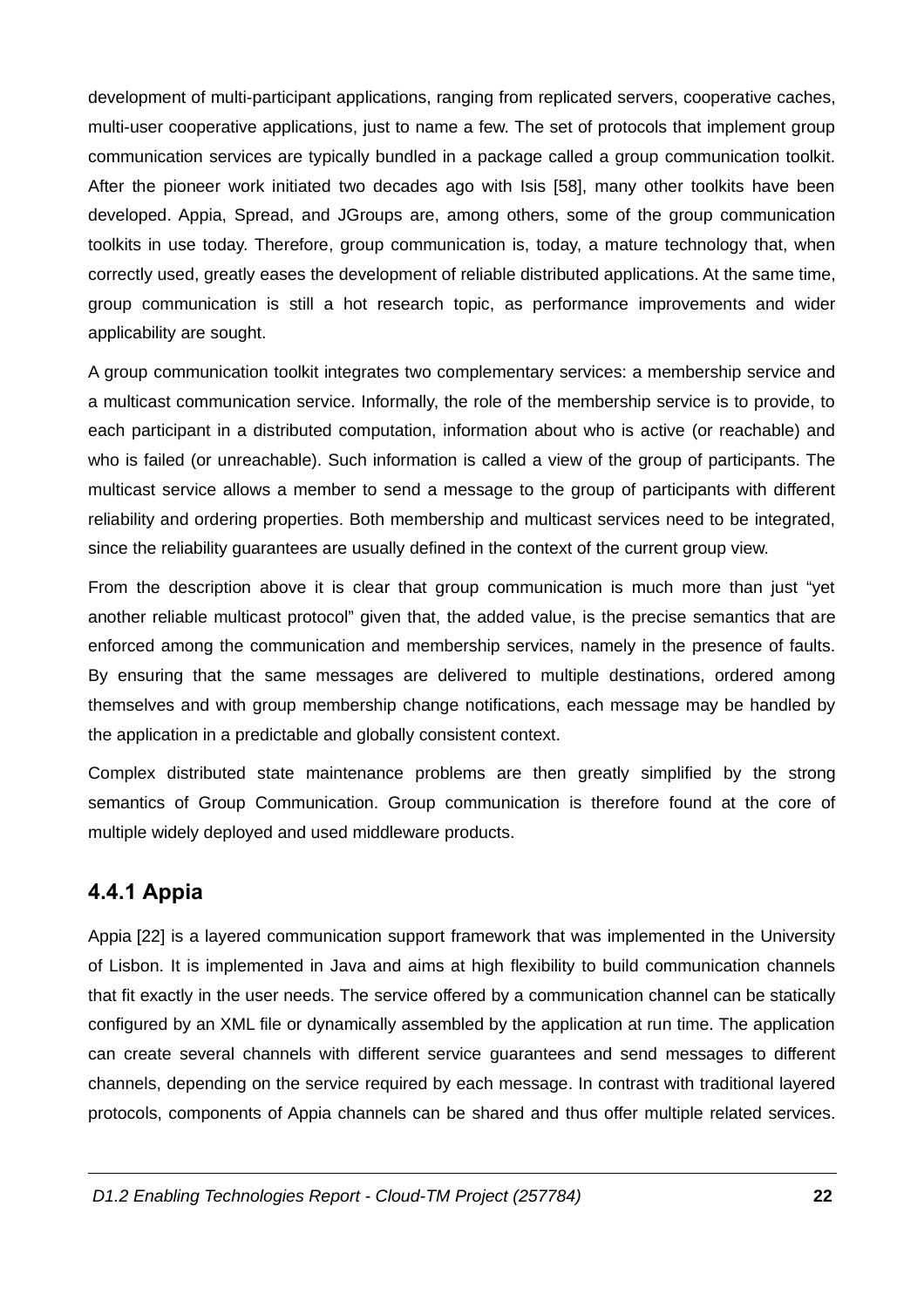This makes it easy, for instance, that several channels can be bound to the same instance of group membership.

In Appia services are composed in a stack, aiming to provide a given Service. An instance of a composition is called a service channel, and each layer of that service channel corresponds to a service session, which maintains its own state. These sessions interact through an event-driven model. Thus, a service implementation corresponds to a collection of event handlers. Also, events can be generated by services or come from other processes through the network.

Although Appia is protocol independent, in the sense that it can be used to compose any protocol as long as it respects the predefined interface, it includes an extensive layer library targeted at view synchronous group communication. Namely, it has protocols that implement virtual synchrony, causal order, and several implementations of total order algorithms. The total order algorithms composed with virtual synchrony provide the Atomic Broadcast abstraction, useful (for instance) to ease the implementation of replication protocols.

#### 4.4.2 RAppia

RAppia [29] is an evolution of the previously described group communication toolkit. RAppia uses the same composition model already used in Appia and also includes two control stacks that support the adaptation of the remaining service stacks: a generic and configurable context sensor and a reconfiguration monitor. The context sensor is a service that handles the local capture of context information and allows for its dissemination. The reconfiguration monitor defines a control channel through which each node receives reconfiguration commands from an external adaptation manager, such as altering service parameters or switching implementations.

The RAppia adaptation support addresses three different aspects [29]: i) the service programming model, ii) adaptation-friendly services, and iii) kernel mechanisms. The programming model employed, based on the exchange of events, defines a set of adaptation related default events. These include events to access context information produced by services, events to place services in a quiescent or normal state, and events to handle state transfer, which are useful when switching service instances. There is also an event that allows service parameters to be updated, such as the timeout value of a failure detector. Other two useful properties enforced by the programming model are the use of protocol type hierarchies and message headers. Type hierarchies provide a way for protocols to be organized and tagged given their provided properties. and allow, for example, to reason about alternative implementations present in the system. By being included in the messages exchanged between peers, message headers also allow the exchange of control information. In RAppia, these headers are implemented as a *pool* from which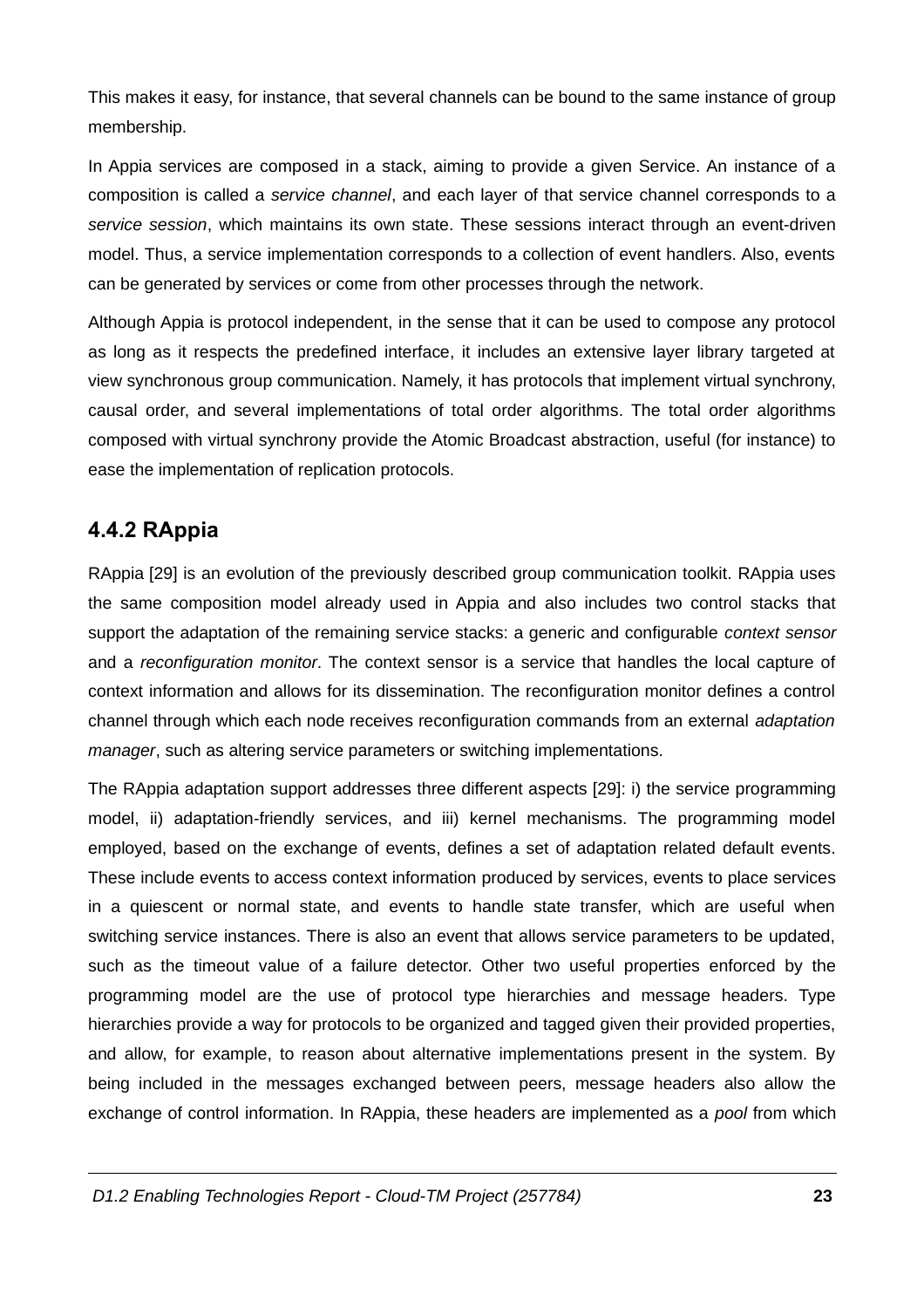services can retrieve or add fields. RAppia also includes two control stacks that support the adaptation of the remaining service stacks: a generic and configurable context sensor and a reconfiguration monitor. The context sensor is a service that handles the local capture of context information and allows for its dissemination. For dissemination, two main mechanisms are provided, one to query nodes about their state and another to send asynchronous notifications to other nodes (periodically, for example). The reconfiguration monitor defines a control channel through which each node receives reconfiguration commands form an external adaptation manager. With respect to kernel mechanisms, RAppia has several features that facilitate the runtime adaptation of protocol stacks. For instance, instead of stacking headers, headers are organized as a pool (similarly to Cactus [19]). This prevents headers that are inserted at the sender for layers that are no longer active at the recipient to interfere with the processing of other layers. Also, events for sessions that are in a quiescent are queued by the runtime system. This allows for adapting or even changing a given layer without stopping the entire protocol stack.

#### 4.4.3 JGroups

JGroups is a toolkit for reliable multicast communication. Note that this doesn't necessarily mean IP Multicast, JGroups can also use transports such as TCP. It can be used to create groups of processes whose members can send messages to each other.

The main features include:

- Group creation and deletion. Group members can be spread across LANs or WANs;  $\bullet$  .
- Joining and leaving of groups:
- Membership detection and notification about joined/left/crashed members;  $\bullet$
- Detection and removal of crashed members;  $\bullet$
- $\bullet$ Sending and receiving of member-to-group messages (point-to-multipoint):
- Sending and receiving of member-to-member messages (point-to-point).  $\bullet$

The most powerful feature of JGroups is its flexible protocol stack, which allows developers to adapt it to exactly match their application requirements and network characteristics. The benefit of this is that you only pay for what you use. By mixing and matching protocols, various differing application requirements can be satisfied. JGroups comes with a number of protocols (but anyone can write their own), for example:

- $\bullet$  . Transport protocols: UDP (IP Multicast), TCP, JMS;
- Fragmentation of large messages;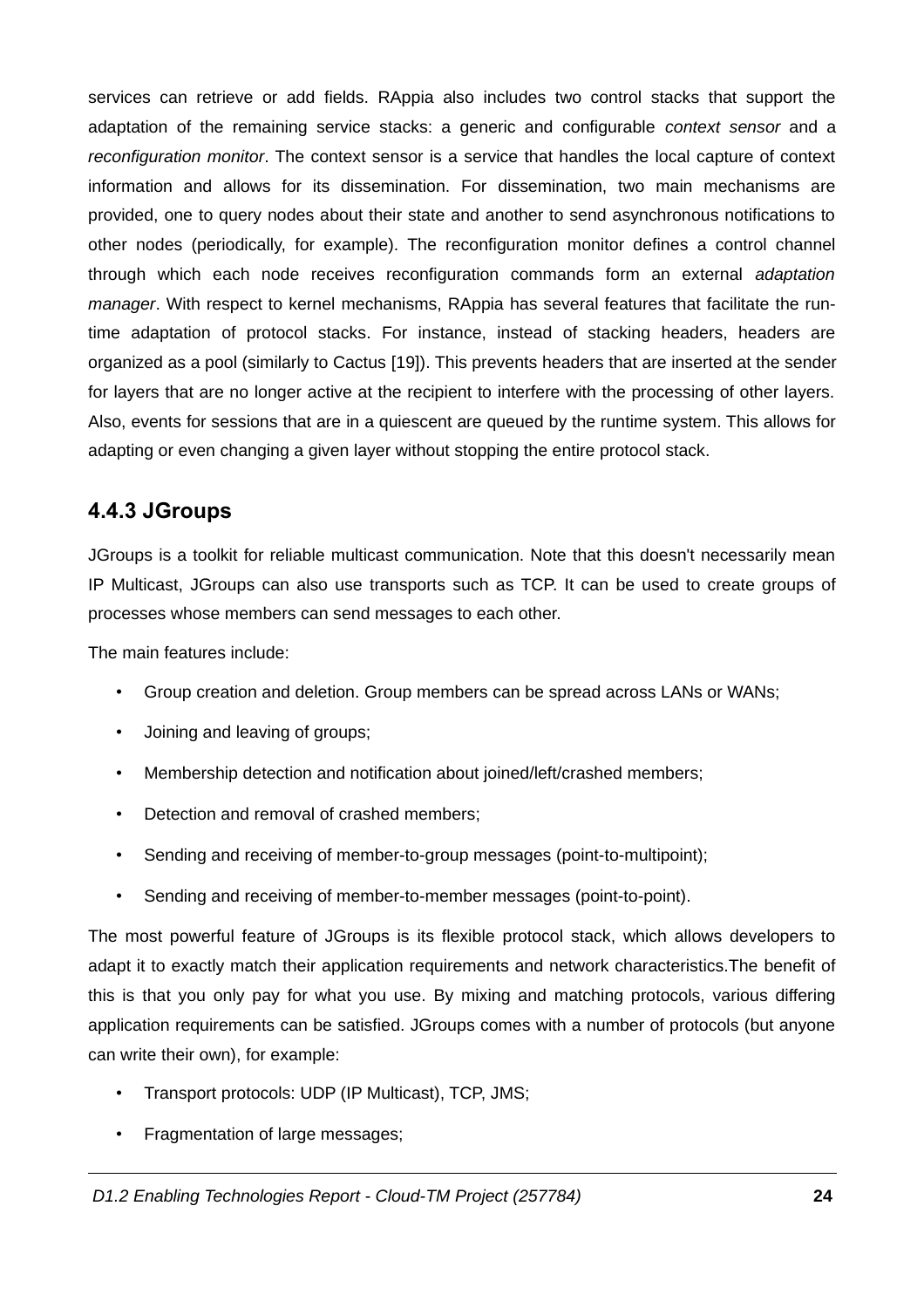- Reliable unicast and multicast message transmission, lost messages are retransmitted;  $\bullet$
- Failure detection: crashed members are excluded from the membership;
- Ordering protocols: Atomic (all-or-none message delivery), Fifo, Causal, Total Order (sequencer or token based);
- Membership:
- Encryption.  $\bullet$

JGroups is one of the premier open source group communications implementations, with wide spread adoption. At this stage it is also a core component in the Infinispan architecture, which is described later in Section 5.3.1.

#### 4.4.4 Spread

Spread is a toolkit implemented by researchers of the Johns Hopkins University. It is based on an overlay network that provides a messaging service resilient to faults across local and wide-area networks. It provides services ranged from reliable message passing to fully ordered messages with delivery guarantees. The Spread system is based on a daemon-client model where generally long-running daemons establish the basic message dissemination network and provide basic membership and ordering services, while user applications linked with a small client library can reside anywhere on the network and will connect to the closest daemon to gain access to the group communication services. There are interfaces for Spread in multiple programming languages, including Java.

### 4.4.5 Generic Service for Group Communication

Unfortunately, each group communication toolkit has a different interface, which differs from every other interface in subtle syntactic and semantic aspects. This hinders the design, implementation and maintenance of applications using group communication and forces developers to commit beforehand to a single toolkit, thus imposing a significant hurdle to portability. Such commitment is undesirable because group communication toolkits are often optimized for specific execution environments. The ability to replace one toolkit by another has the advantage of allowing the application to use the most appropriate toolkit for each deployment scenario. This also prevents emerging loosely coupled service oriented architectures from taking full benefit of view synchronous group communication. To solve this problem, we defined a generic interface that may be used to wrap multiple toolkits. The interface, called Group Communication Service for Java, or simply jGCS [5], has been designed for the Java programming language, but any similar language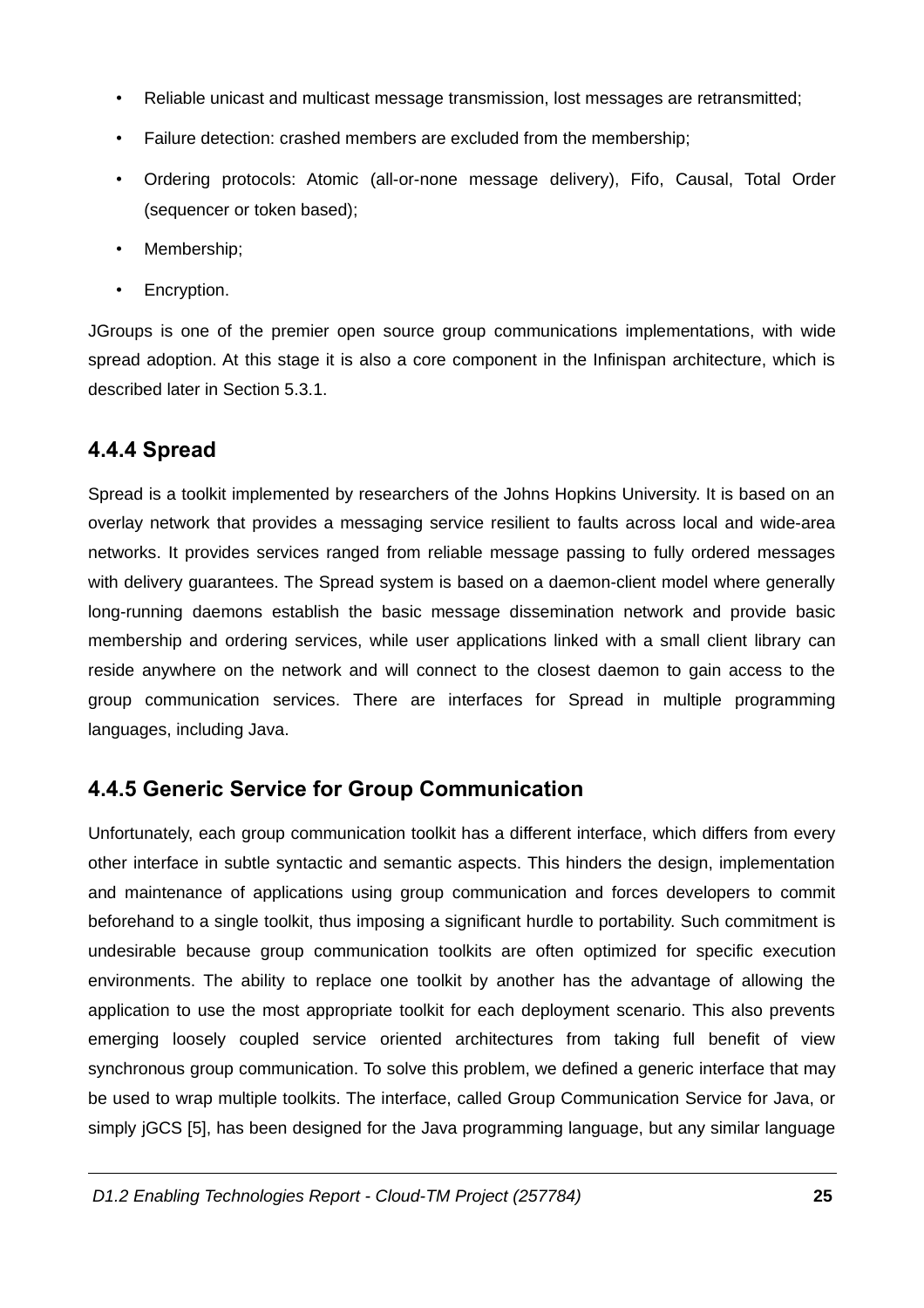could be used. The definition leverages on several design patterns that have recently become common ground of Object Oriented middleware. The interface specifies not only the API but also the (minimum) semantics that allow application portability.

jGCS owns a number of novel features that makes it quite distinct from previous attempts to define standard group communication interfaces. The proposed interface aggregates the service in several complementary interfaces, namely a configuration interface, a message passing interface, and a set of membership interfaces. The configuration interface specifies several opaque configuration objects that encapsulate specifications of message delivery guarantees. These are to be constructed in an implementation dependent manner to match application requirements and then supplied using some dependency injection technique. The message-passing interface exposes a straightforward interface to sending and receiving byte sequences, although concerned with high throughput, low latency and sustainable concurrency models in large-scale applications. Finally, a set of membership interfaces exposes different membership management concepts as different interfaces, that the application might support or need. jGCS supports the recent research results that improve the performance of group communication systems, namely, semantic annotations and early delivery.

This service was implemented in Java and is hosted at SourceForge.net [6]. More details about the jGCS specification can be found in [5]. jGCS was itself implemented in several group communication toolkits: Appia, JGroups and Spread. All these bindings are open source and also available in [6].

#### 4.4.6 Java Message Service

Java Message Service (JMS) [50] is a Java API for working with Message-Oriented Middleware, allowing applications to produce and consume messages. JMS is implemented in many MOMproducts, HornetQ, ActiveMQ, IBM MQSeries, JBossMQ, SonicMQ are best known.

JMS supports both "basic" models of message exchange. In the Point-to-point model, each message is sent to a specific queue, and receivers extract messages from the queue(s) established to hold their messages. In the Publish-and-subscribe model, each message is published to a topic and dispatched to all registered subscribers. There's also a rich and flexible definition of what a message is composed of, and strict rules governing store-and-forward messaging, guaranteed delivery, message acknowledgments, transactions, and recovery from failures.

A JMS application is composed of a JMS provider that is a MOM implementing the JMS API. The client application generally uses JNDI for discovering administrative objects such as queues, topics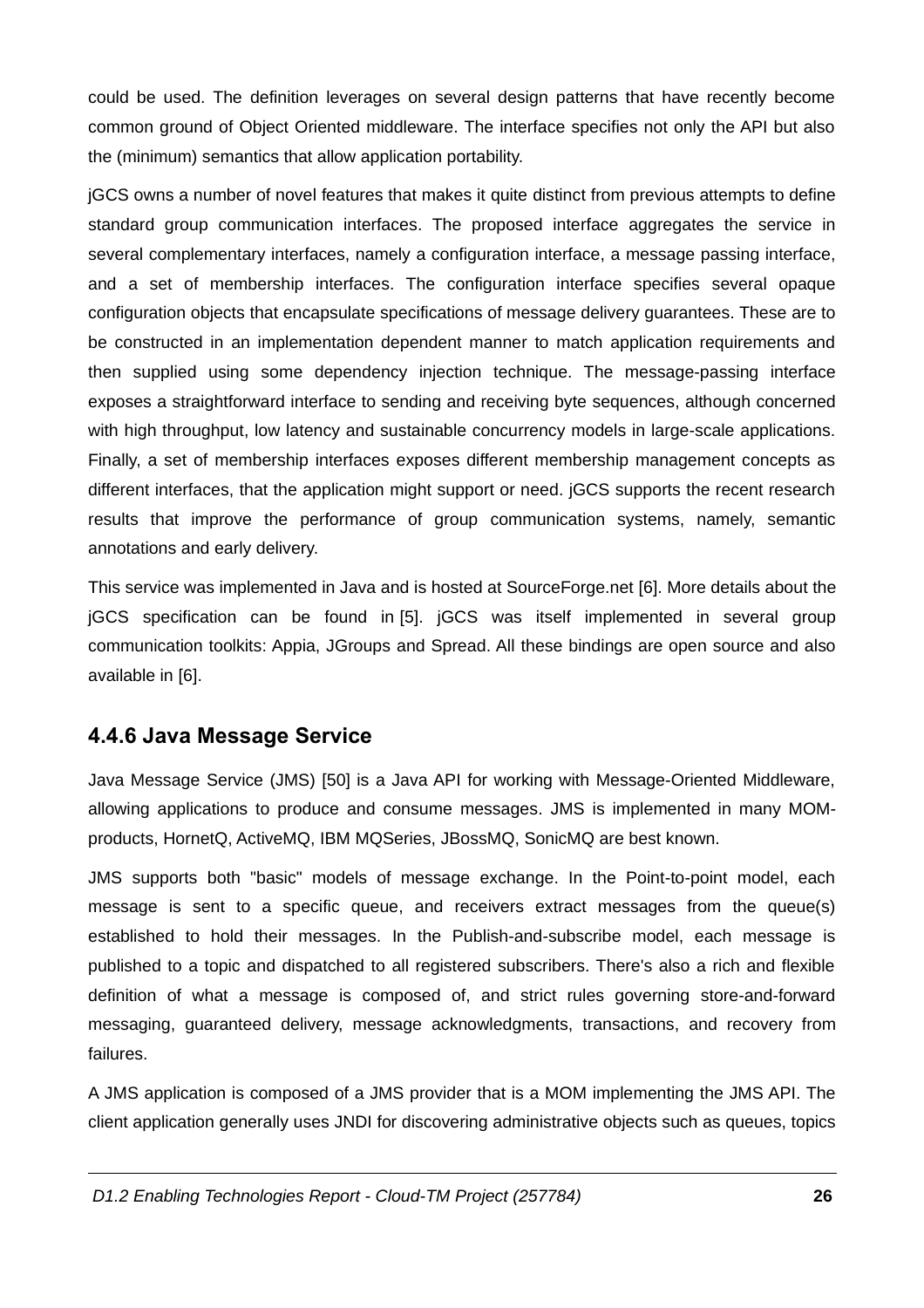and connection factories. The connection factory is the root object from which connections are created. A connection is a virtual connection with the JMS provider and is used to create sessions that are single-threaded contexts for producing and consuming messages. Sessions are used for creating message producers, message consumers, and messages.

A JMS message is composed of three basic parts: headers, properties, and the message payload. The property section contains a set of application-defined name/value pairs that are accessible via an extensive assortment of setters and getters on the Message object. The message body can contain any type of application data and is accessible in a number of forms. There are five main message types:

- BytesMessage: A stream of bytes intended for any arbitrary data, binary or otherwise;
- ObjectMessage: A set of objects accessible by Java programs;  $\bullet$  .
- MapMessage: A set of name/value pairs in a variety of data types;  $\bullet$  .
- StreamMessage: Similar to BytesMessage and ObjectMessage, with the added value that a message may be read from and written to using a familiar file stream metaphor;
- TextMessage: Plain text.

Messages can be consumed in either of two ways:

- Synchronously: A subscriber or a receiver explicitly fetches the message from the  $\bullet$  . destination by calling the receive method. The receive method can block until a message arrives, or it can time out if a message does not arrive within a specified time limit.
- Asynchronously: A client can register a message listener with a consumer. A message listener is similar to an event listener. Whenever a message arrives at the destination, the JMS provider delivers the message by calling the listener's onMessage method, which acts on the contents of the message.

Acknowledgement options:

- Auto mode: When a session uses auto mode, the messages sent or received from the session are automatically acknowledged. This is the simplest mode and expresses JMS's power by enabling once-and-only-once message delivery semantic.
- Duplicates okay mode: When a session uses duplicates okay mode, the messages sent or  $\bullet$  . received from the session are lazily acknowledged. This means that messages might be delivered more than once. This mode enables at-least-once message delivery semantic.
- Client mode: When a session uses client mode, the messages sent or received from the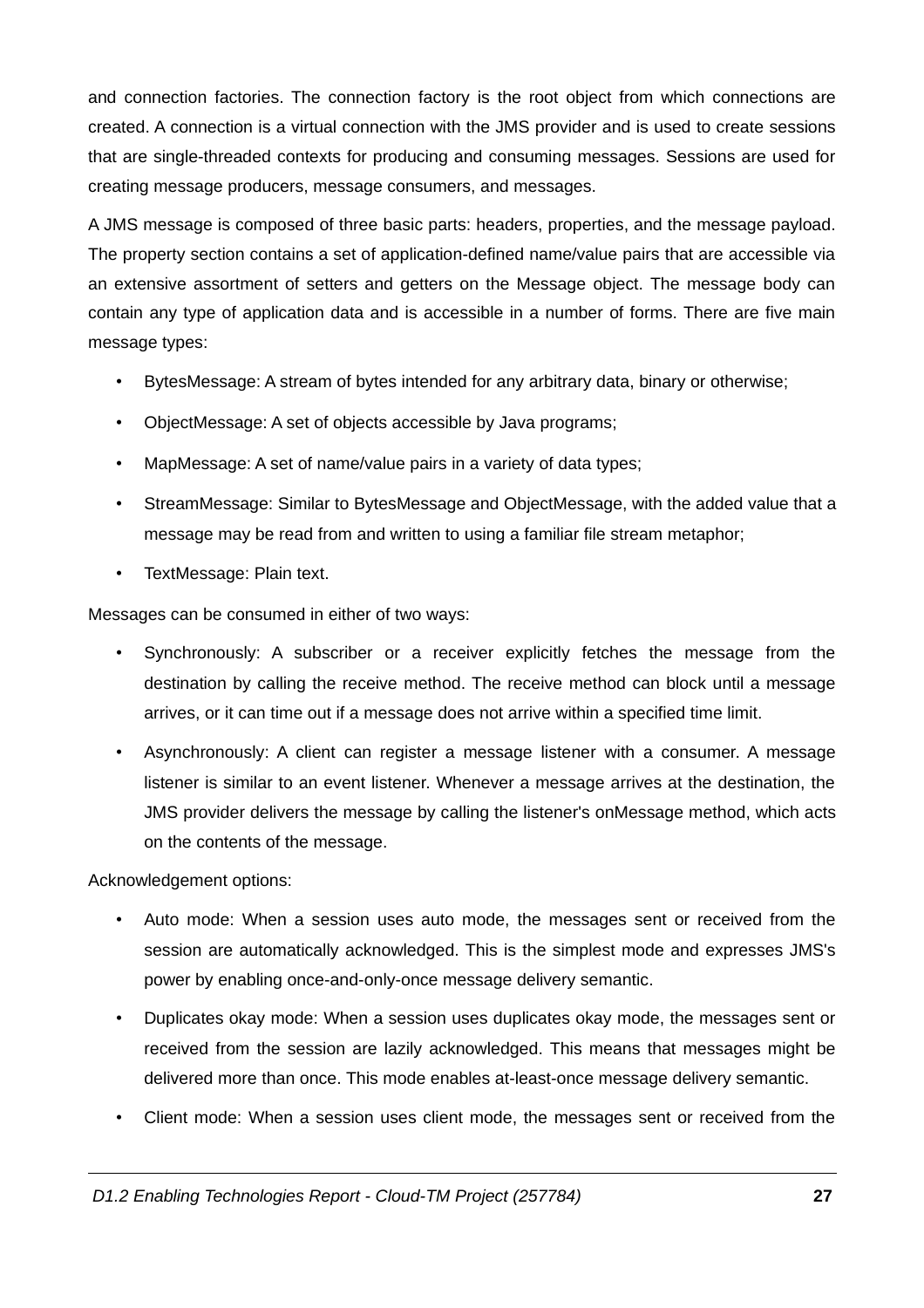session are not acknowledged automatically. The application must acknowledge the message receipt.

Transaction options:

- Transacted session: An application can participate in a transaction by creating a transacted  $\bullet$ session (or local transaction). The application completely controls messages being produced and consumed within this session by either committing or rolling back the session.
- XA Session: An application can participate in a global transaction by creating an XA session and enlisted its associated XA resource with the transaction manager. Note that this part of JMS is optional but broadly implemented.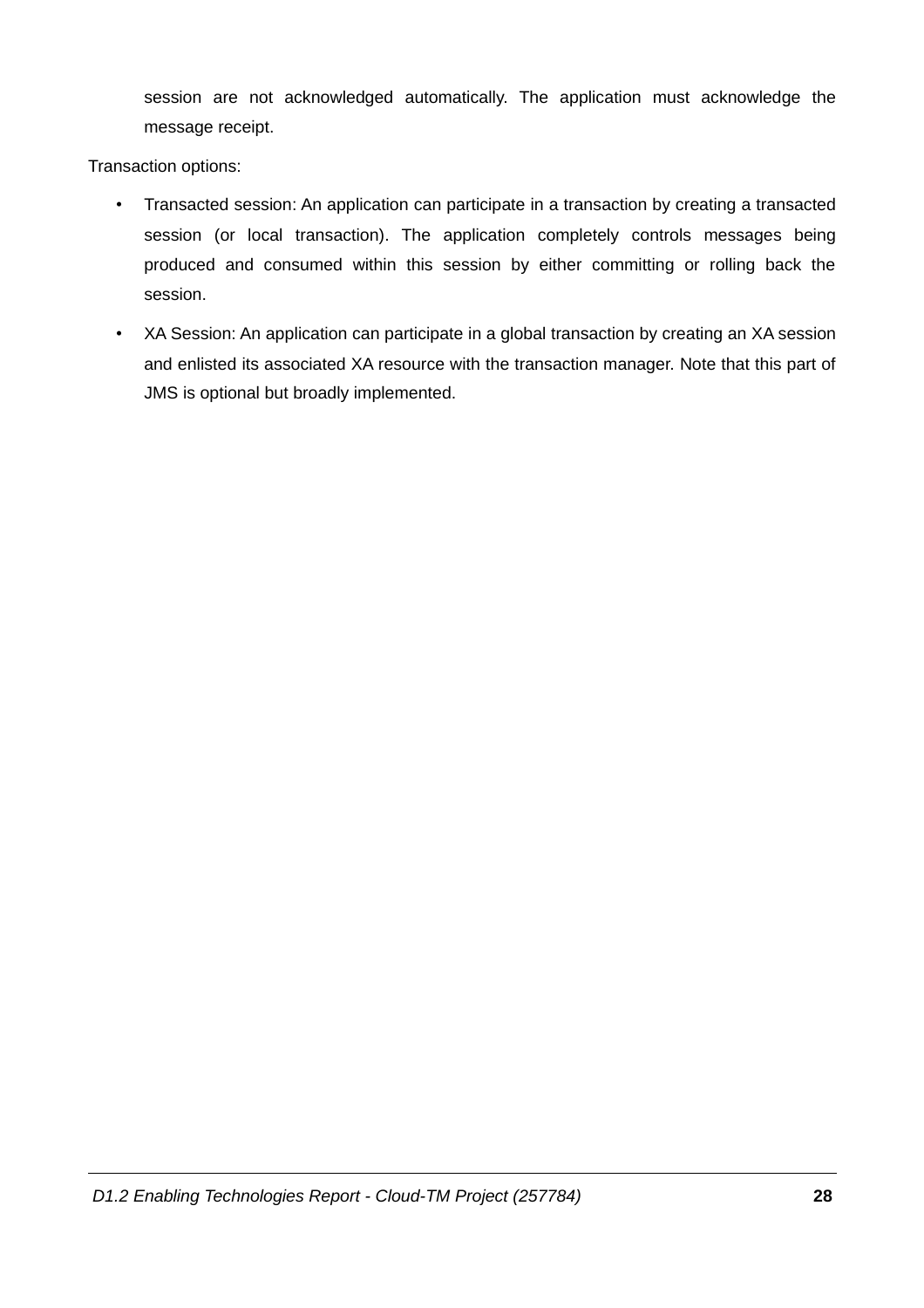# **5 Cloud Related Technologies**

Over the last years cloud computing has emerged as a powerful paradigm for deploying, managing and offering services through a shared infrastructure. The rapidly expanding market of commercial Cloud Computing infrastructures currently offers solutions of different flavours depending on the nature of the resources made available on demand by the Cloud platform, including Infrastructure-As-A-Service (IAAS), Platform-As-A-Service (PAAS) and Software-As-A-Service (SAAS).

In this section we overview some of the key IAAS and PAAS Cloud technologies that are more closely related to the Cloud-TM project. More in detail, the set of technologies described in the following are either expected to be integrated into the Cloud-TM platform, or exploited to simplify the accomplishment of some of the project's goals, or simply so prominent in the Cloud computing arena to influence the design and evaluation of the Cloud-TM's middleware.

We start by overviewing in Section 5.1 some of the most popular toolkits for the management of Cloud Infrastructures. Next, in Section 5.2 we describe two popular frameworks for the monitoring of Cloud (and, more in general, distributed) infrastructures. Finally, Section 5.3 overviews some of the more popular persistent storage solutions for the Cloud.

## 5.1 Cloud Infrastructure Management Toolkits

### 5.1.1 Eucalyptus

Eucalyptus [51] (Computing Architecture Linking Your Programs To Useful Systems) provides an open source software infrastructure to implement on-premise clouds. It allows to deploy private and hybrid clouds on commonly available IT infrastructures. It is compatible with several Linux distribution and relies on web services technology. It also supports AWS cloud interface allowing to interact with it through a common programming interface. Basically Eucalyptus enables cloud management allowing users to create, control and destroy virtual machines and storage resources. High-level Eucalyptus' components are hierarchically arranged and interact with one another through interfaces defined by means of a WSDL document. These components are the following:

management platform: it is placed at top of hierarchy and provides a management interface for the cloud: in particular it allows to manage virtual machines, storage and networks, user groups; further it provides other features such as SLA definition and enforcement and resources monitoring.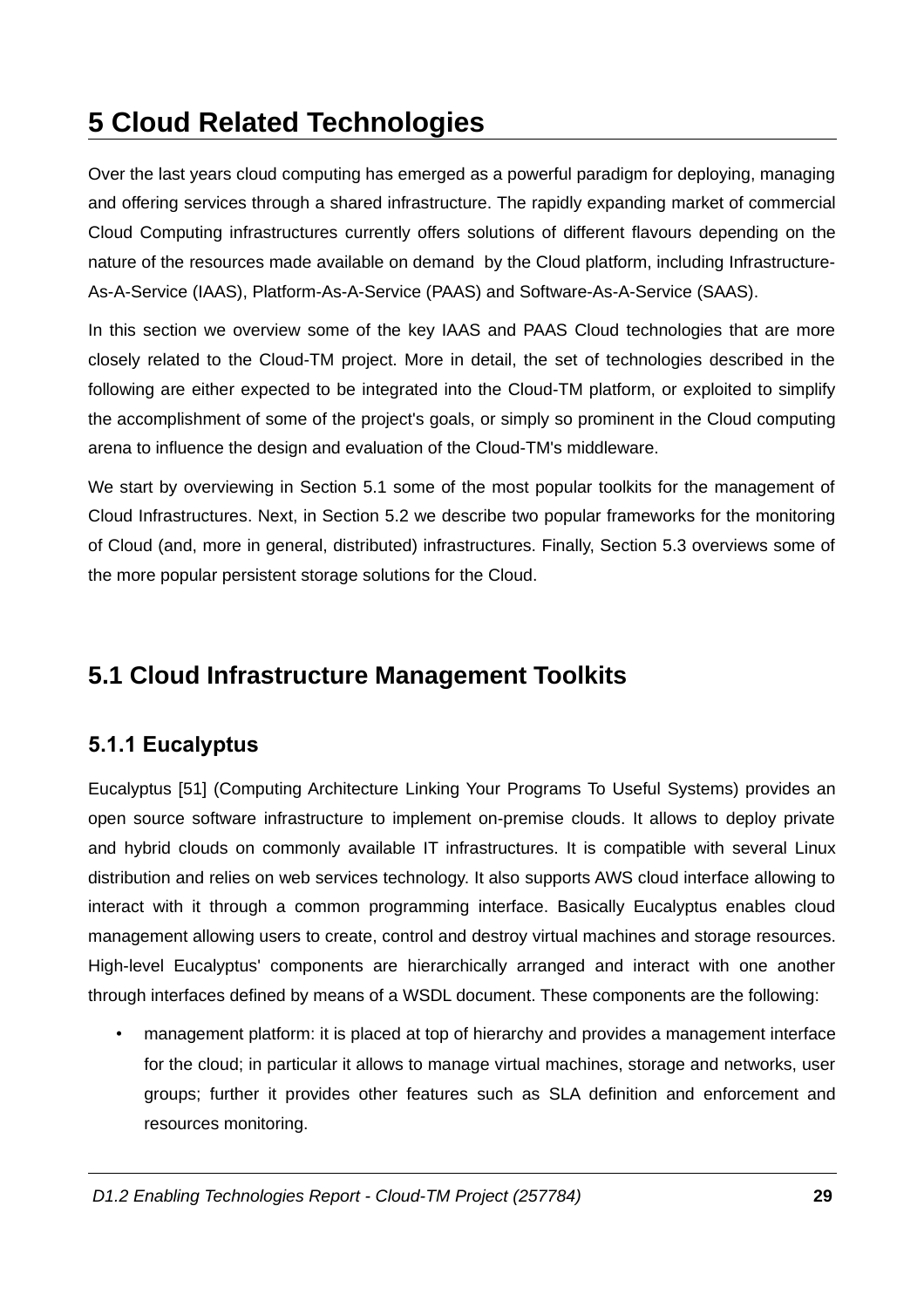- cloud controller: it is responsible for high level control of cloud through exposing and  $\bullet$ managing of virtualized resources via a standard API (Amazon EC2) and a web-based interface; it is the entry-point for users of cloud;
- cluster controller: each cluster is accessed by means of a cluster controller which is executed on a cluster front-end machine which have a network connection with node running cloud controller; it manages virtual machines execution on cluster and virtual network:
- node controller: each node of a cluster runs a node controller which manages the execution  $\bullet$ of virtual machines on it, the virtual machines images and the virtual network end-point;
- storage controller: it implements and manages dynamic block devices which can be  $\bullet$  . attached to a virtual machine to be used as persistent storage;
- walrus: is a storage service which allows users to store persistent data, organized as  $\bullet$ buckets and objects; users can create, delete, list buckets, put, get, delete objects, set access control policies; further it can be used also to store virtual machine images.

The modular design allows to support a variety of infrastructures and topologies. In additional several different hypervisors and virtualization technologies are supported.

#### 5.1.2 Open Nebula

OpenNebula [52] is an open source, virtual infrastructure manager that deploys virtualized services on both a local pool of resources and external laaS clouds. The modular architecture allows integration with several hypervisors and infrastructure configurations. It is compatible with different virtualization tools (Xen, KVM and VMware) and allows to build Hybrid cloud with Amazon EC2 and other providers through Deltacloud. Basic operations for virtual machines deployment, monitoring and control are provided by the core through pluggable drivers. This makes OpenNebula not tied to any specific environment and makes possible to provide an uniform management layer regardless of the underlying infrastructure. Creation of virtual machines rely on an image repository. Further it allows virtual network and storage creation and configuration.

The core component further provides a management and monitoring interface for the physical hosts. Dynamic placement of virtual machines is managed by the Capacity Manager. It works on basis of a set of pre-defined policies. OpenNebula overcomes some existing tools for virtual infrastructures management in providing some extra functionality as well as configurable workload and resource-aware placement policies or deployment of multi-tier services consisting of groups of inter-connected virtual machines.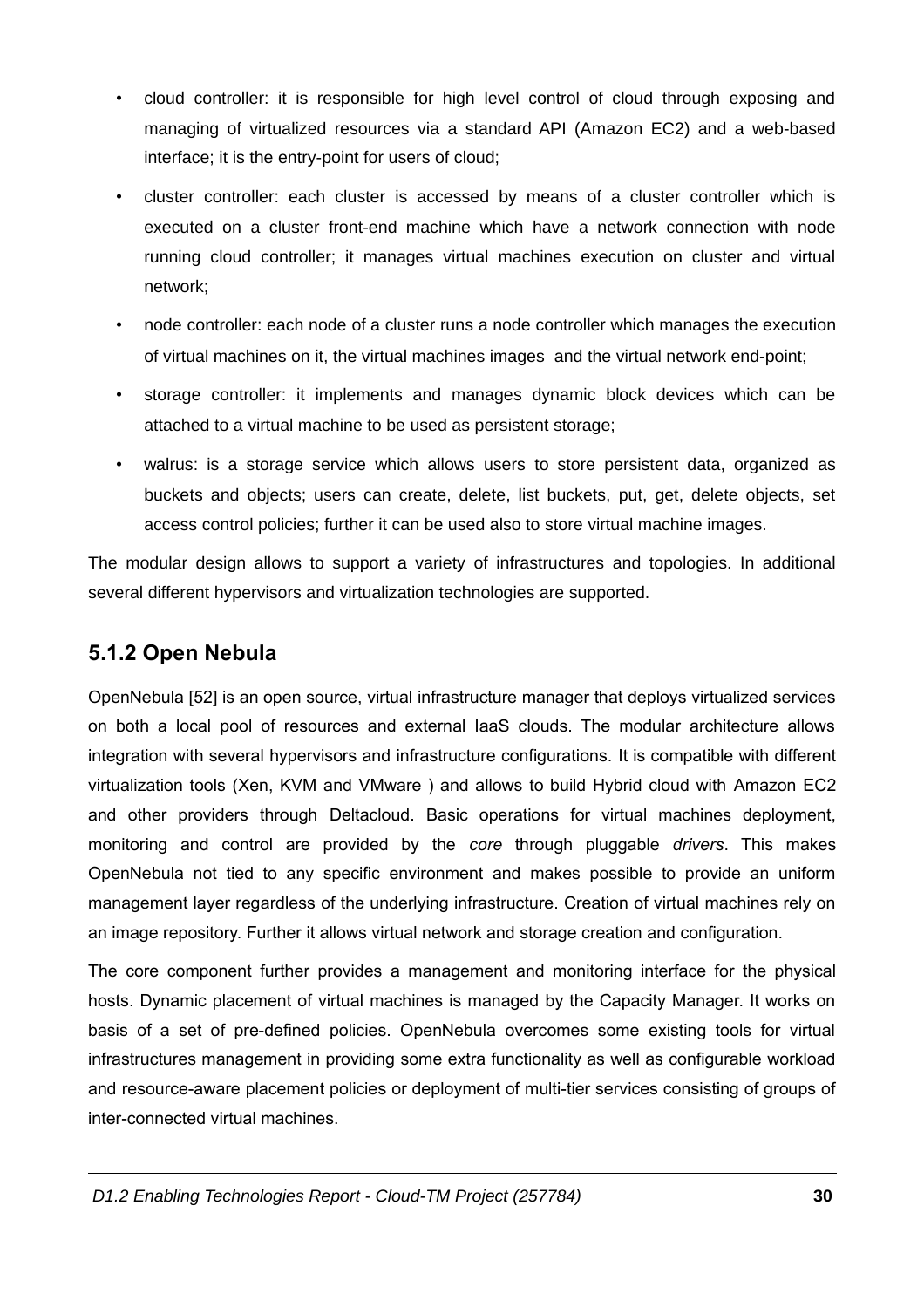### 5.1.3 RHQ, Jopr and RHEV-M

The Red Hat RHQ project is a systems management suite that provides extensible and integrated systems management for multiple products and platforms across a set of core features such as:

- Monitoring and graphing of values;  $\bullet$
- Alerting on error conditions;  $\bullet$  .
- Remote configuration of managed resources;
- $\bullet$ Remote operation execution.

The project is designed with layered modules that provide a flexible architecture for deployment. It delivers a core user interface that provides audited and historical management across an entire enterprise. A Server/Agent architecture provides remote management and plugins implement all specific support for managed products.

RHQ is an open source project licensed under the GPL, with some pieces individually licensed under a dual GPL/LGPL license to facilitate the integration with extended packages such as Jopr (now included in RHQ) and Embedded Jopr.

Jopr, which is part of RHQ, is an enterprise management solution for JBoss middleware projects and other application technologies. This pluggable project provides administration, monitoring, alerting, operational control and configuration in an enterprise setting with fine-grained security and an advanced extension model. Jopr is part of the multi-vendor RHQ management project. It provides support for monitoring base operating system information on six operating systems, as well as management of Apache, JBoss Application Server and other related projects.

Red Hat Enterprise Virtualization Manager for Desktops (RHEV-M) is a feature-rich server virtualization management system that provides advanced capabilities for hosts and guests, includina:

- Live migration: Allows virtual machines to be moved from one host to another while running with no affect on performance;
- $\bullet$  . High availability: Guarantees if a host goes down that critical virtual machines are restarted on another host;
- Maintenance manager: Allows hosts to be upgraded and maintained while virtual machines  $\bullet$ are running:
- $\bullet$ Image manager: Enables thin provisioning of disk storage and use of templates to quickly build new virtual machines from standard configurations;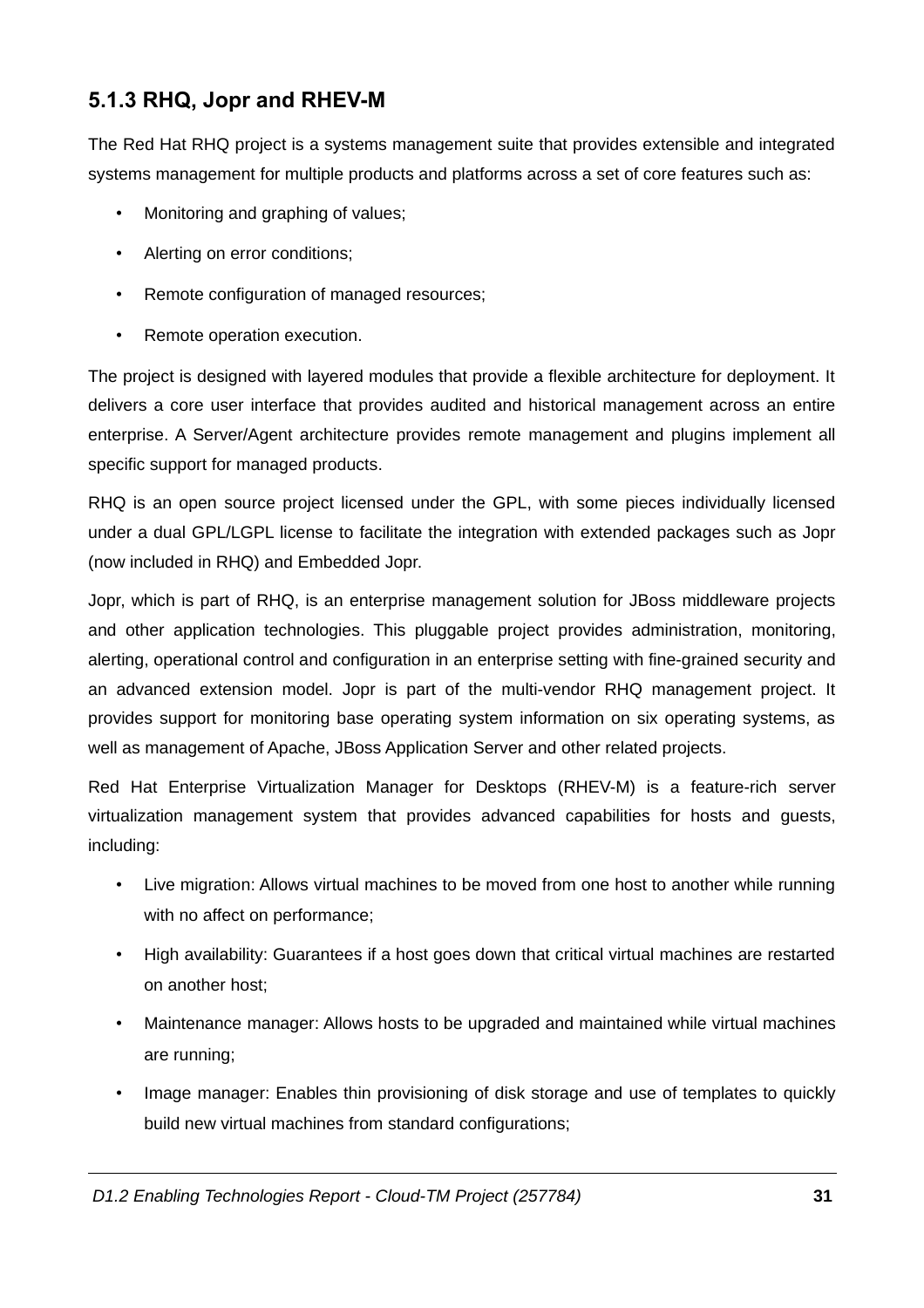- System scheduler: Allows the Red Hat Enterprise Virtualization Manager to migrate virtual  $\bullet$ machines across multiple hosts to balance workloads:
- Power saver: Allows the Red Hat Enterprise Virtualization Manager to consolidate virtual machines on a smaller number of hosts during non-peak hours and power down unneeded hosts:
- Search Driven User Interface:
- Consistent Management Environment for Server and Desktop.

#### 5.1.4 BoxGrinder

The BoxGrinder project [53] provides a set of tools aimed at simplifying the creation of virtual machine images, also known as appliances. Appliances are preconfigured disk images with operating system and required software ready to run on a selected virtualization platform to do specific job: for example one can have a database appliance or a load balancer appliance. BoxGrinder supports various virtualization (and Cloud) platforms such like: KVM, Xen, EC2. Vmware.

There are two approaches for appliance creation:

- Offline building:
- Online snapshotting.

BoxGrinder uses offline building technique to create appliances which creates the whole disk image in an offline fashion. This means that produced appliance wasn't launched before first use. BoxGrinder uses appliance definition files to describe appliances we want to build. Appliance definition files are plain text files in YAML format for readability and easy of modifications. Here is an example of an appliance definition file:

```
name: back-end
version: 1
release: 1
summary: back-end appliance with JBoss AS 6
hardware:
  memory: 512
  partitions:
```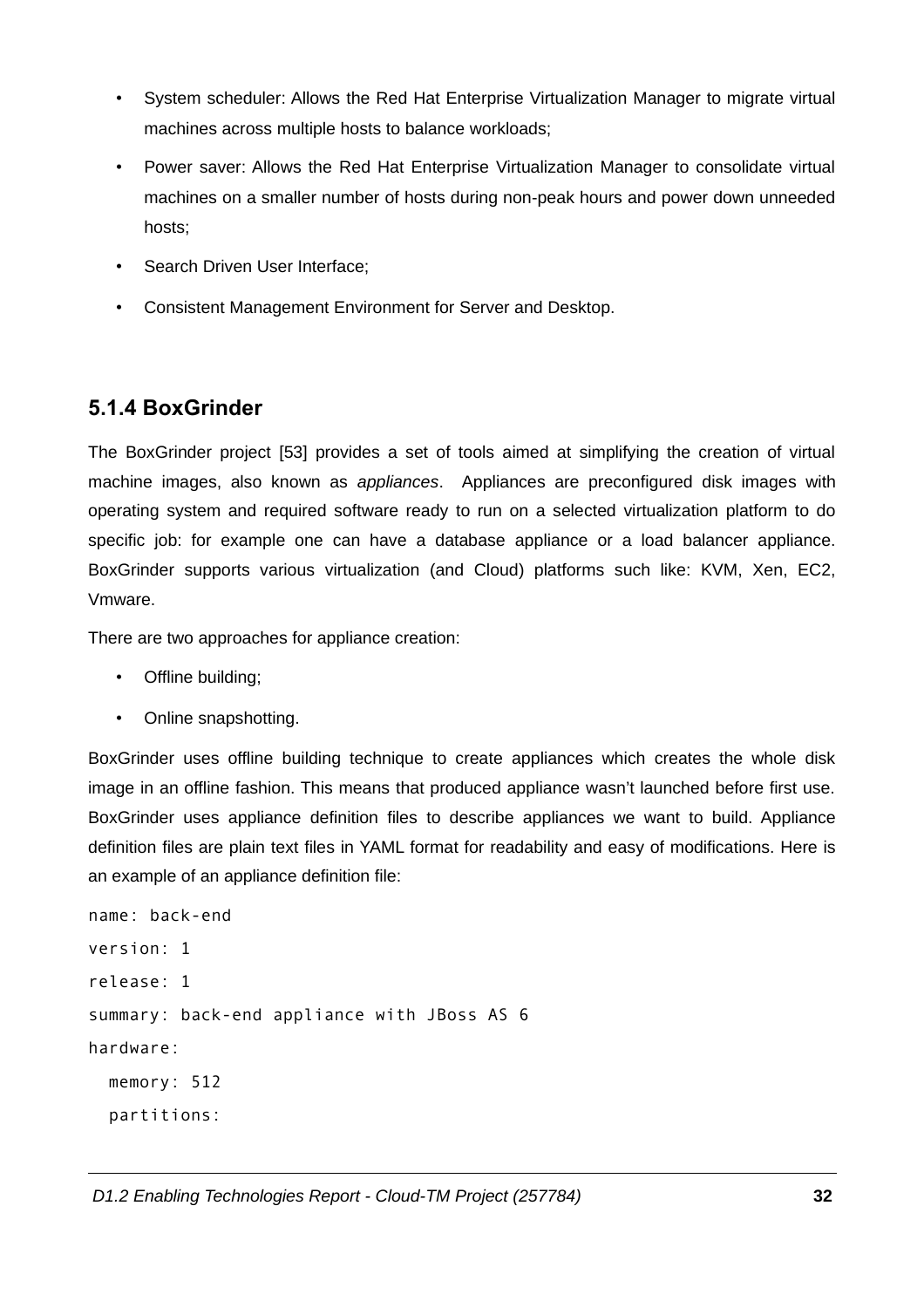| " / " :     |
|-------------|
| size: 2     |
| appliances: |
| fedora-base |
| packages:   |
| includes:   |
| jboss-as6   |

- jboss-as6-cloud-profiles

An appliance definition file is composed of several sections, every section being responsible for configuring a different part of the appliance. For example, an appliance info is specified with a name, a version, a release number and a summary. In hardware sections all hardware related parameters can be modified such as memory, cpu count or partition scheme. In the appliance section we can define other appliances. The appliance definition is used to build current appliance and will be the output of all dependent appliance definition files merger. In packages section we specify all software we want to install.

As shown in the picture below, the BoxGrinder project encompasses three main sub-projects:

- **BoxGrinder Build:**
- **BoxGrinder REST:**
- **BoxGrinder Studio.**  $\bullet$



D1.2 Enabling Technologies Report - Cloud-TM Project (257784)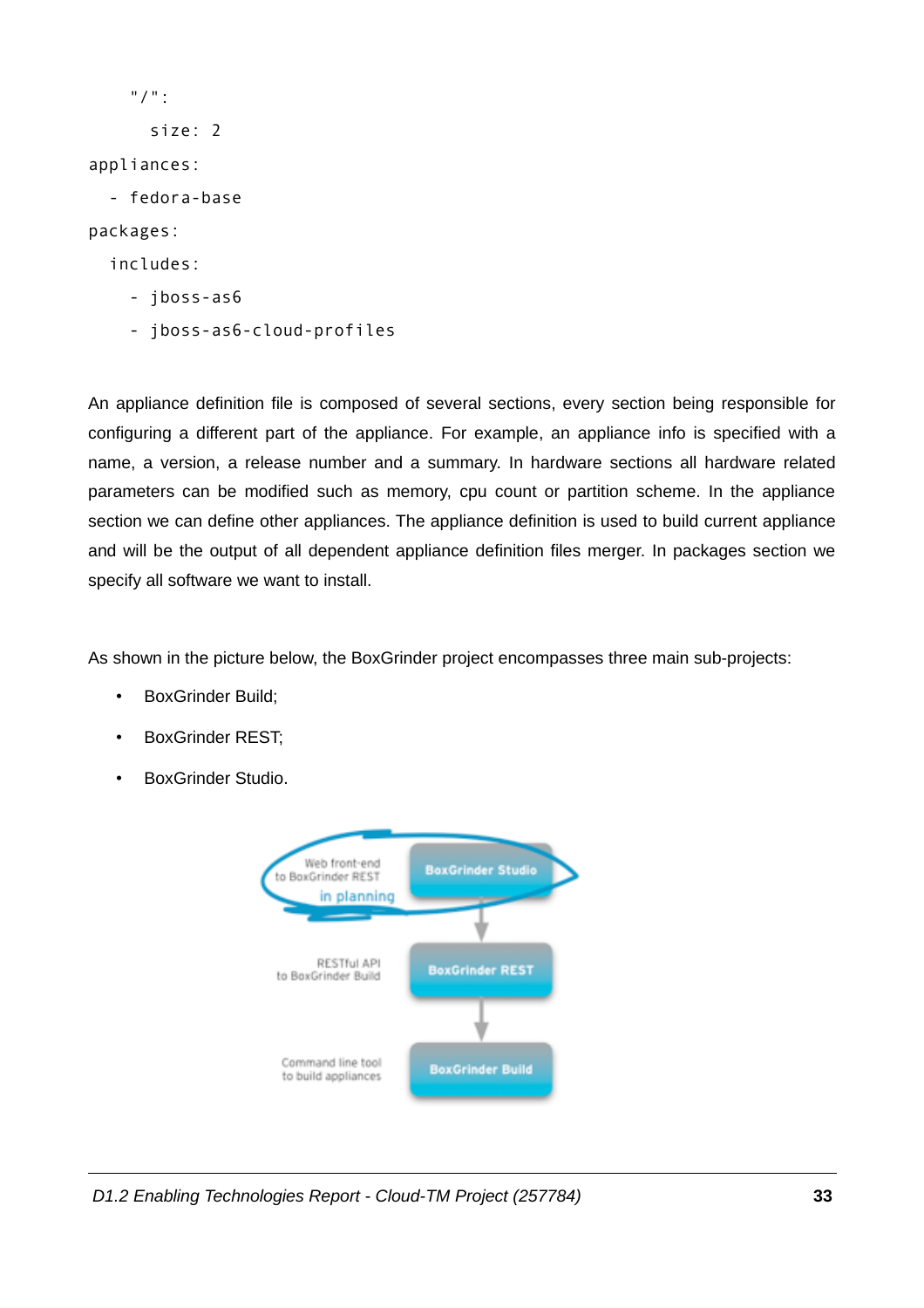In the next paragraphs, we will focus on BoxGrinder Build and BoxGrinder REST. BoxGrinder Studio is, in fact, simply a web front-end to BoxGrinder REST and is still currently underdevelopment.

#### **BoxGrinder Build**

BoxGrinder Build is a command line tool based on plugin architecture.



Currently BoxGrinder Build allows for three types of plugins:

- Operating system plugins. The goal of this kind o plugins is to create a base image for selected operating system. The operating systems the are currently supported are Fedora, CentOS and Red Hat Enterprise Linux;
- $\bullet$  . Platform plugins. A platform plugin converts the images generated from an operating system plugin to a selected platform. A platform could be VMware vSphere or Amazon EC2 for example. Currently supported: VMware, EC2;
- $\bullet$ Delivery plugins. A delivery plugin moves the images generated from a platform or operating system plugin to a selected location type. The latter could be a local directory, SFTP server, Amazon CloudFront or a Amazon S3 bucket. Currently supported: Local, SFTP, CloudFront, S3 and EBS.

#### **BoxGrinder REST**

BoxGrinder REST is a RESTful interface to a distributed BoxGrinder Build farm.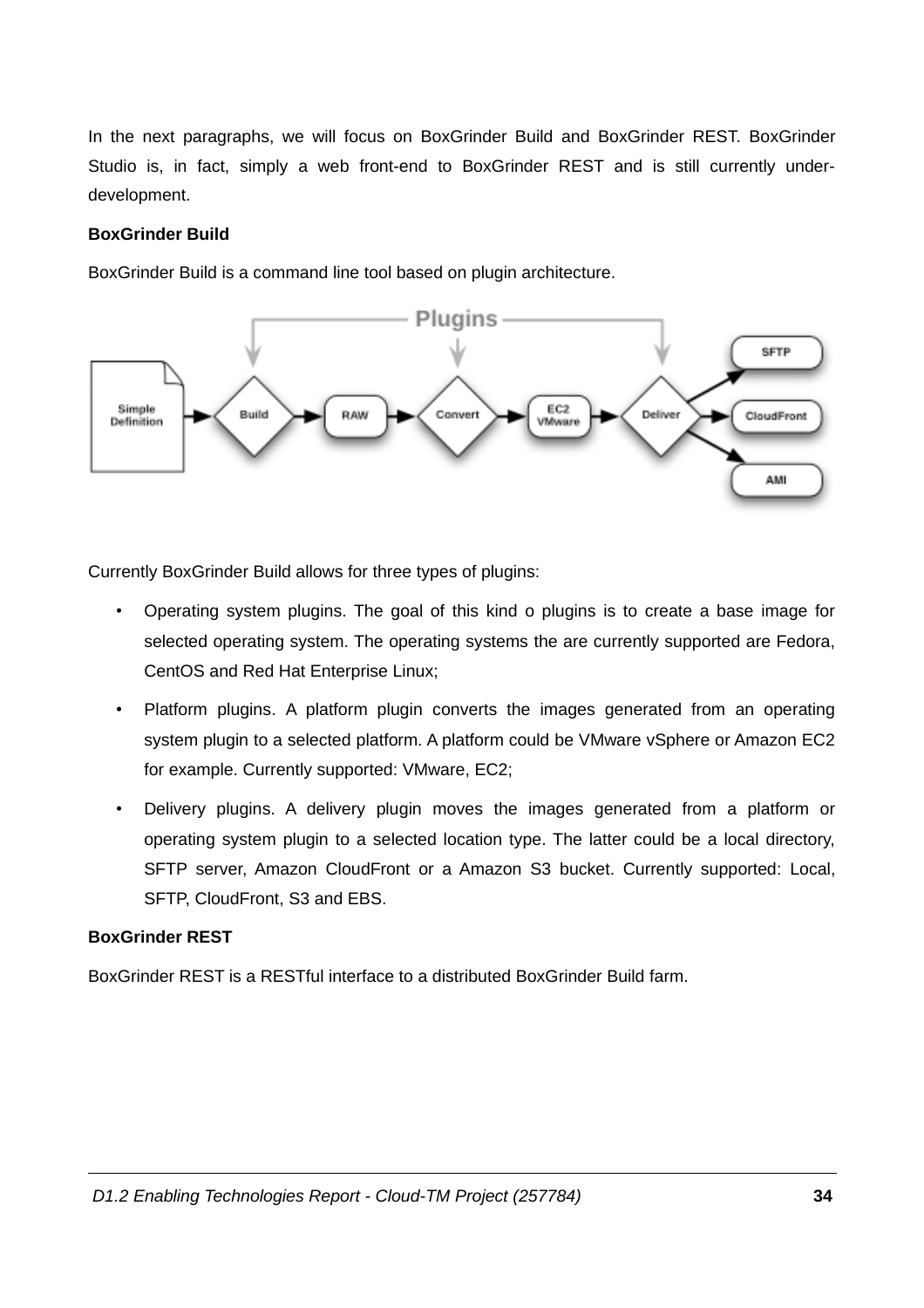

The BoxGrinder REST server receives an appliance definition file. The definition is parsed and a new build task is created. The task is routed to a build queue. When a build node becomes available it takes a task and executes it. The built appliance is uploaded to a selected repository.

The BoxGrinder REST server manages the nodes. When there are many tasks in the queue it can launch new nodes to distribute the load and therefore speed up the whole system. New nodes are launched in the Cloud via the Deltacloud API. In case there are no new tasks in the queue, BoxGrinder REST can automatically shutdown running builder nodes.

## **5.2 Monitoring Software**

#### 5.2.1 The Lattice Monitoring Framework

The Lattice Monitoring Framework [54] is a management system for service clouds that require a monitoring system that can collect all the relevant data in an effective way. The monitoring system must have a minimal runtime footprint and must not be intrusive, so as not to adversely affect the performance of the network itself or the running service applications. Due to the fact that in a large distributed system there may be hundreds or thousands of measurement probes that can generate data, this framework ensures that the management components only receive data that is of relevance. It would not be effective to have all of these probes sending data all of the time, so a mechanism is needed to control and manage the relevant probes. This monitoring system itself is designed around the concept of producers and consumers. In other words, there are producers of monitoring data, which collect data from probes in the system, and there are consumers of monitoring data, which read it. The producers and the consumers are connected via a network which can distribute the measurements collected. The collection and the distribution of data are decoupled using interfaces in order to change the distribution framework without changing all the producers and consumers. For example, the distribution framework can change over time, say from IP multicast, to an event bus, or a publish/subscribe framework. Making this change should not affect other parts of the system.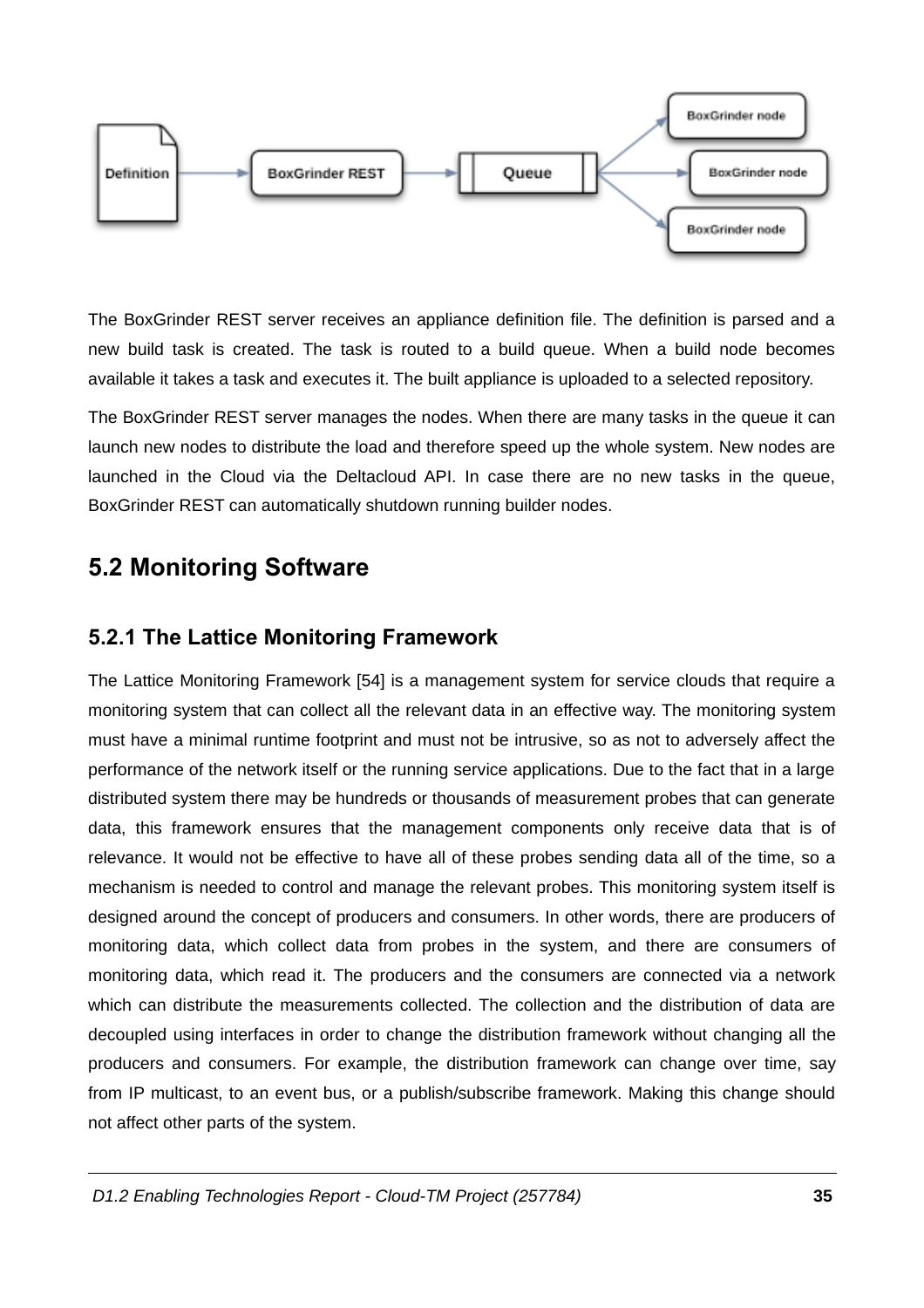In order to increase the power and flexibility of the monitoring, Lattice introduces the concept of a data source. A data source represents an interaction and control point within the system that encapsulates one or more probes. A probe sends a well defined set of attributes and values to the consumers. This can be done by transmitting the data each predefined interval, or transmitting when some change has occurred. The measurement data itself is sent via a distribution framework. These measurements are encoded to be as small as possible in order to maximize the network utilization. Consequently, the measurement meta-data is not transmitted each time, but is kept separately in an information model. This information model can be updated at key points in the lifecycle of a probe and can be accessed as required by consumers.

The goal for the monitoring system is to have fully dynamic data sources, in which each can have multiple probes, with each probe returning its own data. The data sources are able to turn on and turn off probes, or change their sending rate on demand.

In order to distribute the measurements collected by probes within the monitoring system, it is necessary to use a mechanism that fits well into a distributed architecture such as a service cloud. The framework provides a mechanism that allows for multiple submitters and multiple receivers of data without having vast numbers of network connections. For example, having many TCP connections from each producer to all of the consumers of the data for that producer would create a combinatorial explosion of connections. Solutions to this include IP multicast, Event Service Bus, or publish/subscribe mechanism. In each of these, a producer of data only needs to send one copy of a measurement onto the network, and each of the consumers will be able to collect the same packet of data concurrently from the network. Such an approach works well for a service cloud because we have both multiple producers and multiple consumers.

#### 5.2.2 The Ganglia distributed monitoring system

Ganglia [55] is a scalable distributed monitoring system for high performance, distributed computing systems. It is based on a hierarchical design targeted at federations of clusters. It relies on a multicast-based listen/announce protocol to monitor state within clusters and uses a tree of point-to-point connections amongst representative cluster nodes to federate clusters and aggregate their state. Within each cluster, Ganglia uses heartbeat messages on a well-known multicast address as the basis for a membership protocol. Membership is maintained by using the reception of a heartbeat as a sign that a node is available and the non-reception of a heartbeat over a small multiple of a periodic announcement interval as a sign that a node is unavailable.

Each node monitors its local resources and sends multicast packets containing monitoring data on a well-known multicast address whenever significant updates occur. Applications may also send on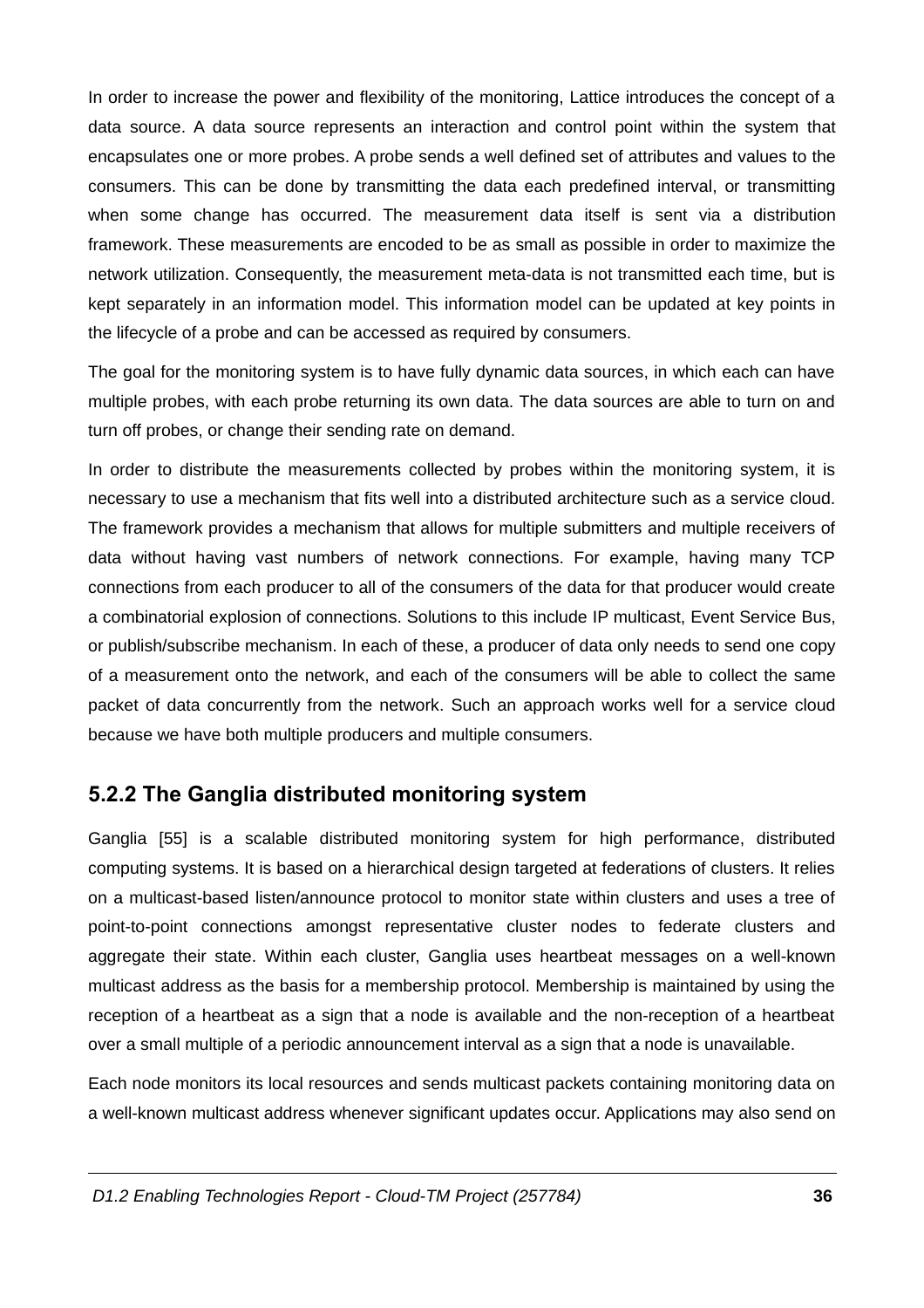the same multicast address in order to monitor their own application-specific metrics. Ganglia distinguishes between built-in metrics and application-specific metrics through a field in the multicast monitoring packets being sent. All nodes listen for both types of metrics on the wellknown multicast address and collect and maintain monitoring data for all other nodes. Thus, all nodes always have an approximate view of the entire cluster's state and this state is easily reconstructed after a crash.

Ganglia federates multiple clusters together using a tree of point-to-point connections. Each leaf node specifies a node in a specific cluster being federated, while nodes higher up in the tree specify aggregation points. Since each cluster node contains a complete copy of its cluster's monitoring data, each leaf node logically represents a distinct cluster while each non-leaf node logically represents a set of clusters. Aggregation at each point in the tree is done by polling child nodes at periodic intervals. Monitoring data from both leaf nodes and aggregation points is then exported using the same mechanism, namely a TCP connection to the node being polled followed by a read of all its monitoring data.

The implementation consists of two daemons, gmond and gmetad, a command-line program *gmetric*, and a client side library. The Ganglia monitoring daemon (*gmond*) provides monitoring on a single cluster by implementing the listen/announce protocol and responding to client requests by returning an XML representation of its monitoring data. *gmond* runs on every node of a cluster. The Ganglia Meta Daemon (*gmetad*), on the other hand, provides federation of multiple clusters. A tree of TCP connections between multiple *gmetad* daemons allows monitoring information for multiple clusters to be aggregated. Finally, *gmetric* is a command-line program that applications can use to publish application-specific metrics, while the client side library provides programmatic access to a subset of Ganglia's features.

Monitoring on a single cluster is implemented by the Ganglia monitoring daemon (gmond). The gmond program is organized as a collection of threads, each assigned a specific task. The collect and publish thread is responsible for collecting local node information, publishing it on a wellknown multicast channel, and sending periodic heartbeats. The listening threads are responsible for listening on the multicast channel for monitoring data from other nodes and updating gmond's in-memory storage, a hierarchical hash table of monitoring metrics. Finally, a thread pool of XML export threads are dedicated to accepting and processing client requests for monitoring data. All data stored by gmond is soft state and nothing is ever written to disk. This, combined with all nodes multicasting their state, means that a new *gmond* comes into existence simply by listening and announcing.

For speed and low overhead, *gmond* uses efficient data structures designed for speed and high concurrency. All monitoring data collected by *gmond* daemons is stored in a hierarchical hash table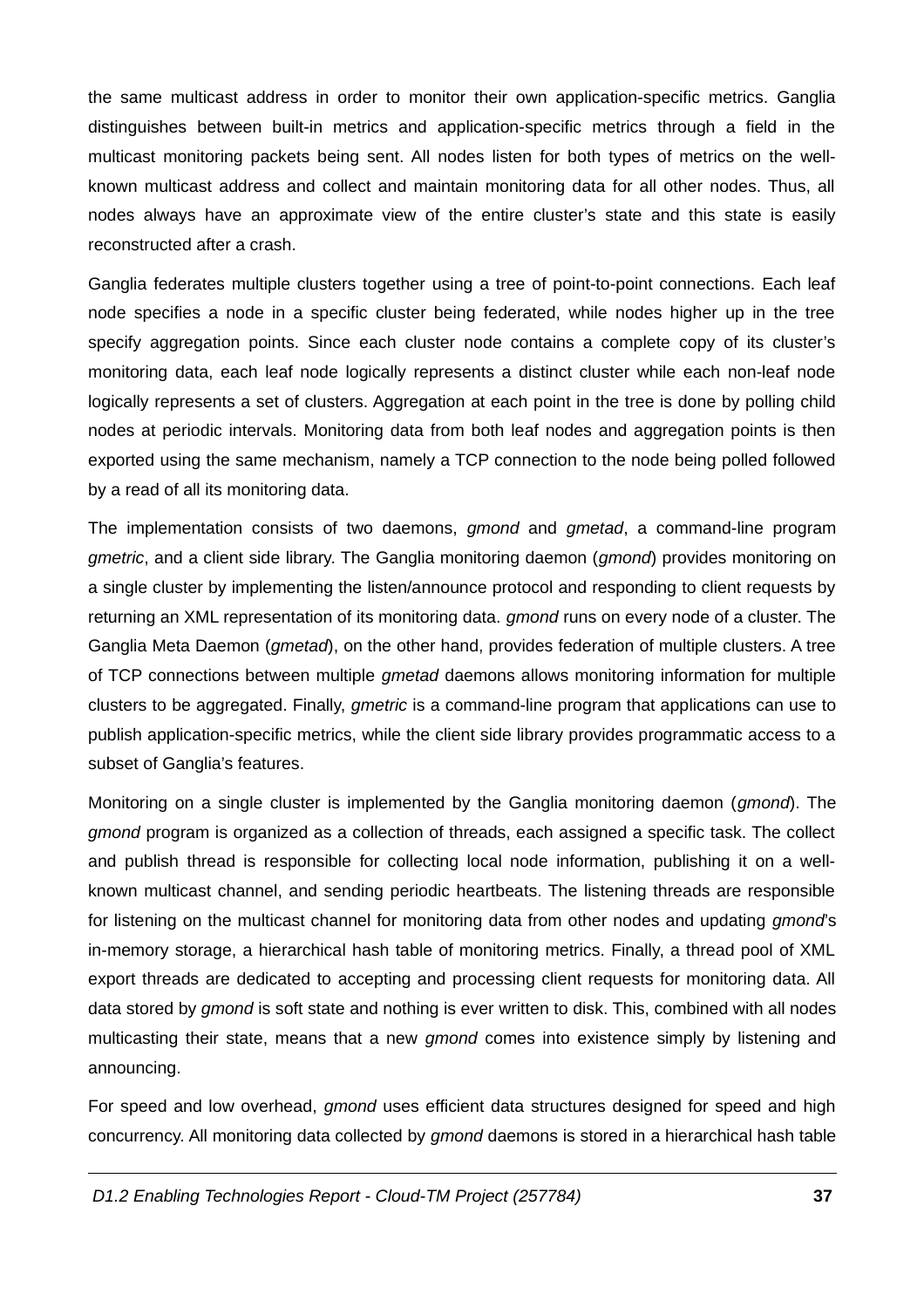that uses reader-writer locking for fine-grained locking and high concurrency. This concurrency allows the listening threads to simultaneously store incoming data from multiple unique hosts. It also helps resolve competition between the listening threads and the XML export threads for access to host metric records. Monitoring data is received in XDR format and saved in binary form to reduce physical memory usage. In a typical configuration, the number of incoming messages processed on the multicast channel far outweigh the number of requests from clients for XML. Storing the data in a form that is "closer" to the multicast XDR format allows for more rapid processing of the incoming data.

The gmond program uses a multicast-based, listen/announce protocol to monitor state within a single cluster. Its main advantages include: automatic discovery of nodes as they are added and removed, no manual configuration of cluster membership lists or topologies, amenability to building systems based entirely on soft-state, and symmetry in that any node knows the entire state of the cluster. Automatic discovery of nodes and eliminating manual configuration is important because it allows gmond on all the nodes to be self-configuring, thereby reducing management overhead. Amenability to a soft-state based approach is important because this allows nodes to crash and restart without consequence to *gmond*. Finally, because all nodes contain the entire state of the cluster, any node can be polled to obtain the entire cluster's state. This is important as it provides redundancy, which is especially important given the frequency of failures in a large distributed system.

Gmond publishes two types of metrics, built-in metrics which capture node state and user-defined metrics which capture arbitrary application-specific state, on a well-known multicast address. For built-in metrics, *gmond* currently collects and publishes between 28 and 37 different metrics depending on the operating system and CPU architecture it is running on. Some of the base metrics include the number of CPUs, CPU clock speed, %CPU (user, nice, system, idle), load (1, 5, and 15 min averages), memory (free, shared, buffered, cached, total), processes (running, total), swap (free, total), system boot time, system clock, operating system (name, version, architecture), and MTU. User-defined metrics, on the other hand, may represent arbitrary state. Gmond distinguishes between built-in metrics and user-defined metrics based on a field in the multicast packets being sent.

Federation in Ganglia is achieved using a tree of point-to-point connections amongst representative cluster nodes to aggregate the state of multiple clusters. At each node in the tree, a Ganglia Meta Daemon (*gmetad*) periodically polls a collection of child data sources, parses the collected XML, saves all numeric, volatile metrics to round-robin databases and exports the aggregated XML over a TCP sockets to clients. Data sources may be either *gmond* daemons, representing specific clusters, or other *gmetad* daemons, representing sets of clusters. Data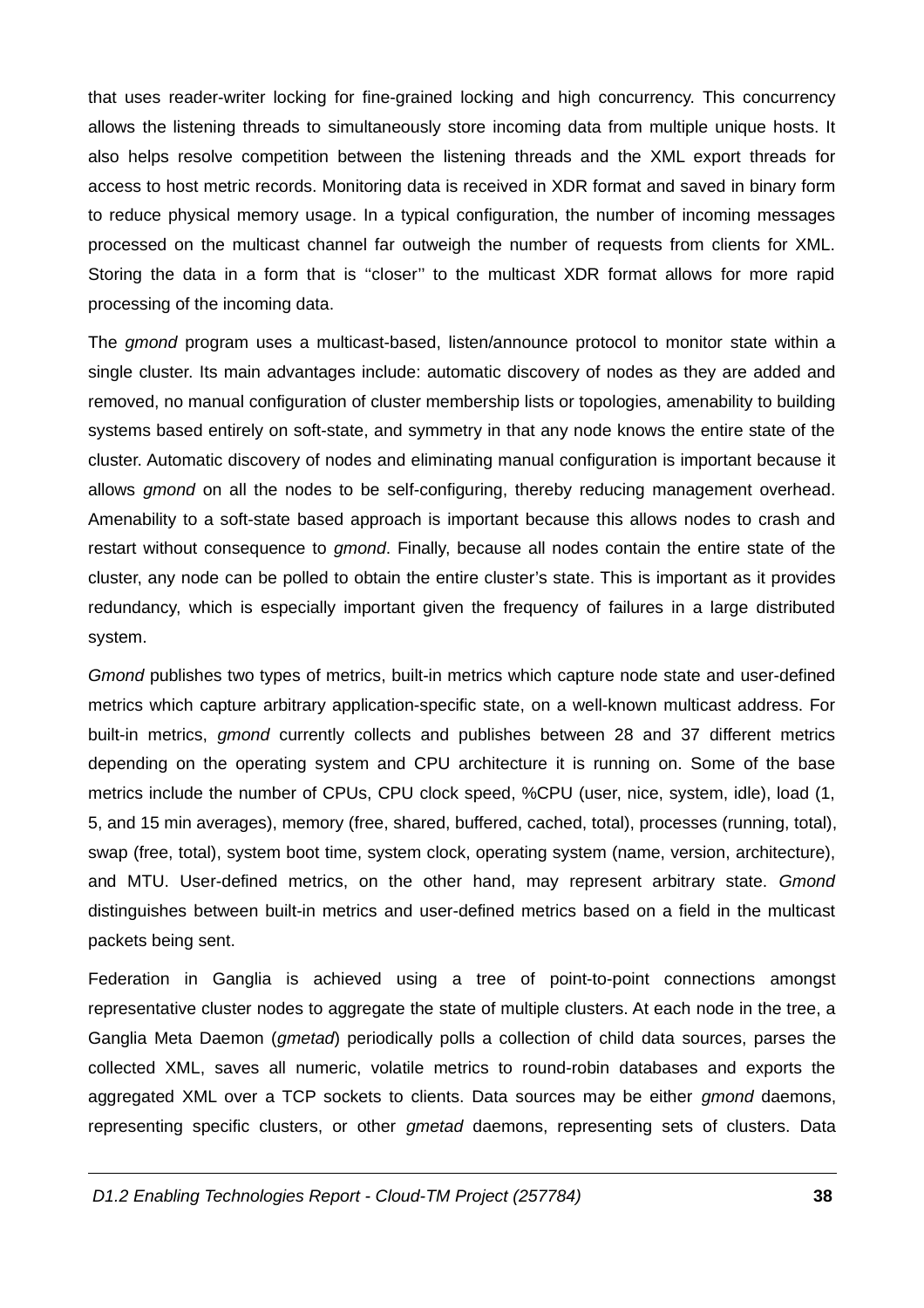sources use source IP addresses for access control and can be specified using multiple IP addresses for failover. The latter capability is natural for aggregating data from clusters since each *amond* daemon contains the entire state of its cluster.

Data collection in gmetad is done by periodically polling a collection of child data sources which are specified in a configuration file. Each data source is identified using a unique tag and has multiple IP address/TCP port pairs associated with it, each of which is equally capable of providing data for the given data source. To collect data from each child data source. Ganglia dedicates a unique data collection thread. Using a unique thread per data source results in a clean implementation. For a small to moderate number of child nodes, the overheads of having a thread per data source are usually not significant.

Ganglia uses the RRD (Round Robin Database) tool to store and visualize historical monitoring information for grid, cluster, host, and metric trends over different time granularities ranging from minutes to years. RRDtool is a popular system for storing and graphing time series data. It uses compact, constant size databases specifically designed for storing and summarizing time series data.

### 5.3 Scalable storage solutions for the Cloud

### 5.3.1 Infinispan

Infinispan is an open source data grid platform. It exposes a JSR-107 compatible Cache interface (which in turn extends java.util.Map) that allows to store data in the format of pairs of <keys, values>. While Infinispan can be run in local mode, its real value is in distributed mode where caches cluster together and expose a large memory heap. Distributed mode is more powerful than simple replication since each data entry is spread out only to a fixed number of replicas thus providing resilience to server failures as well as scalability since the work done to store each entry is constant in relation to a cluster size.

Infinispan offers the following functionalities:

Massive heap and high availability - A system that uses full replication will need to have a copy of the data item on every nodes and will be able to store only the amount of data equals to the memory available in the smallest node. As an example, if the system has 100 blade servers, and each node has 2GB of space to dedicate to a replicated cache, it can only store a total of 2 GB of data. On the other hand, with a distributed grid – assuming that the system was configured to have only one copy per data item  $-$  it will be able to store 100 GB of data. If a server fails, the grid creates new copies of the lost data, and puts them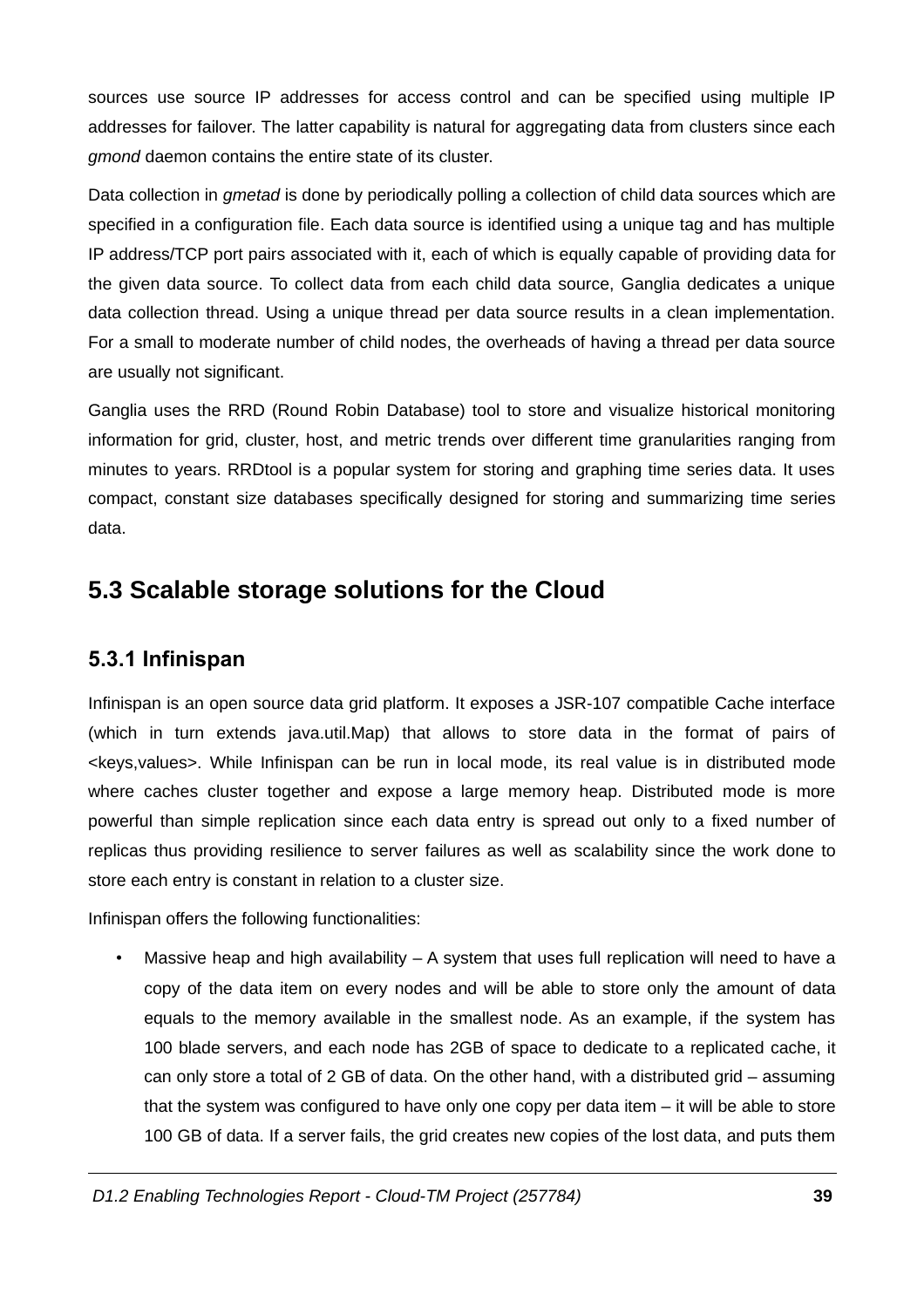on other servers.

- Scalability Since data is evenly distributed there is essentially no major limit to the size of the grid, except group communication on the network - which is only used for discovery of new nodes. All data access patterns use peer-to-peer communication where nodes directly speak to each other, which scales very well. Infinispan does not require entire infrastructure shutdown to allow scaling up or down. The user can simply add/remove machines to the cluster without incurring any down-time.
- Data distribution Infinispan uses consistent hash algorithm to determine where keys  $\bullet$ should be located in the cluster. Consistent hashing allows for cheap, fast and above all, deterministic location of keys with no need for further metadata or network traffic. The goal of data distribution is to maintain enough copies of state in the cluster so it can be durable and fault tolerant, but not too many copies to prevent Infinispan from being scalable.
- $\bullet$  . Persistence – Infinispan exposes a CacheStore interface, and several high-performance implementations - including JDBC CacheStores, file system-based CacheStores, Amazon S3 CacheStores, etc. CacheStores can be used for "warm starts", or simply to ensure that data in the grid survives complete grid restarts, or even to overflow to disk if the system runs out of memory.
- Language bindings (PHP, Python, Ruby, C, etc.) The roadmap has a plan for a  $\bullet$ language-independent server module. This will support both the popular memcached protocol as well as an optimised Infinispan-specific protocol called Hot Rod. This means that Infinispan is not just useful to Java, but also to other applications.
- Management Running a grid of several hundred servers requires a big management overhead. One way to manage multiple Infinispan instances spread across different servers is to use JOPR which is JBoss' enterprise management solution. JOPR's agent and auto discovery capabilities simplifies the task of monitoring both Cache Manager and Cache.
- $\bullet$ Support for Compute Grids – Also on the roadmap is the ability to execute tasks in a remote node of the grid. An application will be able to push complex processing operations towards the server where data is local, and pull back the results. This map/reduce style paradigm is common in applications where a large amount of data is needed to compute relatively small results.

### 5.3.2 Amazon SimpleDB

SimpleDB is a highly-available key-value storage offering from Amazon. It exposes a simple web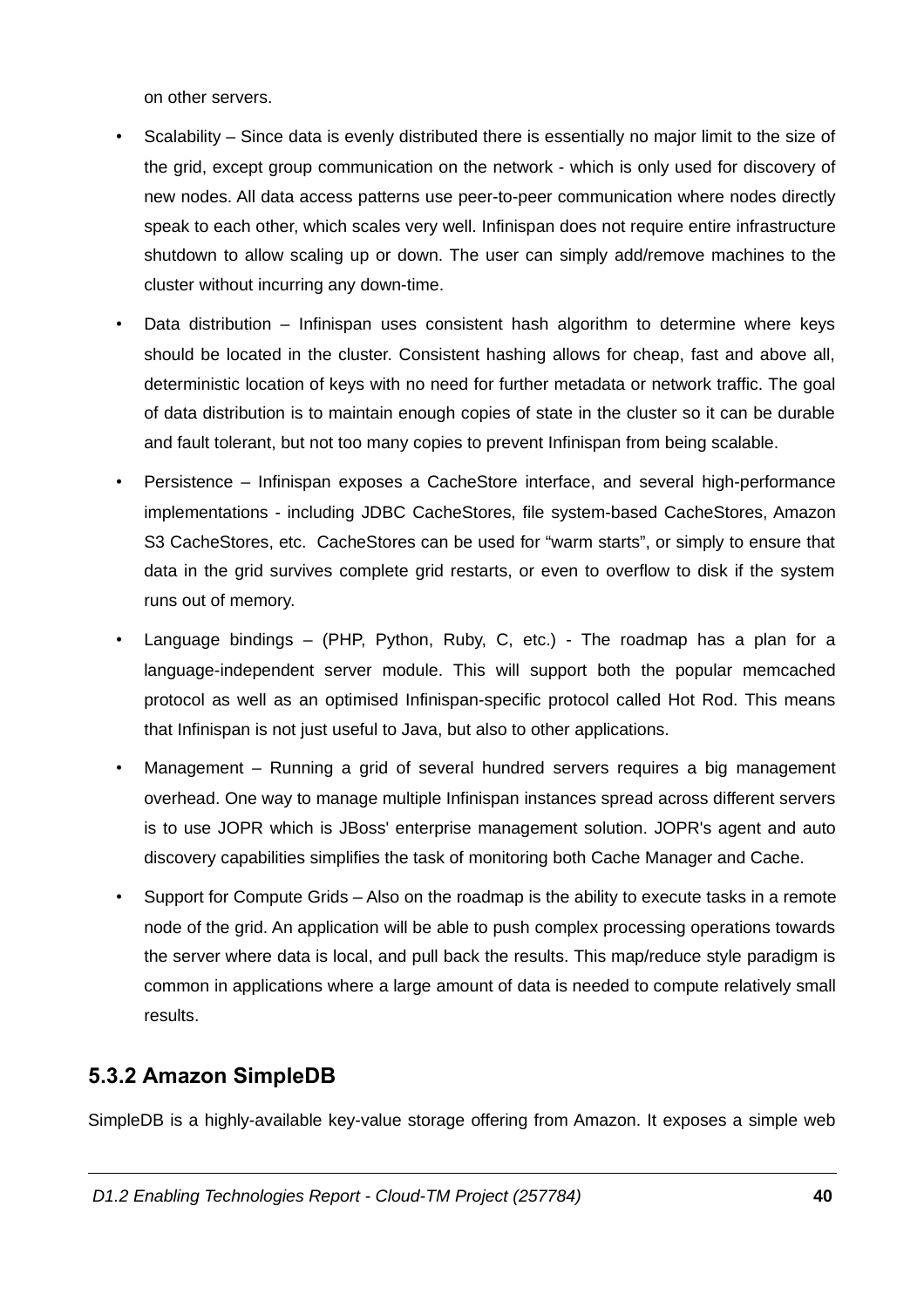services interface to create, store and query multiple data sets and relies on Amazon's Dynamo inhouse storage system.

SimpleDB is able to provide such high levels of availability by using optimistic replication and thus sacrificing consistency under certain failure scenarios. It offers object versioning and applicationassisted conflict resolution as ways to address this issue, when it arises.

SimpleDB offers the following functionalities:

- $\bullet$ Scalability - In order to scale incrementally, SimpleDB dynamically partitions data over the set of available storage nodes using a circular key space (or "ring"). Partitioning relies on consistent hashing, and adding a physical node simply requires assigning it a random value that represents its position on the ring. Each node has knowledge of all nodes, with the node availability changes being dealt by a gossip-based protocol and regular reconciliation of membership history between random nodes.
- High availability  $-$  to achieve high availability and durability, SimpleDB replicates data on multiple, geographically distributed, hosts. When a data item is assigned to a host, it replicates it in the next "healthy" N-1 distinct physical nodes in the ring. This way, each node is responsible for a region of the ring between its own key and the key of its Nth predecessor.
- Data distribution  $-$  Each data item is assigned to the node whose key is immediately greater than the data item's hashed key. Since randomness may lead to non-uniform data distribution, each node may be assigned to multiple points in the ring (effectively creating a "virtual-node"). This virtual-node approach allows the system to take into account the heterogenous nature of the underlying infrastructure and quarantees a fairer distribution of the load handled by a node when adding or removing physical nodes (due to failures or routine maintenance).
- Consistency In order to quarantee replica consistency, the system uses a consistency  $\bullet$ protocol similar to those used in quorum systems, configurable for both reads and writes. In the event of network partitions or server outages. SimpleDB uses vector clocks to detect conflicts between writes to different replicas, relying on the client to perform semantic reconciliation. Two read consistency options are supported: eventually consistent reads are the default and maximize read performance, but may not return the most up-to-date value; consistent reads return a result that reflects all writes that received a successful response prior to the read.
- Language bindings SimpleDB exposes its services through a web services interface. It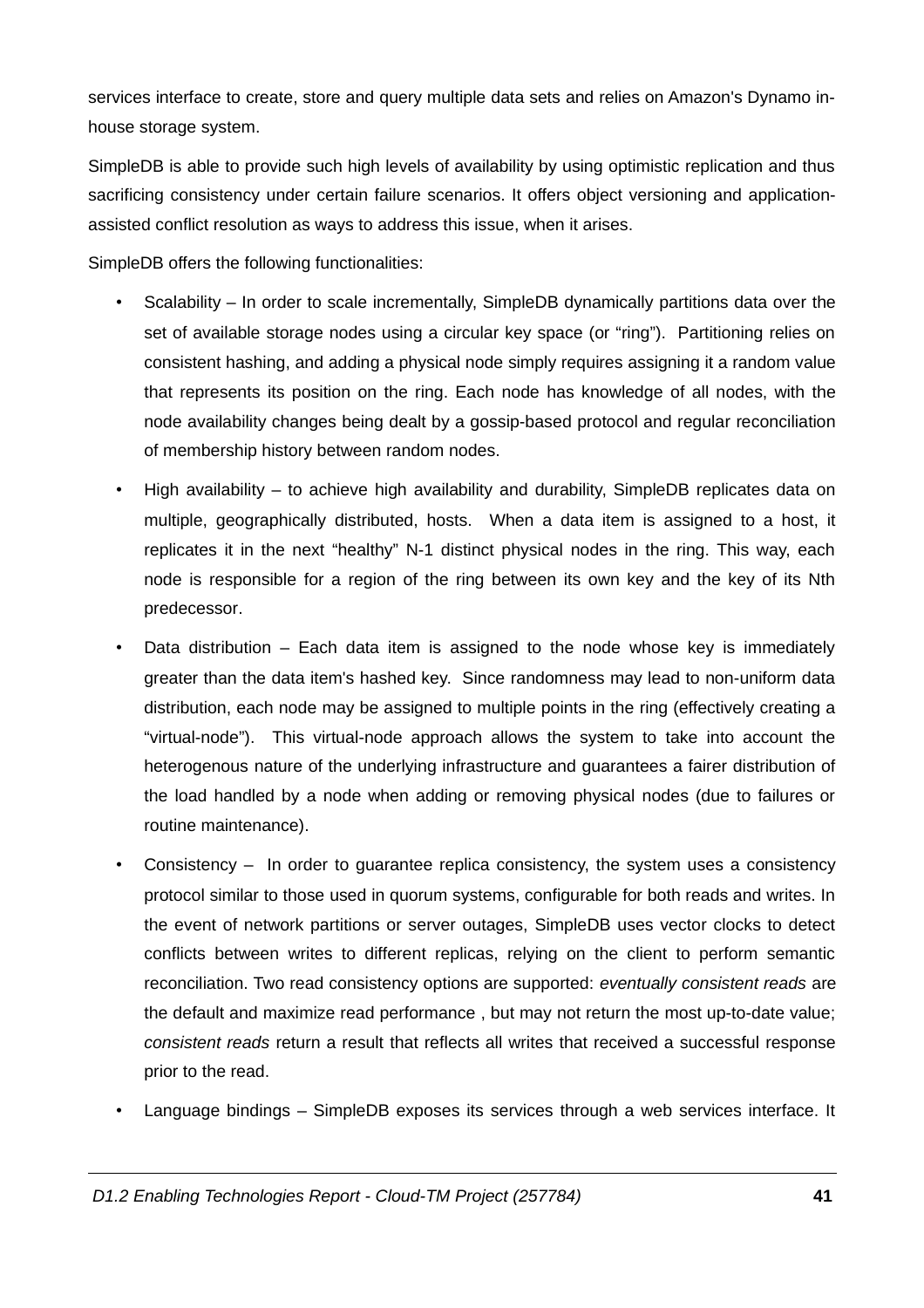also provides SDKs for Java, .Net and PHP.

Management - Amazon provides an AWS Eclipse plugin that includes full management  $\bullet$ capabilities for SimpleDB, along with a sample "Scratchpad" application that can be used to manage domains and items within.

#### 5.3.3 Google AppEngine datastore

Google AppEngine's datastore takes advantage of BigTable to provide Google's cloud platform with storage capabilities. Google's BigTable is "a sparse, distributed multi-dimensional sorted map". The map is indexed by row/column keys and a timestamp, storing raw data as strings. A table's data is stored in lexicographic order of its row key. It relies on the distributed Google File System (GFS) [59] for durability and fault tolerance and the Chubby's file locking services [60] for data consistency.

The row range for a table is dynamically partitioned on full rows, and is called a *tablet*, which acts both as the unit of distribution and load balancing. Every access on a single row key is an atomic operation (regardless of columns touched). BigTable stores multiple versions of data by indexing them with a timestamp. When reading a cell value, the most recent value will be returned, as different versions of the cell will be stored in decreasing timestamp order.

Some of the highlights of AppEngine's datastore are:

- Scalability Each tablet is assigned to a tablet server by a master server when server  $\bullet$ addition/expiration is detected. Master servers also deal with tablet load balancing and garbage collection in GFS. Master servers use locking services, file system monitoring and polling on tablet servers to detect available tablet servers. Client data never travels through the master, as it is not used for tablet location. As tables grow, they are automatically split into multiple tablets (each approximately with a 100~200 MB size). When tables shrink, two tablets can also be merged forming a larger tablet.
- High availability The METADATA table contains the location of all user tablets. All data  $\bullet$  . access patterns will have to access a root tablet that contains the location of all METADATA tablets. The root tablet is never split, guaranteeing that the tablet location hierarchy has always three-levels. Clients cache tablet locations, only accessing the filesystem when a miss is detected. The underlying file system guarantees durability and fault tolerance by keeping a minimum set of replicas for every file-chunk it serves.
- Locality Since tables are sorted maps, data locality can be boosted by carefully choosing keys so that related data has keys on the same row range. Columns are grouped in column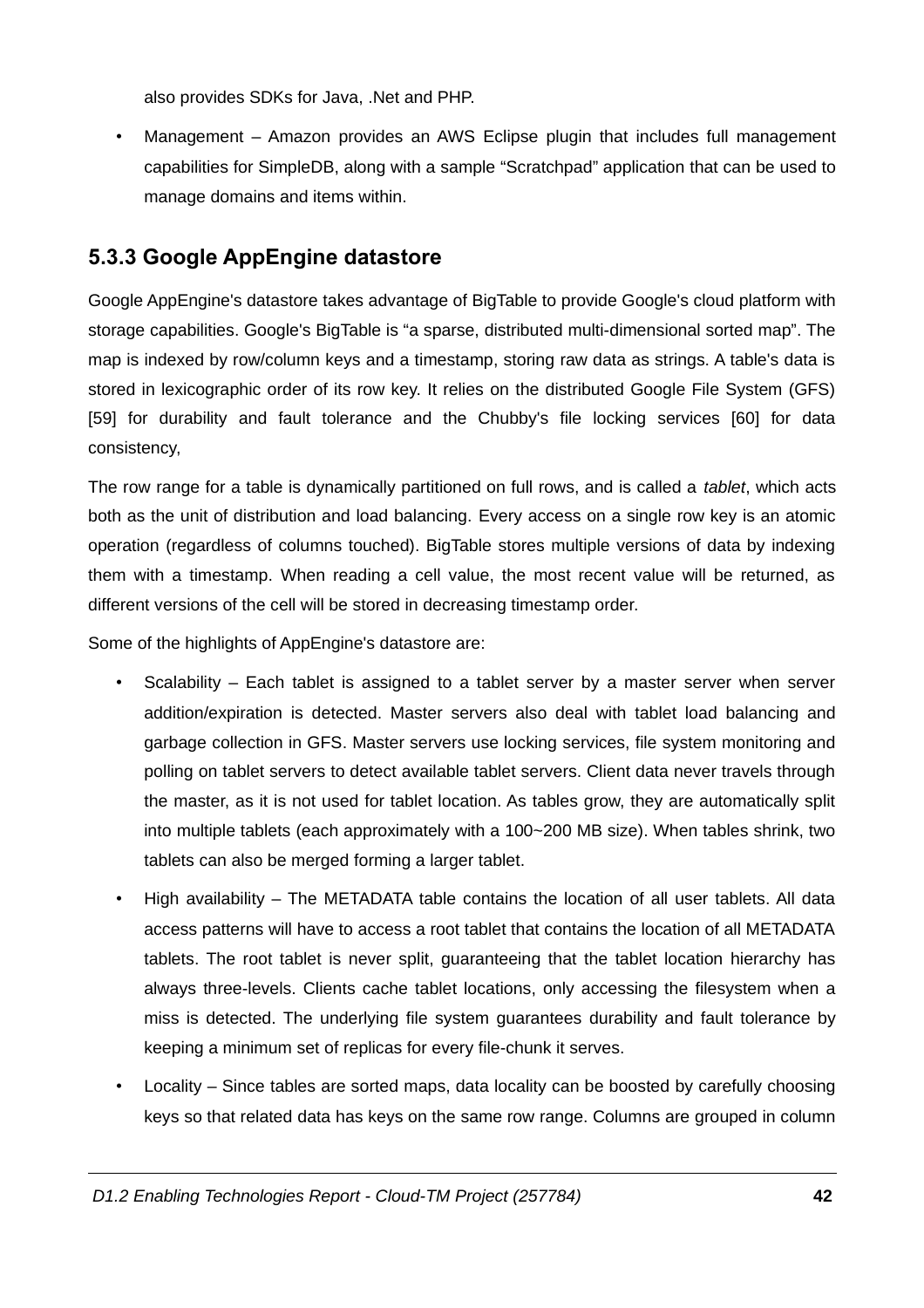families, which are the finest grain of access control. Data in a column family is compressed together, and thus all data stored in a column family is usually of the same type. Transaction semantics is possible only for co-located rows, and the system must be advised beforehand on what entities are part of it (by explicitly defining an associated entity group when data is first created)

- Persistence AppEngine stores both log and data files on the distributed Google File  $\bullet$  . System. It uses the SSTable file format, that provides a persistent, immutable ordered map, where both keys and values are arbitrary strings (a tablet is a sequence of SSTables). Commit logs are used to record valid mutations not yet in an SSTable. When a tablet's updates reach a memory threshold, they are converted to a new SSTable and appended to the sequence. Regular compaction of SSTables guarantees that resources aren't wasted and deleted data is purged of the system in a timely fashion.
- Language Bindings Google provides AppEngine SDKs for Java and Python. These development environments allow for local deployment for testing purposes, although the development and production environments aren't 100% equivalent. The Java SDK allows access to the datastore through standard relational APIs (JDO and JPA) with some limitations inherent to the non-relational nature of the datastore.
- Support for Compute Grids The datastore can be used with Google's MapReduce, both as input and output.
- Management The AppEngine Administration Console allows browsing the datastore and managing indexes. It is not possible to directly control the infrastructure only setting upper limits to billing.

#### 5.3.4 GigaSpaces XAP In-Memory Data Grid

GigaSpaces provides an in-memory cache that allows for fast data access, and a distributed cache to deal with high performance and scalability. It relies on a tuple-space approach, where a space is a distributed shared memory unit, which can be used for data storage as well as messaging. A space provides a simple API that allows users to read, write and remove data from the space as well as to get notified of updates to data. GigaSpaces also exposes a JSR-107 compatible Cache interface (which in turn extends java.util.Map) and a JDBC interface (with limitations due to the mismatch between the space model and the relational model).

The GigaSpaces IMDG provides the following functionalities:

Massive heap and high availability – Multiple space clustering topologies are available.  $\bullet$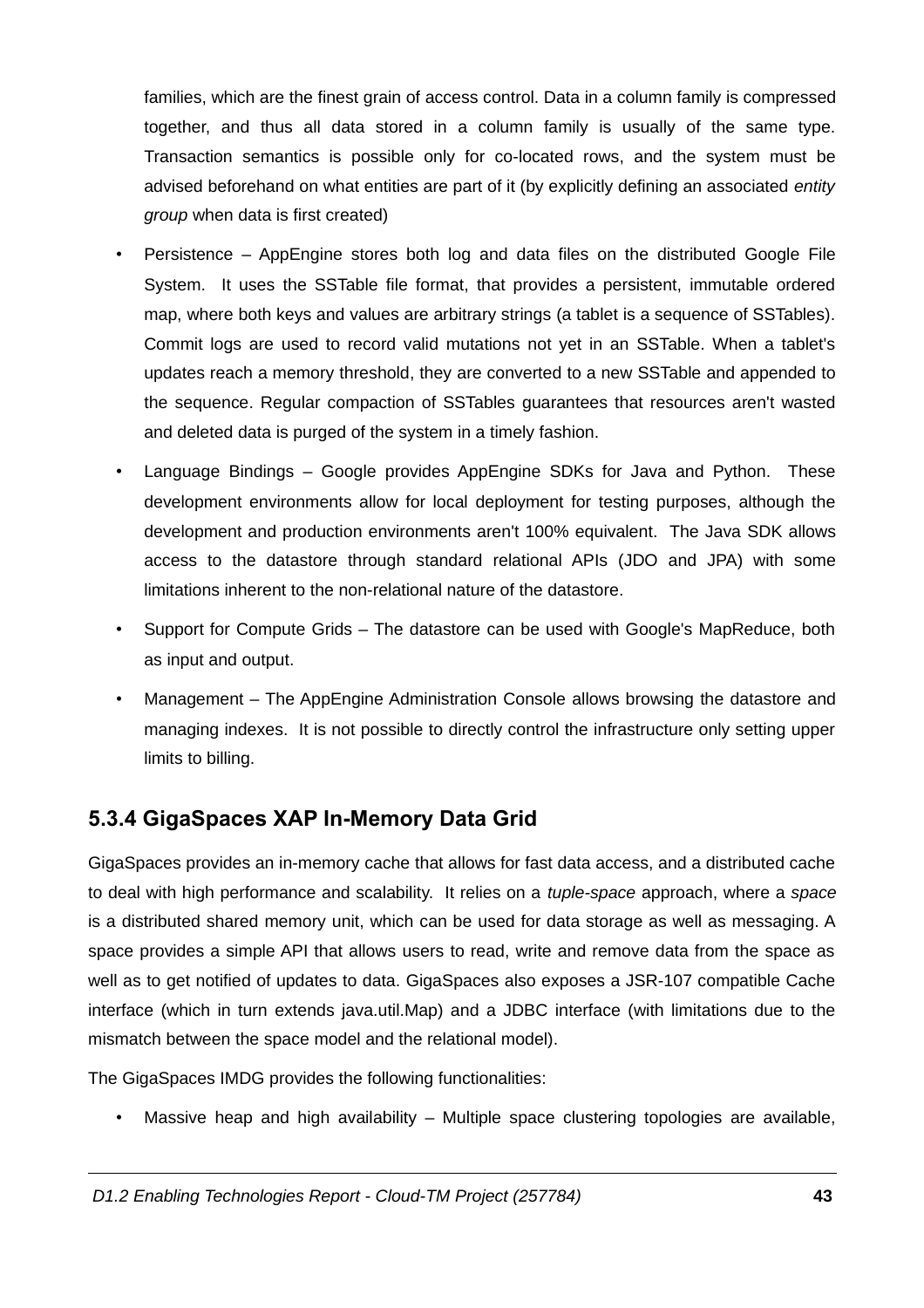from a fully replicated space to a partitioned state with or without backups. It behaves in a similar fashion to Infinispan.

- Data distribution GigaSpaces uses a routing algorithm based on N routing fields in the  $\bullet$ data object. If two objects have the same routing field value they will end up in the same partition. With this approach GigaSpaces can determine where to route a data object just by examining the data object. Combining data distribution with replication, the system can provide quarantees on durability and fault tolerance, without compromising scalability (synchronous and asynchronous replication policies are available, with the obvious associated tradeoff in terms of latency/failure resiliency).
- Persistence In order to ease migration from Hibernate applications, GigaSpaces exposes GigaSpaces and GigaMap interfaces, that can easily map to the equivalent Hibernate API. It is possible to define an external data source, similar to Infinispan's CacheStore, that can be used for "warm starts", or simply to ensure data in the grid survives complete grid restarts, or even to overflow to disk if you really do run out of memory.
- Language bindings The core space API is supported in Java. . Net and C++, allowing for interoperability between languages (for instance, write an object in C++ and read it in Java).
- Management GigaSpaces offers command-line tools, GUI based management console and JMX-based manageable resources.
- Support for Compute Grids GigaSpaces Data Grid can be upgraded to an Application Server version that fully supports compute grids, where processing units are collocated with the memory unit they use, for a seamless map/reduce style application development.

#### 5.3.5 Cassandra

Cassandra is an open-source highly scalable distributed database that brings together Dynamo's [61] distributed design and BigTable's data model.

It has a proven track record, having been used as the storage infrastructure for Twitter, Facebook and other social websites with large, active data sets.

Most considerations regarding SimpleDB infrastructure apply, with flexibility being added through multiple partitioning strategies (order-preserving hash and also new client-provided ones), topology strategies (how nodes map to physical nodes) and multiple replica placement strategies (taking into account data-center and rack information for each node).

Contrary to SimpleDB, timestamps are provided by clients and are used instead of clock vectors to detect inconsistencies (last timestamp always wins). Every time a read occurs, a check is made to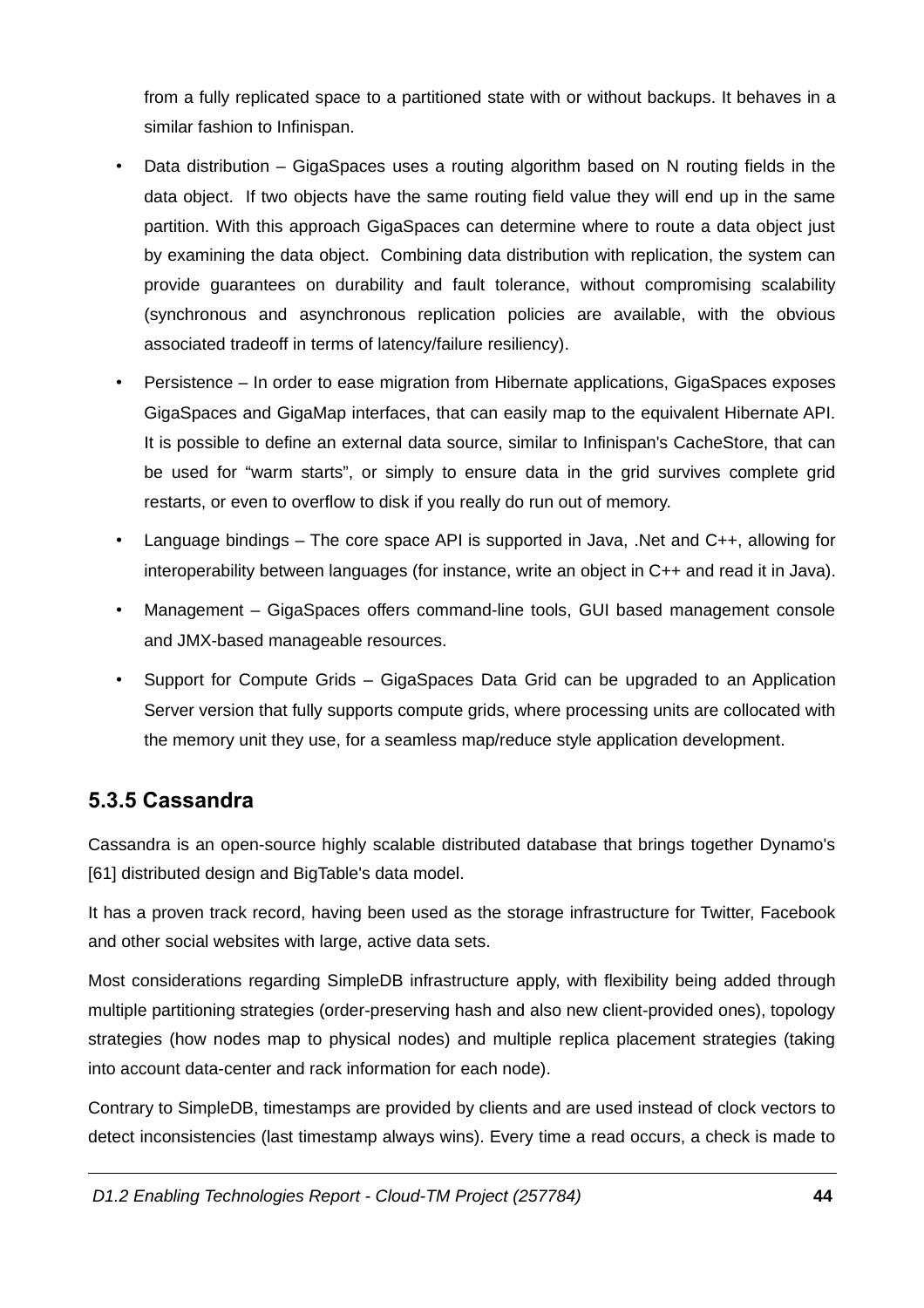guarantee consistent replicas. Since the check is only based on timestamps/checksums, the overhead is minimum and in the case of a mismatch allows for the correction of the out of sync replicas: eventually consistent reads perform the read repair after returning a value, whereas consistent reads perform the read repair before returning the value.

From BigTable, Cassandra borrows it's sparse "columnar" data model enhanced with an optional second-level Super Column Families, SSTable disk storage (sequential writes that don't require a previous read) and Hadoop integration (for map/reduce-style processing).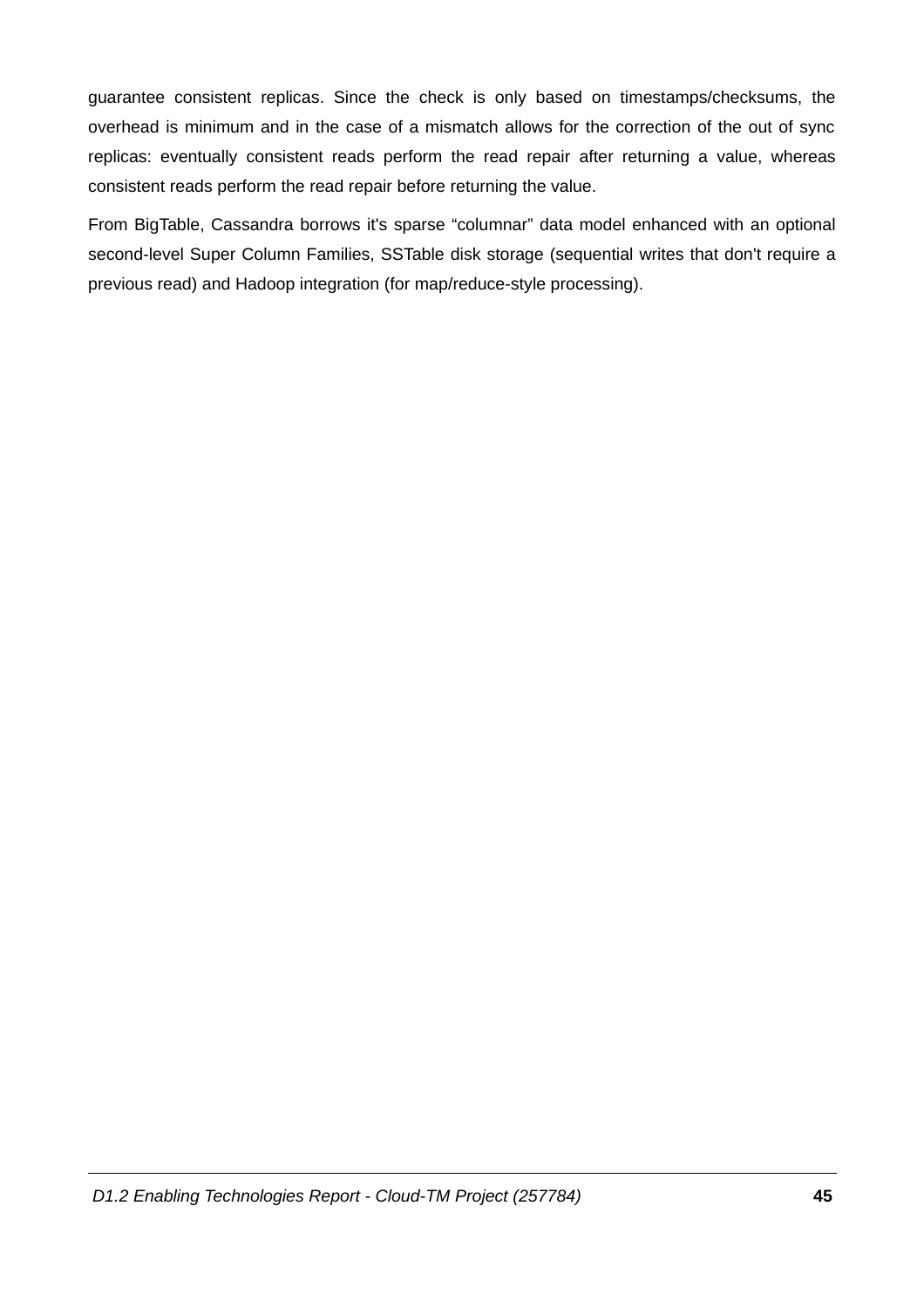## **6 Conclusions**

This document describes some of the key tools and technologies that the Cloud-TM partners have identified as potential candidates to be integrated into, or influence the development of, the Cloud-TM platform.

The document has surveyed some of the most technologies in the following areas:

- Software Transactional Memories, operating both in a conventional, non-distributed, multicore settings, and in a distributed, shared-nothing, scenario. These technologies represent an important starting point to fulfill the goal of the Cloud-TM project to develop an elastic, self-optimizing, transactional data platform.
- J2EE middleware. The Cloud-TM platform will be implemented in Java and, in order to  $\bullet$ maximize the chances of widest adoption, it will seek tight integration with existing technologies and standards for the development of large, complex enterprise oriented Java applications. Java 2 Enterprise Edition (J2EE), represents, without dobut, the reference framework in this area.
- Cloud related technologies. This deliverable surveys some of the most popular Cloud technologies in two main areas: i) tools for managing and monitoring of Cloud infrastructures, which are expected to serve as important building blocks for the development of the Autonomic Manager component of the Cloud-TM platform; ii) platforms for efficient data persistence in large scale Clouds, which will influence the development of the distributed storage system of the Cloud-TM middleware.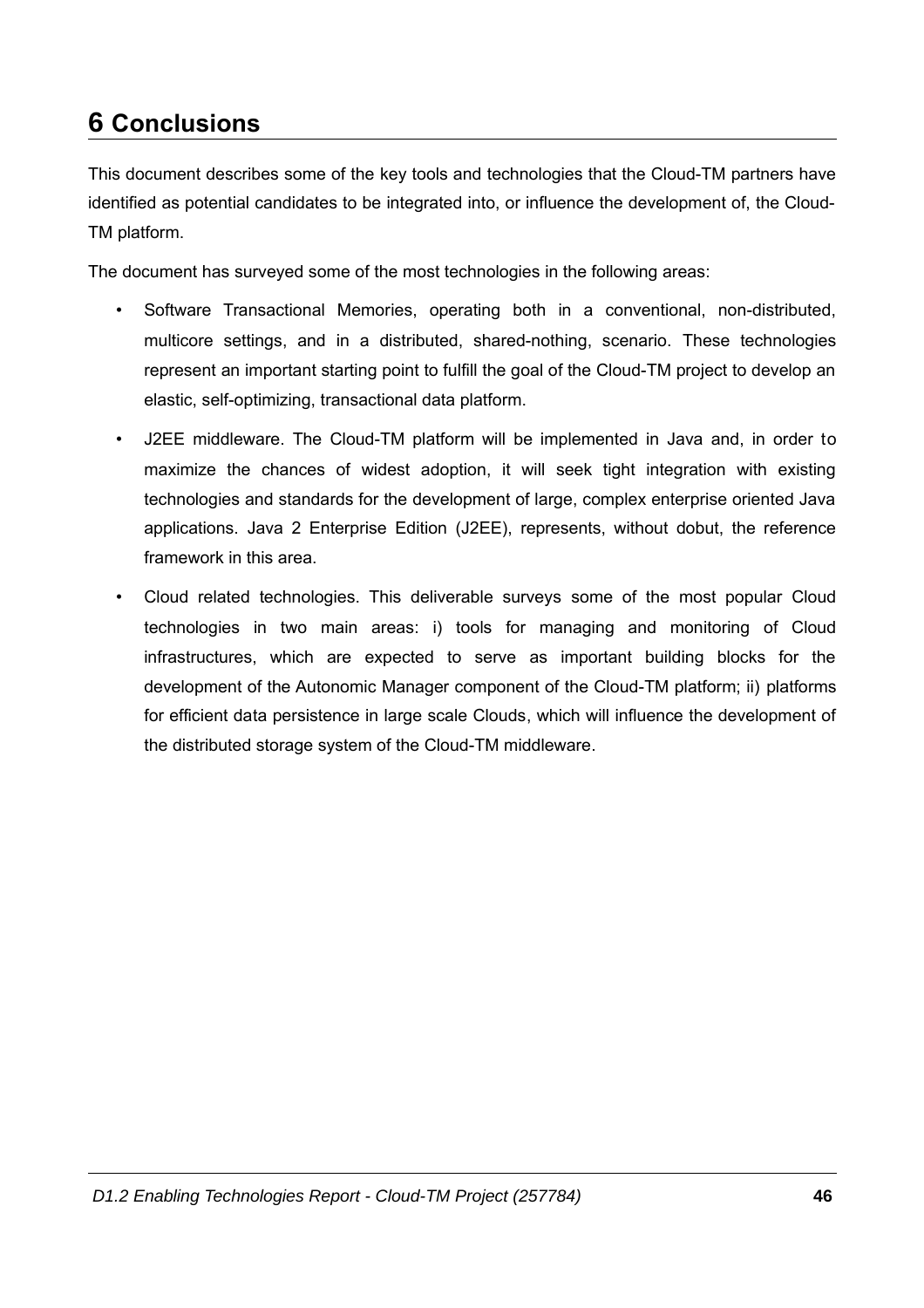## **7 References**

Philip A. Bernstein, Vassos Hadzilacos, and Nathan Goodman. Concurrency Control and Recovery  $[1]$ in Database Systems. Addison-Wesley, 1987.

 $[2]$ Andrei Broder and Michael Mitzenmacher. Network Applications of Bloom Filters: A Survey. Internet Mathematics, 1(4):485-509, 2003.

 $\lceil 3 \rceil$ João Cachopo and António Rito-Silva. Combining software transactional memory with a domain modeling language to simplify web application development. In Prof. of the International Conference on Web Engineering (ICWE), pages 297-304, 2006.

 $[4]$ N. Carvalho, J. Cachopo, L. Rodrigues, and A. Rito Silva. Versioned Transactional Shared Memory for the FenixEDU Web Application. In Proc. of the Workshop on Dependable Distributed Data Management (WDDDM). ACM, 2008.

N. Carvalho, J. Pereira, and L. Rodrigues. Towards a generic group communication service. In Proc.  $[5]$ of the International Symposium on Distributed Objects and Applications (DOA), 2006.

 $[6]$ Nuno Carvalho and Jose Pereira. Group communication service for java. http://jqcs.sf.net, 2008.

 $[7]$ R. G. G. Cattell, Douglas K. Barry, Mark Berler, Jeff Eastman, David Jordan, Craig Russell, Olaf Schadow, Torsten Stanienda, and Fernando Velez, editors. The Object Data Standard - ODMG 3.0. Morgan Kaufmann Publishers, Inc., Los Altos, USA, 2000.

 $[8]$ M. Couceiro. P. Romano. N. Carvalho. and L. RodriguCes. D2STM: Dependable Distributed Software Transactional Memory. In Proc. of the 15th Pacific Rim Int. Symposium on Dependable Computing (PRDC 09), Shanghai, China, November 2009.

M. Couceiro, P. Romano, and L. Rodrigues. A machine learning approach to performance prediction  $[9]$ of total order broadcast protocols. In Proc. of the 4th IEEE International Conference on Self-Adaptive and Self-Organizing Systems (SASO), IEEE Computer Society, 2010.

X. Defago, A. Schiper, and P. Urban. Total order broadcast and multicast algorithms: Taxonomy and  $[10]$ survey. ACM Computing Surveys, 36(4):372-421, 2004.

Tom Dietterich. Overfitting and undercomputing in machine learning. ACM Comput. Surv., 27(3):326- $[11]$ 327, 1995.

E. Frank, M. A. Hall, G. Holmes, R. Kirkby, B. Pfahringer, and I. H. Witten. Weka: A machine learning  $[12]$ workbench for data mining., pages 1305-1314. Springer, Berlin, 2005.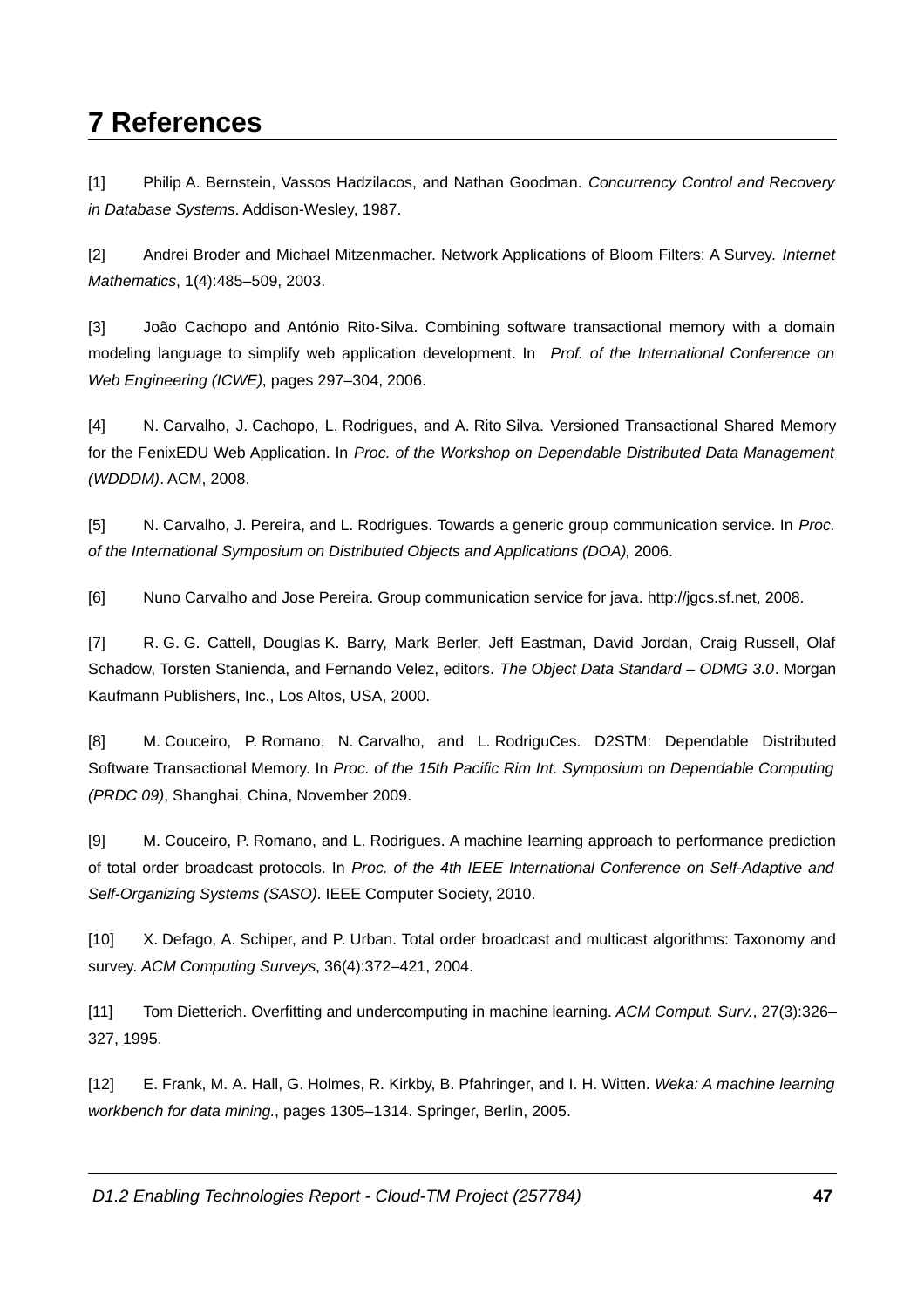$[13]$ J. Gray, P. Helland, P. O'Neil, and D. Shasha. The dangers of replication and a solution. In Proc. of the Conference on the Management of Data (SIGMOD), pages 173-182. ACM, 1996.

 $[14]$ Rachid Guerraoui, Michal Kapalka, and Jan Vitek. STMBench7: a benchmark for software transactional memory. SIGOPS Oper. Syst. Rev., 41(3):315-324, 2007.

Rachid Guerraoui, Ron R. Levy, Bastian Pochon, and Vivien Quema. High throughput total order  $[15]$ broadcast for cluster environments. In Proc. of the International Conference on Dependable Systems and Networks, pages 549-557. IEEE Computer Society, 2006.

Rachid Guerraoui and Luis Rodrigues. Introduction to Reliable Distributed Programming. Springer,  $[16]$ 2006.

 $[17]$ Isabelle Guyon and André Elisseeff. An introduction to variable and feature selection. J. Mach. Learn. Res., 3:1157-1182, 2003.

Simon Haykin. Neural Networks: A Comprehensive Foundation. Prentice Hall PTR, Upper Saddle  $[18]$ River, NJ, USA, 1994.

M. A. Hiltunen and R. D. Schlichting. The cactus approach to building configurable middleware  $[19]$ services. In Proceedings of the Workshop on Dependable System Middleware and Group Communication (DSMGC 2000), Nürnberg, Germany, 2000.

M.F. Kaashoek and A.S. Tanenbaum. An evaluation of the Amoeba group communication system. In  $[20]$ Proce. of the International Conference on Distributed Computing Systems (ICDCS), page 436. IEEE Computer Society, 1996.

H. Miranda, A. Pinto, and L. Rodrigues. Appia, a flexible protocol kernel supporting multiple  $[21]$ coordinated channels. In Proc. International Conference on Distributed Computing Systems (ICDCS), pages 707-710. IEEE, 2001.

H. Miranda, A. Pinto, and L. Rodrigues. Appia, a flexible protocol kernel supporting multiple  $[22]$ coordinated channels. In Proceedings of the 21st International Conference on Distributed Computing Systems, pages 707-710, Phoenix, Arizona, April 2001. IEEE.

 $[23]$ Tom M. Mitchell. Machine Learning. McGraw-Hill, New York, 1997.

F. Pedone, R. Guerraoui, and A. Schiper. The database state machine approach. In Journal of  $[24]$ Distributed and Parallel Databases and Technology, 2003.

Fernando Pedone, Rachid Guerraoui, and André Schiper. The database state machine approach.  $[25]$ Distributed and Parallel Databases, 14(1):71-98, 2003.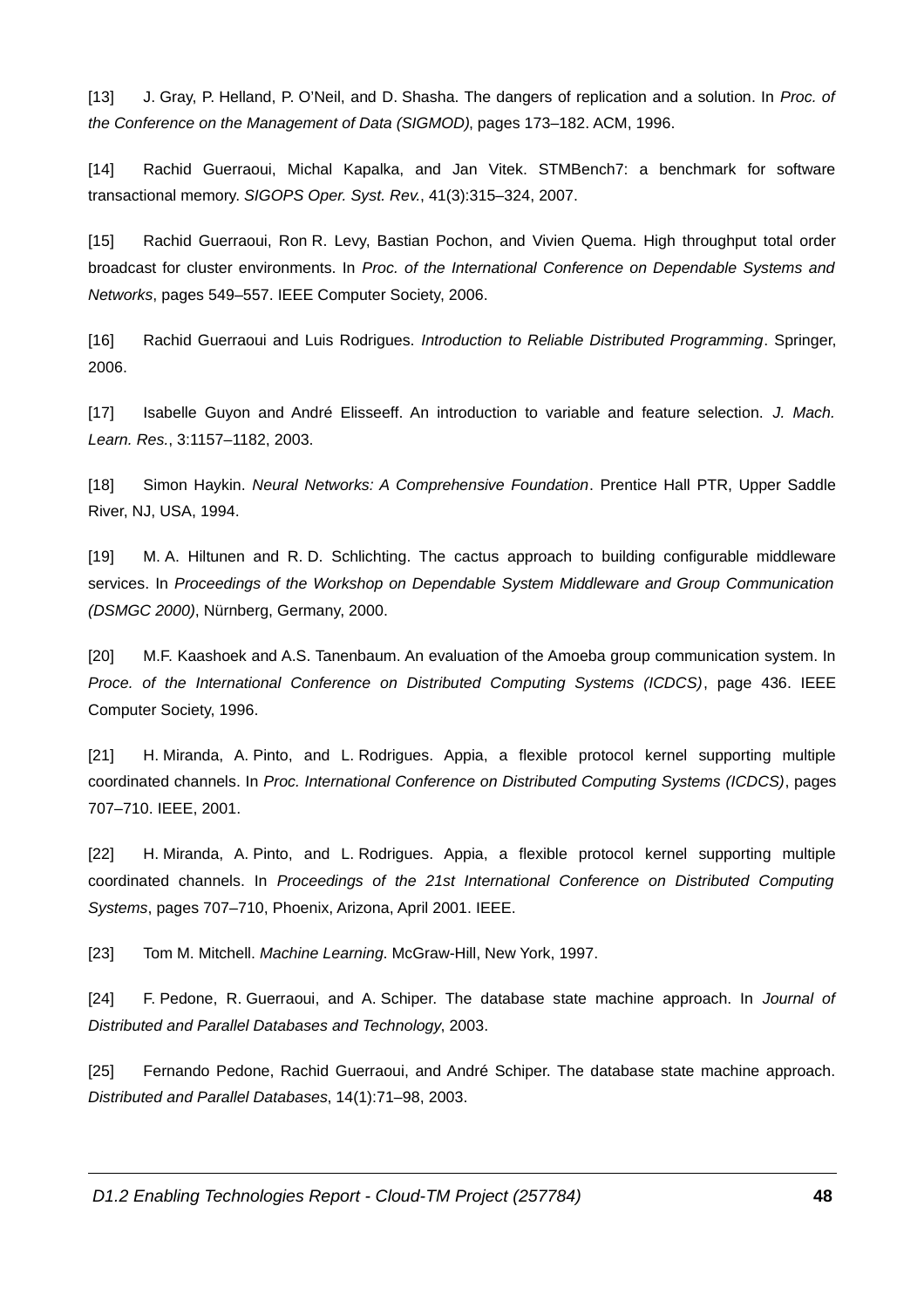$[26]$ J. Ross Quinlan. Cubist. http://www.rulequest.com/cubist-info.html.

J. Ross Quinlan. C4.5: Programs for Machine Learning. Morgan Kaufmann Publishers Inc., San  $[27]$ Francisco, CA, USA, 1993.

 $[28]$ P. Romano, N. Carvalho, and L. Rodrigues. Towards distributed software transactional memory systems. In Proc. of the Workshop on Large-Scale Distributed Systems and Middleware (LADIS), 2008.

Liliana Rosa, Luís Rodrigues, and Antónia Lopes. Building adaptive systems with service  $[29]$ composition frameworks. In Robert Meersman and Zahir Tari, editors, On the Move to Meaningful Internet Systems 2007: CoopIS, DOA, ODBASE, GADA, and IS, volume 4803 of Lecture Notes in Computer Science, pages 754-771. Springer Berlin / Heidelberg, 2007.

David E. Rumelhart, Richard Durbin, Richard Golden, and Yves Chauvin. Backpropagation: the basic  $[30]$ theory. pages 1-34, 1995.

Fred B. Schneider. Replication management using the state-machine approach, chapter 7, pages  $[31]$ 169-197. ACM Press/Addison-Wesley Publishing Co., 1993.

 $[32]$ Nir Shavit and Dan Touitou. Software transactional memory. In Proceedings of the 14th Annual ACM Symposium on Principles of Distributed Computing, pages 204-213. ACM Press, August 1995.

 $[33]$ S. K. Shevade, S. S. Keerthi, C. Bhattacharyya, and K. R. K. Murthy. Improvements to the SMO algorithm for SVM regression. IEEE-NN, 11(5), September 2000.

 $[34]$ Michael Stonebraker, Samuel Madden, Daniel J. Abadi, Stavros Harizopoulos, Nabil Hachem, and Pat Helland. The end of an architectural era: (it's time for a complete rewrite). In Proc. of the 33rd international conference on Very Large Data Bases (VLDB), pages 1150-1160. VLDB Endowment, 2007.

Transaction Processing Performance Council. TPC Benchmark W, Standard Specification, Version  $[35]$ 1.8. Transaction Processing Perfomance Council, 2002.

 $[36]$ Transaction Processing Performance Council. TPC Benchmark TPC-APP, Standard Specification, Version 1.0. Transaction Processing Perfomance Council, 2004.

 $[37]$ Herlihy, M., Luchangco, V., Moir, M. A flexible framework for implementing software transactional memory. SIGPLAN Not. 41(10), 253-262 (2006)

 $[38]$ Dan Grossman, Jeremy Manson, William Pugh, What do high-level memory models mean for transactions?, Proceedings of the 2006 workshop on Memory system performance and correctness, October 22-22, 2006, San Jose, California

D. Dice, O. Shaley, and N. Shavit, "Transactional locking II", Proceedings of the 20th International  $[39]$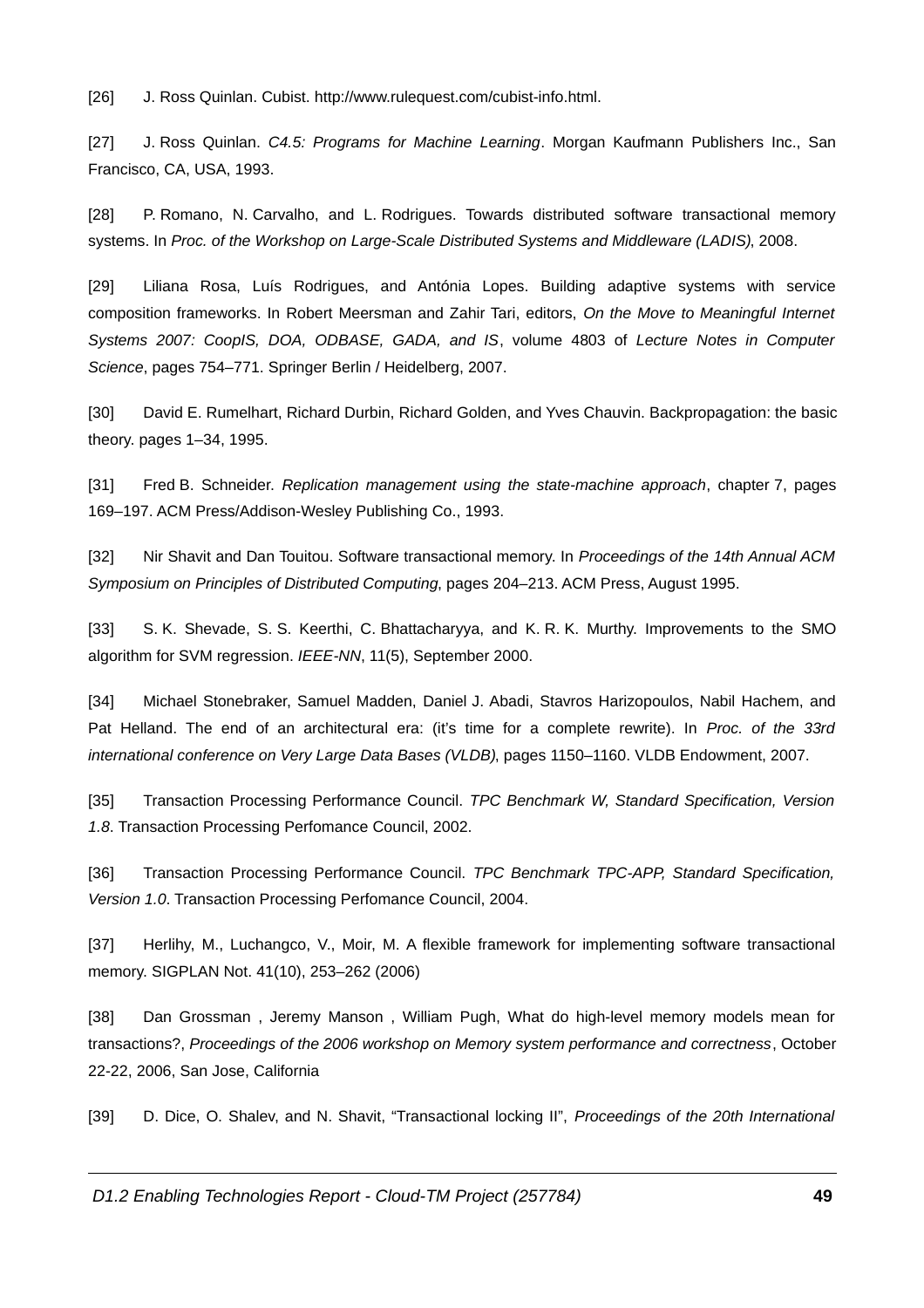Symposium on Distributed Computing, 2006, pp. 194-208.

 $[40]$ Dice, D., Shavit, N.: What really makes transactions fast? Proceedings of the TRANSACT06 ACM Workshop, (2006)

 $[41]$ Rachid Guerraoui and Michal Kapalka, On the Correctness of Transactional Memory, Proceedings of the 13th ACM SIGPLAN Symposium on Principles and Practice of Parallel Programming (PPoPP'08)

 $[42]$ João Cachopo and António Rito-Silva, Versioned boxes as the basis for memory transactions, Science Computer Programming, Volume 36, number 2, 2006.

K. Manassiev, M. Mihailescu, and C. Amza, Exploiting distributed version concurrency in a  $[43]$ transactional memory cluster. In Proceedings of the 11th ACM SIGPLAN Symposium on Principles and Practice of Parallel Programming (PPOPP), 2006.

Bocchino, Robert L.; Adve, Vikram S. and Chamberlain, Bradford L., Software transactional memory  $[44]$ for large scale clusters, In Proc. of the Symposium on Principles and Practice of Parallel Programming (PPOPP), 2008.

 $[45]$ Kotselidis, C., Ansari, M., Jarvis, K., Lujan, M. Kirkham, C. and Watson, I., DiSTM: A Software Transactional Memory Framework for Clusters, In Proc. of the International Conference on Parallel Processing (ICPP), 2008.

- $[46]$ Fenix Framework. https://fenix-ashes.ist.utl.pt/, 2010
- $[47]$ Java Transaction API. http://www.oracle.com/technetwork/java/javaee/tech/jta-138684.html, 2010
- $[48]$ Data Services Platform. https://www.jboss.com/products/platforms/dataservices/, 2010
- $[49]$ Hibernate Core. http://www.hibernate.org/, 2010
- $[50]$ Java Message Service. http://www.oracle.com/technetwork/java/index-jsp-142945.html, 2010
- $[51]$ Eucalyptus. http://www.eucalyptus.com/, 2010
- $[52]$ Open Nebula. http://www.opennebula.org/, 2010
- $[53]$ Box Grinder. http://jboss.org/boxgrinder.html, 2010
- $[54]$ Lattice Monitoring Framework. http://clayfour.ee.ucl.ac.uk/lattice/, 2010
- $[55]$ Ganglia Monitoring System. http://ganglia.sourceforge.net/, 2010
- $[56]$ Infinispan. http://www.jboss.org/infinispan, 2010

 $[57]$ G. Chockler, I. Keidar, R. Vitenberg, Group communication specifications: a comprehensive study, ACM Computer Survey, Vol. 33, No. 4, 2001

Reliable Distributed Computing with the Isis Toolkit. K. Birman and R. van Renesse, eds. (book)  $[58]$ IEEE Computer Society Press, 1994, Los Alamitos, Ca.